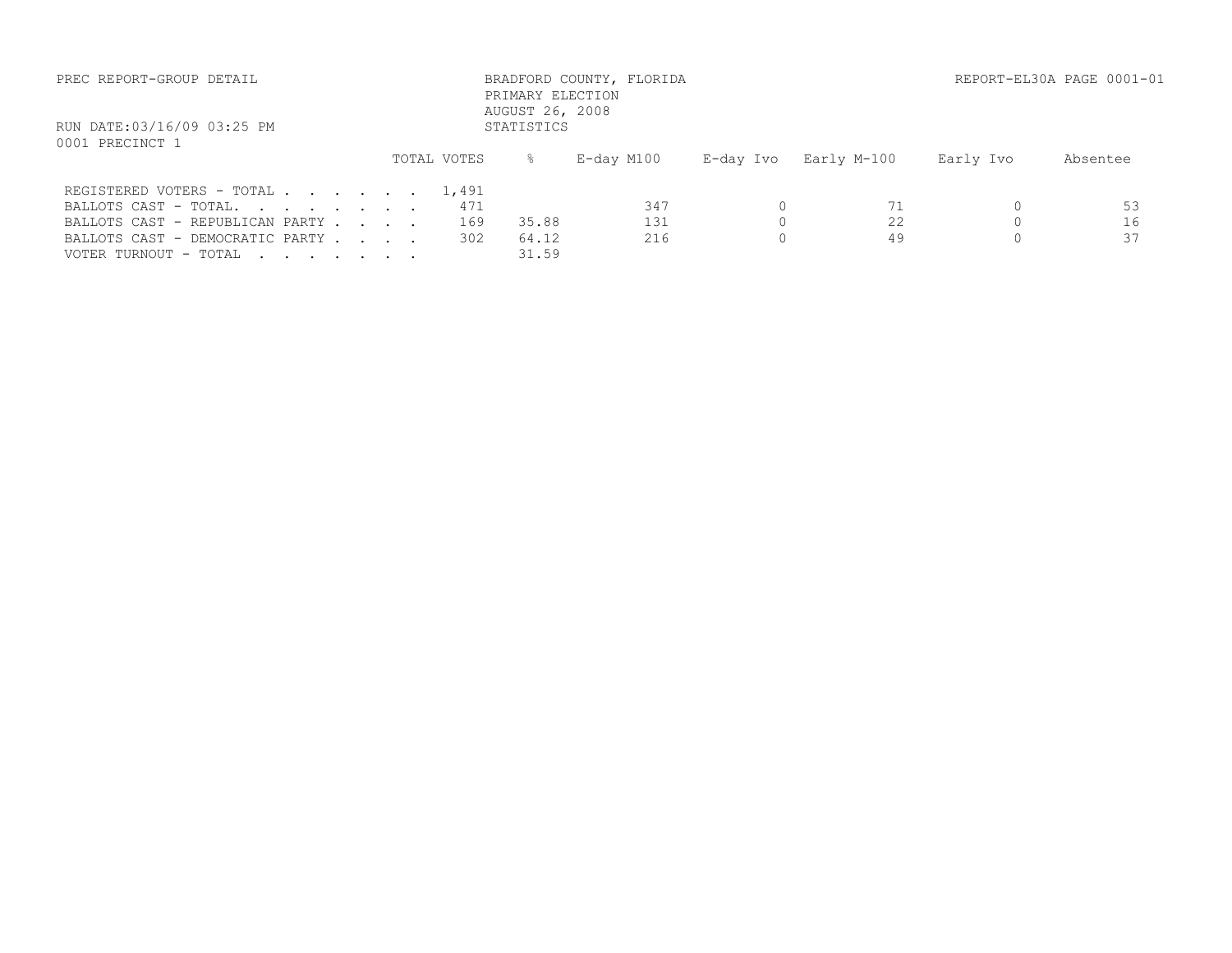| PREC REPORT-GROUP DETAIL                   |             | PRIMARY ELECTION<br>AUGUST 26, 2008 | BRADFORD COUNTY, FLORIDA |           |             |              | REPORT-EL30A PAGE 0001-02 |
|--------------------------------------------|-------------|-------------------------------------|--------------------------|-----------|-------------|--------------|---------------------------|
| RUN DATE: 03/16/09 03:25 PM                |             | REPUBLICAN PARTY                    |                          |           |             |              |                           |
| 0001 PRECINCT 1                            | TOTAL VOTES | $\frac{8}{6}$                       | E-day M100               | E-day Ivo | Early M-100 | Early Ivo    | Absentee                  |
| STATE REPRESENTATIVE DIST 12<br>VOTE FOR 1 |             |                                     |                          |           |             |              |                           |
| Janet H. Adkins                            | 112         | 68.71                               | 89                       | $\Omega$  | 13          | $\Omega$     | 10                        |
| Bobby Hart                                 | 51          | 31.29                               | 36                       | $\Omega$  | 9           | $\Omega$     | 6                         |
| Over Votes                                 | $\Omega$    |                                     | $\Omega$                 | $\Omega$  | $\Omega$    | $\Omega$     | $\Omega$                  |
| Under Votes                                |             |                                     | 6                        | $\cap$    | $\cap$      | $\cap$       |                           |
| SHERIFF<br>VOTE FOR 1                      |             |                                     |                          |           |             |              |                           |
| David Barnes                               | 101         | 63.13                               | 84                       | $\Omega$  | 13          | $\Omega$     |                           |
| Mike Juliano                               | 59          | 36.88                               | 38                       | $\circ$   | 9           | $\mathbf{0}$ | 12                        |
| Over Votes                                 | $\Omega$    |                                     | $\Omega$                 | $\Omega$  | $\Omega$    | $\Omega$     | $\Omega$                  |
| Under Votes                                |             |                                     | 9                        | $\cap$    | $\bigcap$   | $\cap$       |                           |
| SUPERINTENDENT OF SCHOOLS<br>VOTE FOR 1    |             |                                     |                          |           |             |              |                           |
| Evelyn Chastain                            | 47          | 27.98                               | 35                       | $\Omega$  | 6           | $\Omega$     | 6                         |
| Beth Moore.                                | 76          | 45.24                               | 62                       | $\bigcap$ | 8           | $\cap$       |                           |
| Linda Sheffield                            | 45          | 26.79                               | 33                       |           |             |              |                           |
| Over Votes                                 | $\Omega$    |                                     | $\Omega$                 |           | U           | $\cap$       |                           |
| Under Votes                                |             |                                     |                          |           |             |              |                           |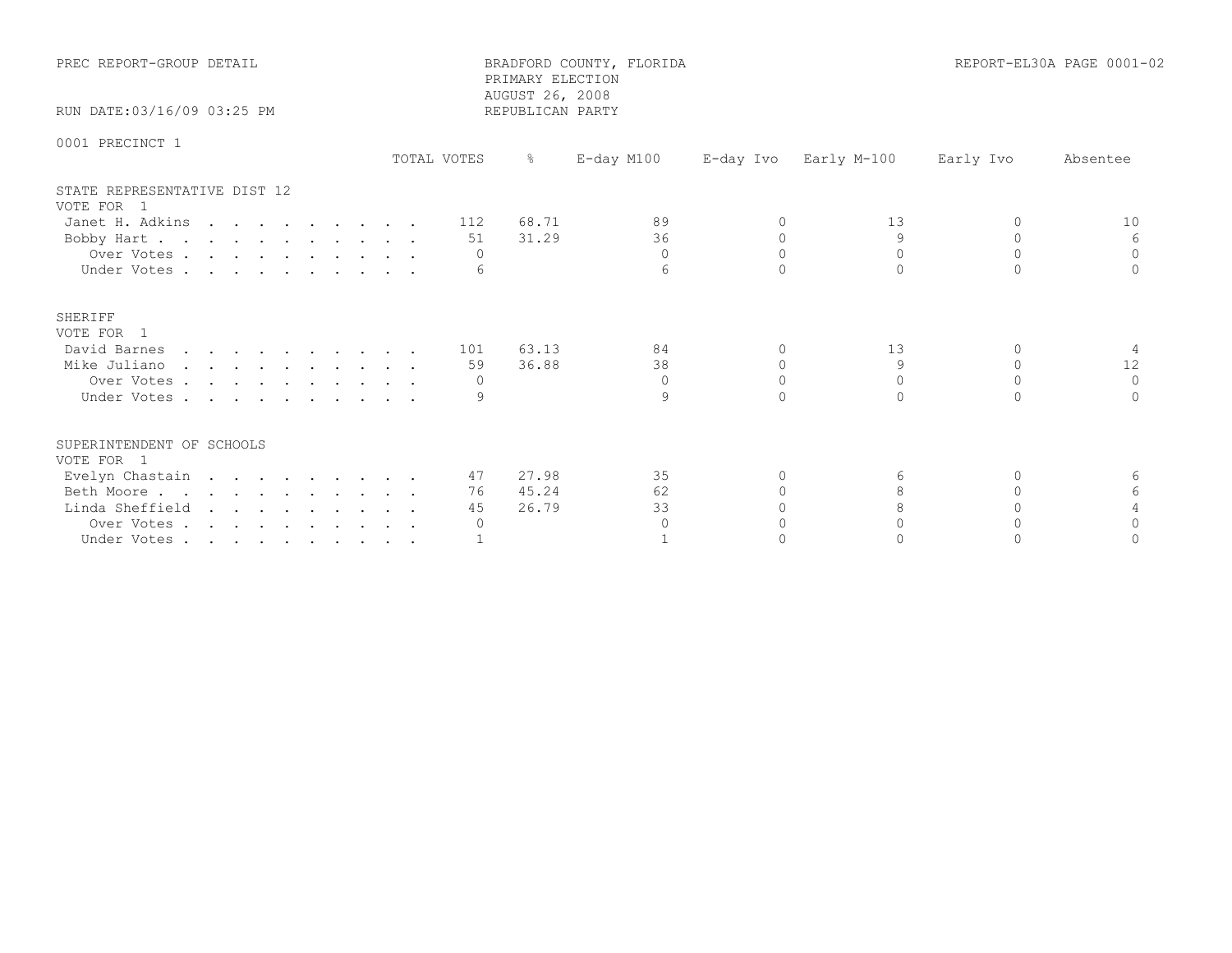| PREC REPORT-GROUP DETAIL<br>RUN DATE:03/16/09 03:25 PM |             |     | PRIMARY ELECTION<br>AUGUST 26, 2008<br>DEMOCRATIC PARTY | BRADFORD COUNTY, FLORIDA |  |                       | REPORT-EL30A PAGE 0001-03 |          |
|--------------------------------------------------------|-------------|-----|---------------------------------------------------------|--------------------------|--|-----------------------|---------------------------|----------|
| 0001 PRECINCT 1                                        | TOTAL VOTES |     | $\frac{8}{6}$                                           | E-day M100               |  | E-day Ivo Early M-100 | Early Ivo                 | Absentee |
| SHERIFF<br>VOTE FOR 1                                  |             |     |                                                         |                          |  |                       |                           |          |
| Gordon Smith                                           |             | 230 | 76.41                                                   | 175                      |  | 29                    |                           | 26       |
| Randall Zipperer                                       |             | 71  | 23.59                                                   | 41                       |  | 20                    |                           | 10       |
| Over Votes                                             |             |     |                                                         |                          |  |                       |                           |          |
| Under Votes                                            |             |     |                                                         |                          |  |                       |                           |          |
| SUPERINTENDENT OF SCHOOLS                              |             |     |                                                         |                          |  |                       |                           |          |
| VOTE FOR 1                                             |             |     | 249 85.57                                               | 177                      |  | 41                    |                           | 31       |
| Jim Biggs<br>Rellen Houston Clark.                     |             | 42  | 14.43                                                   | 31                       |  |                       |                           |          |
|                                                        |             |     |                                                         |                          |  |                       |                           |          |
| Over Votes                                             |             |     |                                                         | 8                        |  |                       |                           |          |
| Under Votes                                            |             | 11  |                                                         |                          |  |                       |                           |          |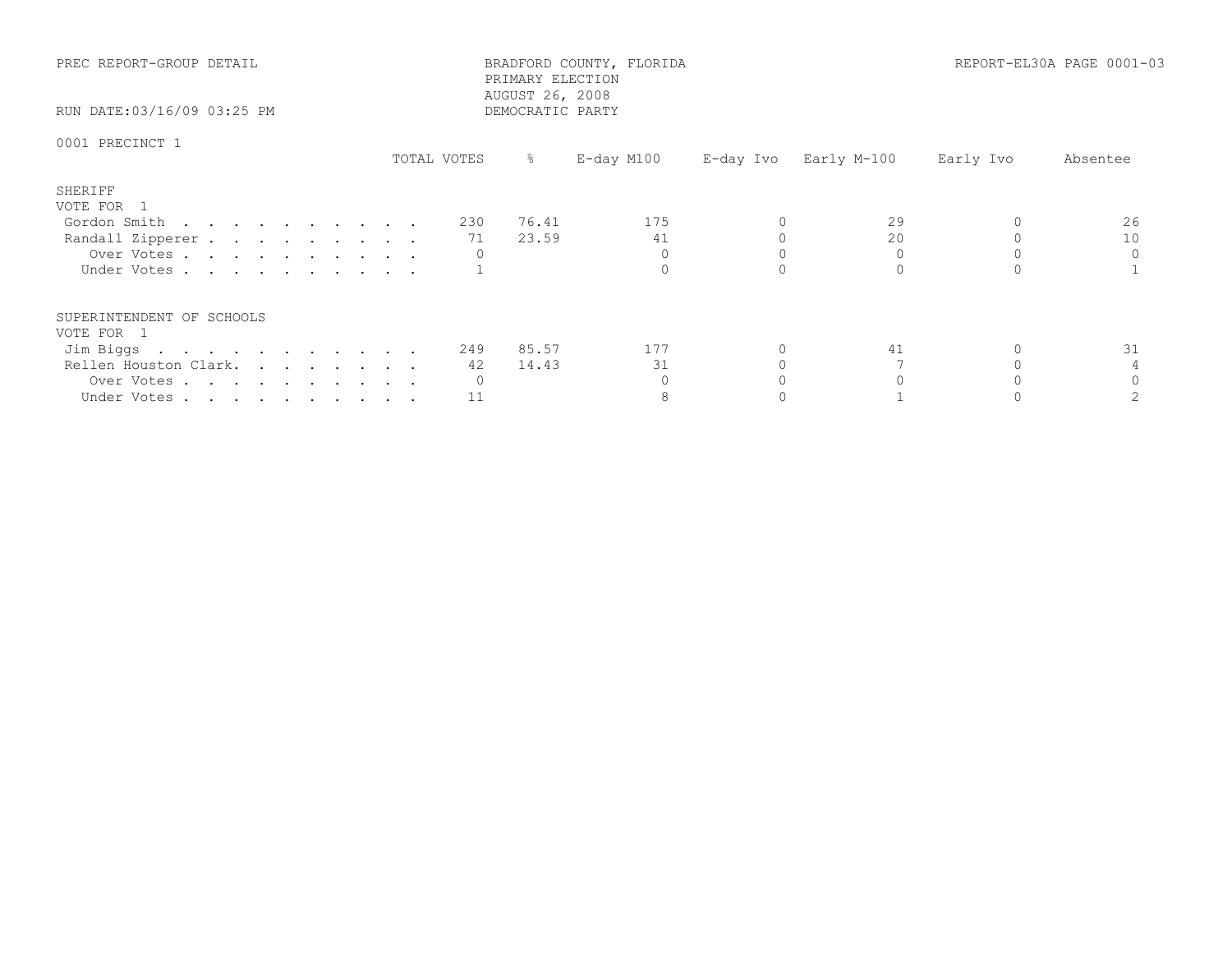| PREC REPORT-GROUP DETAIL                                                              |  |  |                  | PRIMARY ELECTION<br>AUGUST 26, 2008 | BRADFORD COUNTY, FLORIDA |           |             |           | REPORT-EL30A PAGE 0002-01 |
|---------------------------------------------------------------------------------------|--|--|------------------|-------------------------------------|--------------------------|-----------|-------------|-----------|---------------------------|
| RUN DATE:03/16/09 03:25 PM                                                            |  |  |                  | STATISTICS                          |                          |           |             |           |                           |
| 0002 PRECINCT 2                                                                       |  |  | TOTAL VOTES      | $\approx$                           | E-day M100               | E-day Ivo | Early M-100 | Early Ivo | Absentee                  |
| REGISTERED VOTERS - TOTAL<br>BALLOTS CAST - TOTAL.<br>BALLOTS CAST - REPUBLICAN PARTY |  |  | 680<br>241<br>33 | 13.69                               | 180<br>20                |           | 30          |           | 31                        |
| BALLOTS CAST - DEMOCRATIC PARTY                                                       |  |  | 208              | 86.31                               | 160                      |           |             |           | 26                        |

VOTER TURNOUT - TOTAL . . . . . . . . 35.44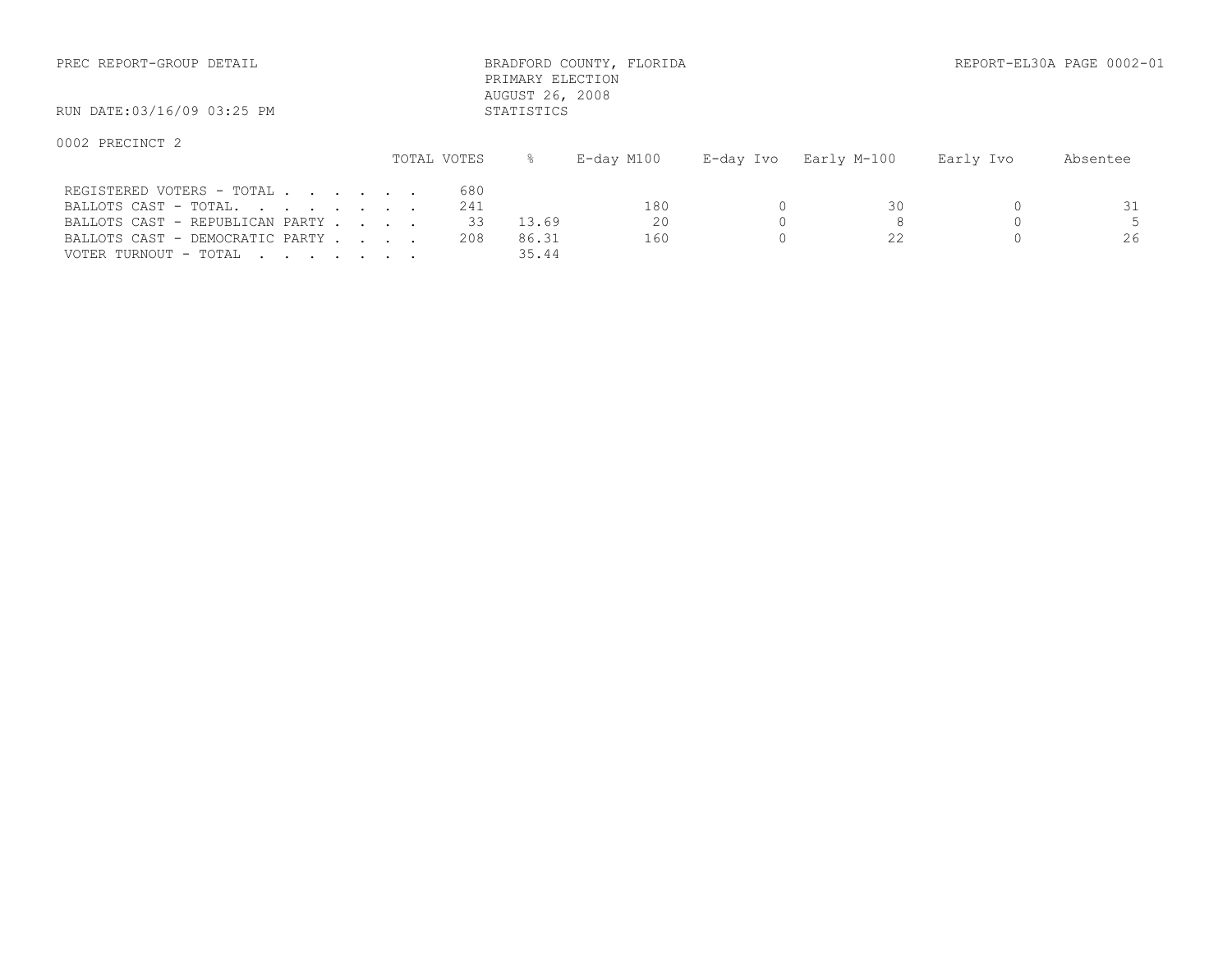| PREC REPORT-GROUP DETAIL                   |             | PRIMARY ELECTION<br>AUGUST 26, 2008 | BRADFORD COUNTY, FLORIDA |           |                |           | REPORT-EL30A PAGE 0002-02 |
|--------------------------------------------|-------------|-------------------------------------|--------------------------|-----------|----------------|-----------|---------------------------|
| RUN DATE: 03/16/09 03:25 PM                |             | REPUBLICAN PARTY                    |                          |           |                |           |                           |
| 0002 PRECINCT 2                            | TOTAL VOTES | $\frac{6}{6}$                       | $E$ -day M100            | E-day Ivo | Early M-100    | Early Ivo | Absentee                  |
| STATE REPRESENTATIVE DIST 12<br>VOTE FOR 1 |             |                                     |                          |           |                |           |                           |
| Janet H. Adkins                            |             | 25 75.76                            | 16                       | $\Omega$  |                | $\Omega$  |                           |
| Bobby Hart                                 |             | 24.24<br>8                          | $\overline{4}$           | $\Omega$  | 3              | $\Omega$  |                           |
| Over Votes                                 |             | $\Omega$                            | $\Omega$                 | $\Omega$  | $\Omega$       | $\Omega$  | $\Omega$                  |
| Under Votes                                |             |                                     | $\Omega$                 |           | $\cap$         |           |                           |
| SHERIFF<br>VOTE FOR 1                      |             |                                     |                          |           |                |           |                           |
| David Barnes                               |             | 22 73.33                            | 14                       | $\Omega$  | 5              | $\Omega$  | 3                         |
| Mike Juliano                               |             | 26.67<br>8                          | $\overline{4}$           | $\Omega$  | $\overline{2}$ | $\Omega$  | 2                         |
| Over Votes                                 |             |                                     | $\Omega$                 | $\Omega$  | $\Omega$       | $\Omega$  | $\Omega$                  |
| Under Votes                                |             |                                     | $\overline{2}$           | $\cap$    |                | $\cap$    |                           |
| SUPERINTENDENT OF SCHOOLS<br>VOTE FOR 1    |             |                                     |                          |           |                |           |                           |
| Evelyn Chastain                            |             | 50.00<br>16 —                       | 9                        | 0         |                | $\Omega$  | 3                         |
| Beth Moore                                 |             | 25.00                               |                          |           |                | $\cap$    | $\cap$                    |
| Linda Sheffield                            |             | 25.00                               |                          |           | 2              |           |                           |
| Over Votes                                 |             |                                     | $\cap$                   |           |                |           | $\cap$                    |
| Under Votes                                |             |                                     |                          |           |                |           |                           |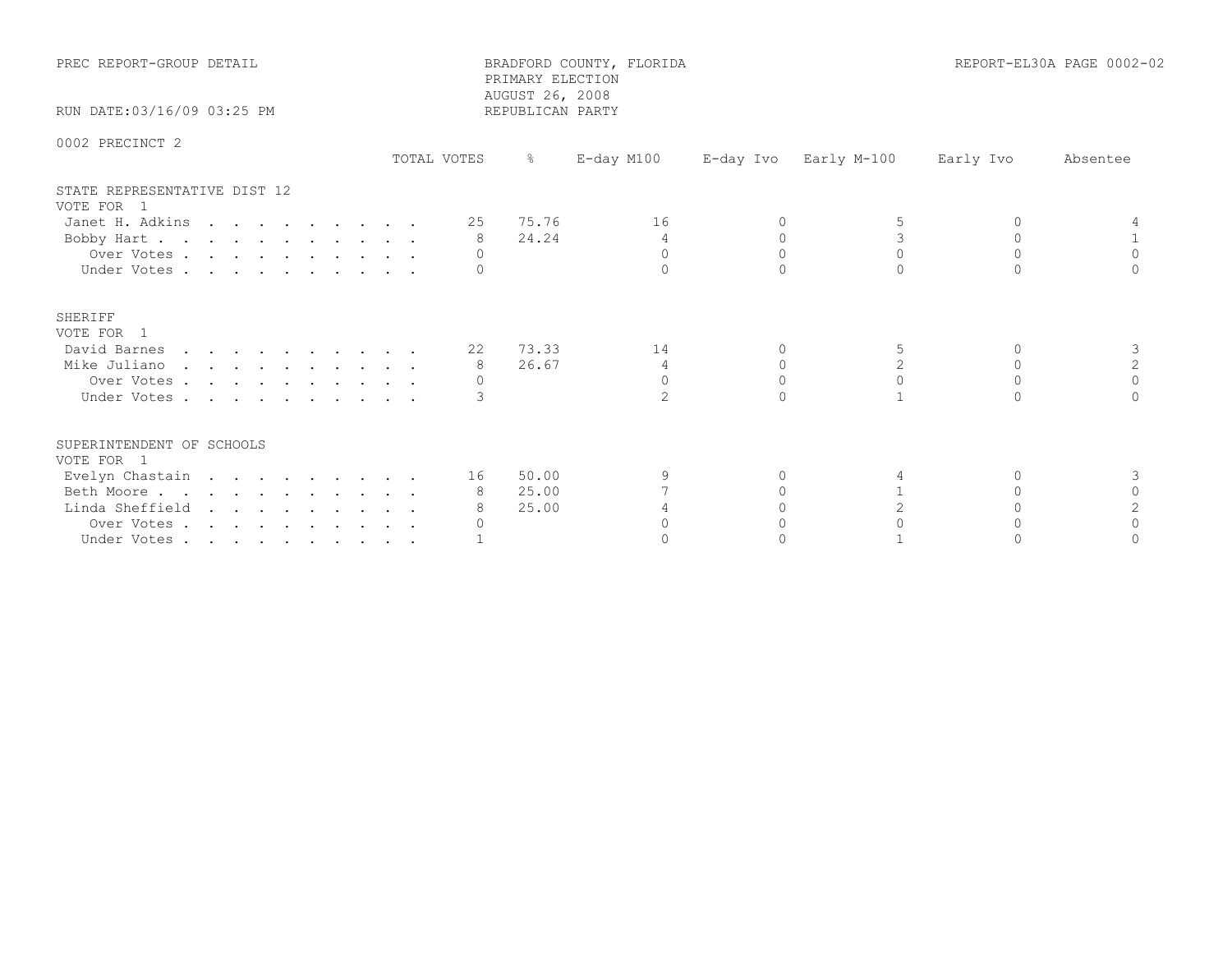| PREC REPORT-GROUP DETAIL<br>RUN DATE:03/16/09 03:25 PM |             | PRIMARY ELECTION<br>AUGUST 26, 2008<br>DEMOCRATIC PARTY | BRADFORD COUNTY, FLORIDA |  |                       | REPORT-EL30A PAGE 0002-03 |          |
|--------------------------------------------------------|-------------|---------------------------------------------------------|--------------------------|--|-----------------------|---------------------------|----------|
| 0002 PRECINCT 2                                        | TOTAL VOTES | $-8$                                                    | E-day M100               |  | E-day Ivo Early M-100 | Early Ivo                 | Absentee |
| SHERIFF<br>VOTE FOR 1                                  |             |                                                         |                          |  |                       |                           |          |
| Gordon Smith 182                                       |             | 88.78                                                   | 142                      |  | 20                    |                           | 20       |
| Randall Zipperer                                       |             | 11.22<br>23                                             | 15                       |  |                       |                           |          |
| Over Votes.                                            |             |                                                         | $\Omega$                 |  |                       |                           |          |
| Under Votes                                            |             |                                                         |                          |  |                       |                           |          |
| SUPERINTENDENT OF SCHOOLS                              |             |                                                         |                          |  |                       |                           |          |
| VOTE FOR 1                                             |             | 58.88                                                   | 93                       |  | 11                    |                           | 12       |
| Jim Biggs 116                                          |             | 41.12<br>81                                             | 59                       |  | 10                    |                           | 12       |
| Rellen Houston Clark.                                  |             |                                                         |                          |  |                       |                           |          |
| Over Votes                                             |             |                                                         |                          |  |                       |                           |          |
| Under Votes                                            |             | 11                                                      |                          |  |                       |                           |          |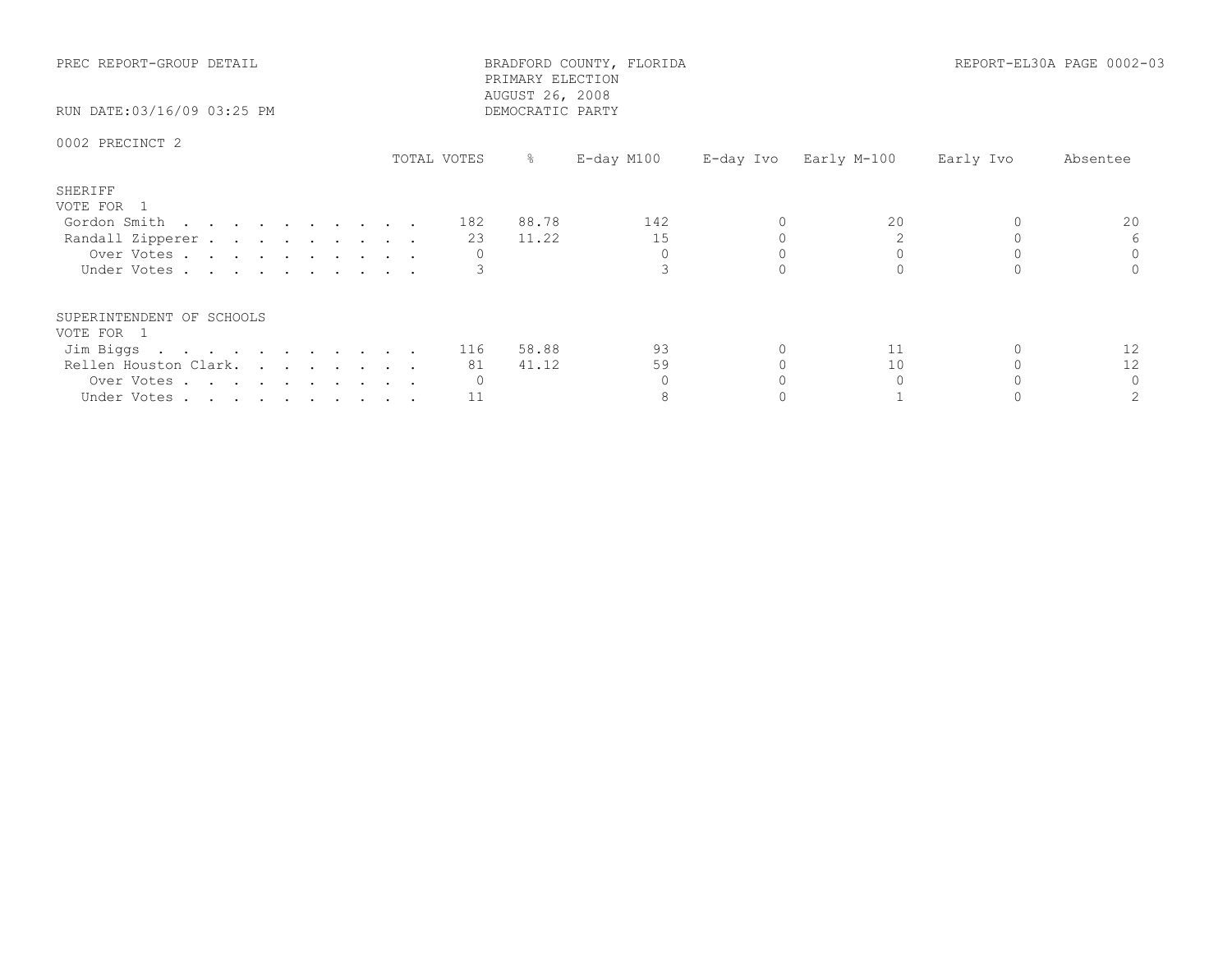| PREC REPORT-GROUP DETAIL                                                                                                 |             | PRIMARY ELECTION                         | BRADFORD COUNTY, FLORIDA |           |             |           | REPORT-EL30A PAGE 0003-01 |
|--------------------------------------------------------------------------------------------------------------------------|-------------|------------------------------------------|--------------------------|-----------|-------------|-----------|---------------------------|
| RUN DATE:03/16/09 03:25 PM                                                                                               |             | AUGUST 26, 2008<br>STATISTICS            |                          |           |             |           |                           |
| 0003 PRECINCT 3A                                                                                                         | TOTAL VOTES | ⊱                                        | E-day M100               | E-day Ivo | Early M-100 | Early Ivo | Absentee                  |
| REGISTERED VOTERS - TOTAL<br>BALLOTS CAST - TOTAL.<br>BALLOTS CAST - REPUBLICAN PARTY<br>BALLOTS CAST - DEMOCRATIC PARTY |             | 376<br>139<br>40<br>28.78<br>99<br>71.22 | 114<br>29<br>85          |           | 21<br>10    |           |                           |

VOTER TURNOUT - TOTAL . . . . . . . . 36.97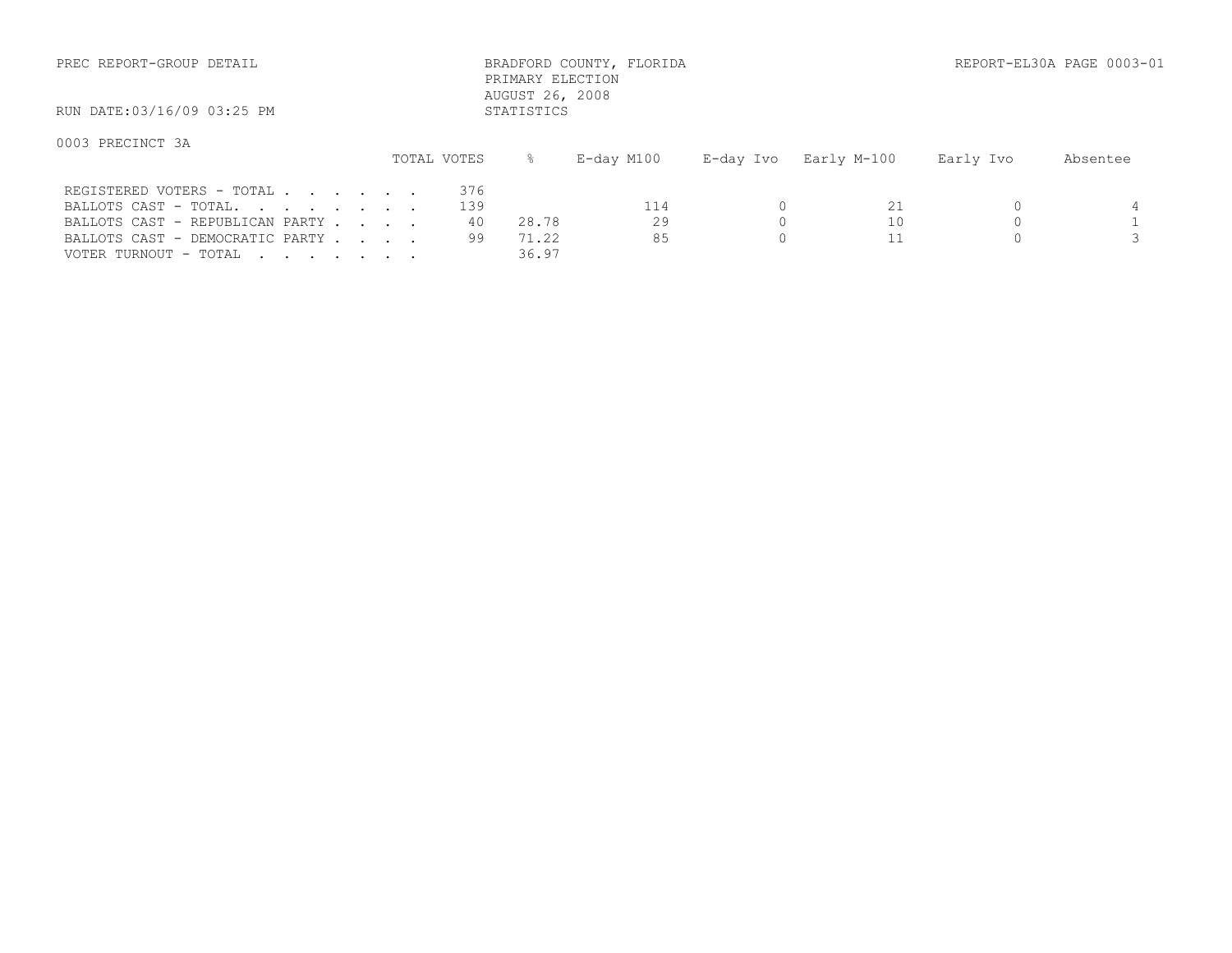| PREC REPORT-GROUP DETAIL                   |             | PRIMARY ELECTION<br>AUGUST 26, 2008 | BRADFORD COUNTY, FLORIDA |          |                       |           | REPORT-EL30A PAGE 0003-02 |
|--------------------------------------------|-------------|-------------------------------------|--------------------------|----------|-----------------------|-----------|---------------------------|
| RUN DATE: 03/16/09 03:25 PM                |             | REPUBLICAN PARTY                    |                          |          |                       |           |                           |
| 0003 PRECINCT 3A                           | TOTAL VOTES | $\frac{6}{6}$                       | $E$ -day M100            |          | E-day Ivo Early M-100 | Early Ivo | Absentee                  |
| STATE REPRESENTATIVE DIST 12<br>VOTE FOR 1 |             |                                     |                          |          |                       |           |                           |
| Janet H. Adkins                            |             | 32 82.05                            | 25                       | $\Omega$ |                       | $\Omega$  |                           |
| Bobby Hart                                 |             | 17.95<br>$\overline{7}$             | $\overline{4}$           | $\Omega$ |                       | $\Omega$  |                           |
| Over Votes                                 |             | $\circ$                             | $\Omega$                 | $\Omega$ | $\Omega$              | $\Omega$  | $\Omega$                  |
| Under Votes                                |             |                                     | $\cap$                   |          |                       |           |                           |
| SHERIFF<br>VOTE FOR 1                      |             |                                     |                          |          |                       |           |                           |
| David Barnes                               |             | 25 65.79                            | 19                       | $\Omega$ | 5                     | $\Omega$  |                           |
| Mike Juliano                               |             | 34.21<br>13                         | 9                        | $\Omega$ | 4                     | $\Omega$  | $\Omega$                  |
| Over Votes                                 |             | $\Omega$                            | $\Omega$                 | $\Omega$ |                       | $\Omega$  | $\Omega$                  |
| Under Votes                                |             |                                     |                          |          |                       | $\bigcap$ |                           |
| SUPERINTENDENT OF SCHOOLS<br>VOTE FOR 1    |             |                                     |                          |          |                       |           |                           |
| Evelyn Chastain                            |             | 13 32.50                            | 9                        | 0        | 4                     | $\Omega$  | $\Omega$                  |
| Beth Moore                                 |             | 50.00<br>20                         | 14                       |          | $6 \overline{6}$      | $\cap$    |                           |
| Linda Sheffield                            |             | 17.50                               | 6                        |          |                       |           |                           |
| Over Votes                                 |             |                                     | $\cap$                   |          |                       |           |                           |
| Under Votes                                |             |                                     | $\Omega$                 |          |                       |           |                           |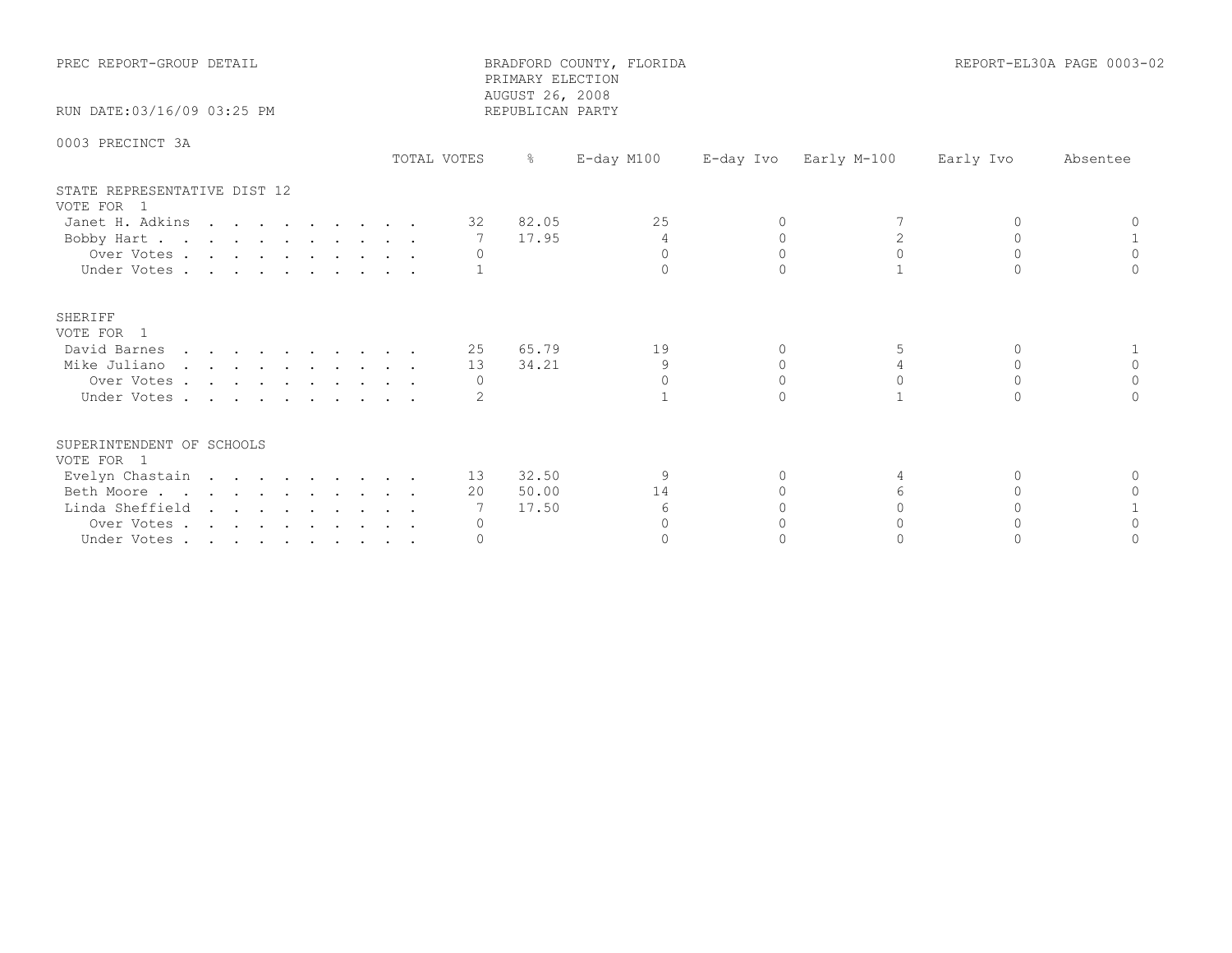| PREC REPORT-GROUP DETAIL<br>RUN DATE:03/16/09 03:25 PM |             | PRIMARY ELECTION<br>AUGUST 26, 2008<br>DEMOCRATIC PARTY | BRADFORD COUNTY, FLORIDA |                       |           | REPORT-EL30A PAGE 0003-03 |
|--------------------------------------------------------|-------------|---------------------------------------------------------|--------------------------|-----------------------|-----------|---------------------------|
| 0003 PRECINCT 3A                                       | TOTAL VOTES | ိ                                                       | E-day M100               | E-day Ivo Early M-100 | Early Ivo | Absentee                  |
| SHERIFF                                                |             |                                                         |                          |                       |           |                           |
| VOTE FOR 1                                             |             |                                                         |                          | 10                    |           |                           |
| Gordon Smith                                           | 72          | 72.73                                                   | 60                       |                       |           |                           |
| Randall Zipperer                                       | 27          | 27.27                                                   | 25                       |                       |           |                           |
| Over Votes                                             |             |                                                         |                          |                       |           |                           |
| Under Votes                                            |             |                                                         |                          |                       |           |                           |
| SUPERINTENDENT OF SCHOOLS                              |             |                                                         |                          |                       |           |                           |
| VOTE FOR 1                                             |             |                                                         |                          |                       |           |                           |
| Jim Biggs                                              |             | 84 86.60                                                | 74                       |                       |           |                           |
| Rellen Houston Clark.                                  | 13          | 13.40                                                   | 9                        |                       |           |                           |
| Over Votes                                             |             |                                                         |                          |                       |           |                           |
| Under Votes                                            |             |                                                         |                          |                       |           |                           |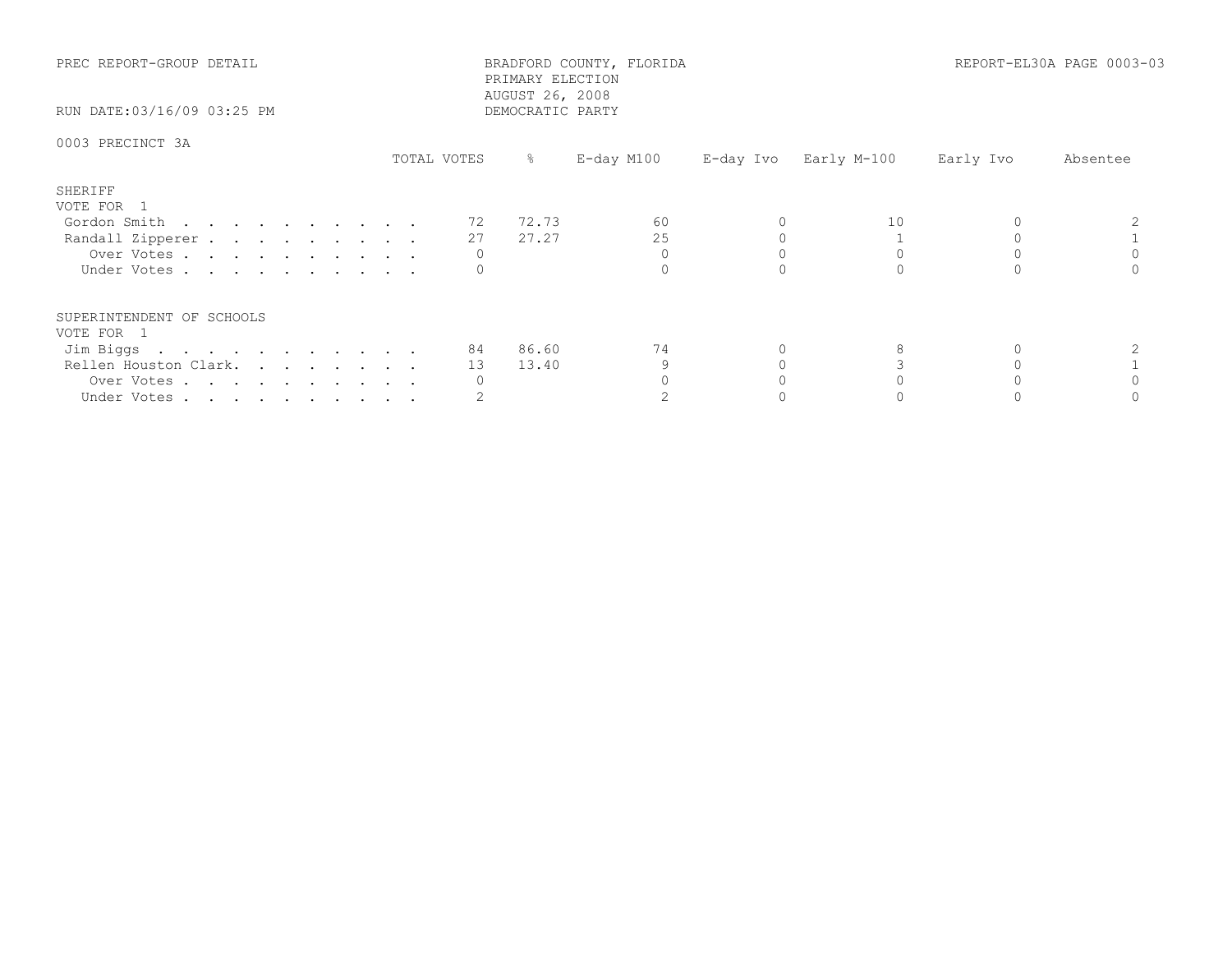| PREC REPORT-GROUP DETAIL                           |             | PRIMARY ELECTION<br>AUGUST 26, 2008 | BRADFORD COUNTY, FLORIDA |           |             |           | REPORT-EL30A PAGE 0004-01 |
|----------------------------------------------------|-------------|-------------------------------------|--------------------------|-----------|-------------|-----------|---------------------------|
| RUN DATE:03/16/09 03:25 PM                         |             | STATISTICS                          |                          |           |             |           |                           |
| 0004 PRECINCT 3B                                   | TOTAL VOTES |                                     | E-day M100               | E-day Ivo | Early M-100 | Early Ivo | Absentee                  |
| REGISTERED VOTERS - TOTAL<br>BALLOTS CAST - TOTAL. | 315<br>95   |                                     | 79                       |           | 10          |           |                           |

VOTER TURNOUT - TOTAL . . . . . . . . 30.16

BALLOTS CAST - REPUBLICAN PARTY . . . . 24 25.26 20 0 2 0 2 BALLOTS CAST - DEMOCRATIC PARTY . . . 71 74.74 59 0 8 0 9 4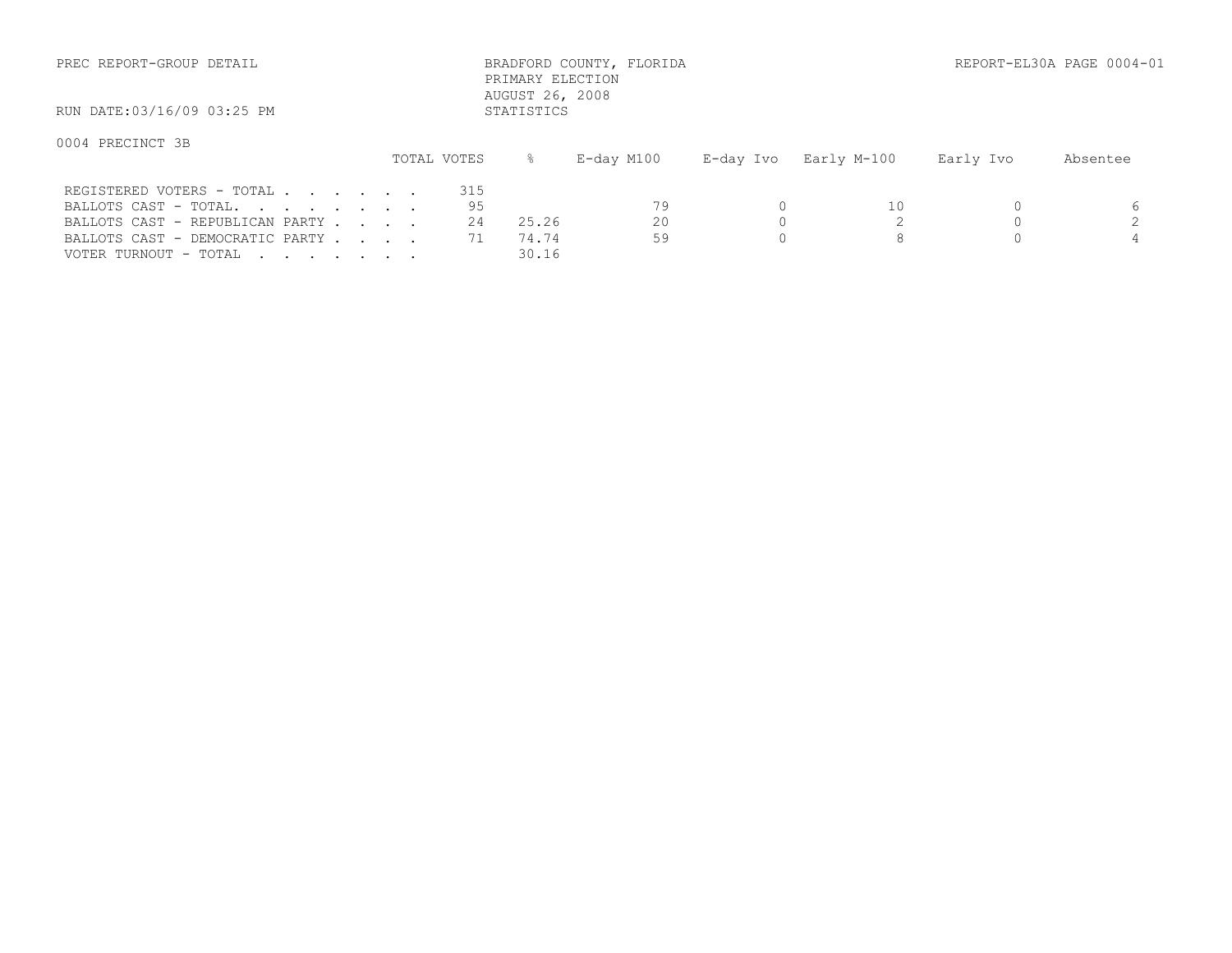| PREC REPORT-GROUP DETAIL                                                                                                 |             | PRIMARY ELECTION                            | BRADFORD COUNTY, FLORIDA |          |                       |                                | REPORT-EL30A PAGE 0004-02              |
|--------------------------------------------------------------------------------------------------------------------------|-------------|---------------------------------------------|--------------------------|----------|-----------------------|--------------------------------|----------------------------------------|
| RUN DATE:03/16/09 03:25 PM                                                                                               |             | AUGUST 26, 2008<br>REPUBLICAN PARTY         |                          |          |                       |                                |                                        |
| 0004 PRECINCT 3B                                                                                                         | TOTAL VOTES | $\frac{6}{6}$                               | E-day M100               |          | E-day Ivo Early M-100 | Early Ivo                      | Absentee                               |
| STATE REPRESENTATIVE DIST 12<br>VOTE FOR 1<br>Janet H. Adkins 18 75.00<br>Bobby Hart<br>Over Votes<br>Under Votes.       |             | 25.00<br>6<br>$\Omega$                      | 15<br>5<br>$\Omega$      | $\Omega$ | $\Omega$              | $\Omega$<br>$\cap$             | 2<br>$\Omega$<br>$\Omega$<br>$\bigcap$ |
| <b>SHERIFF</b><br>VOTE FOR 1<br>David Barnes 12 52.17<br>Mike Juliano<br>Over Votes<br>Under Votes                       |             | 11 47.83<br>$\circ$                         | 12<br>$\Omega$           | $\Omega$ | 2<br>$\Omega$         | $\Omega$<br>$\Omega$<br>$\cap$ | $\Omega$<br>2<br>$\Omega$<br>$\cap$    |
| SUPERINTENDENT OF SCHOOLS<br>VOTE FOR 1<br>Evelyn Chastain<br>Beth Moore<br>Linda Sheffield<br>Over Votes<br>Under Votes |             | 7 30.43<br>9 39.13<br>30.43<br>$\mathbf{0}$ | 8<br>6                   |          |                       |                                | $\Omega$                               |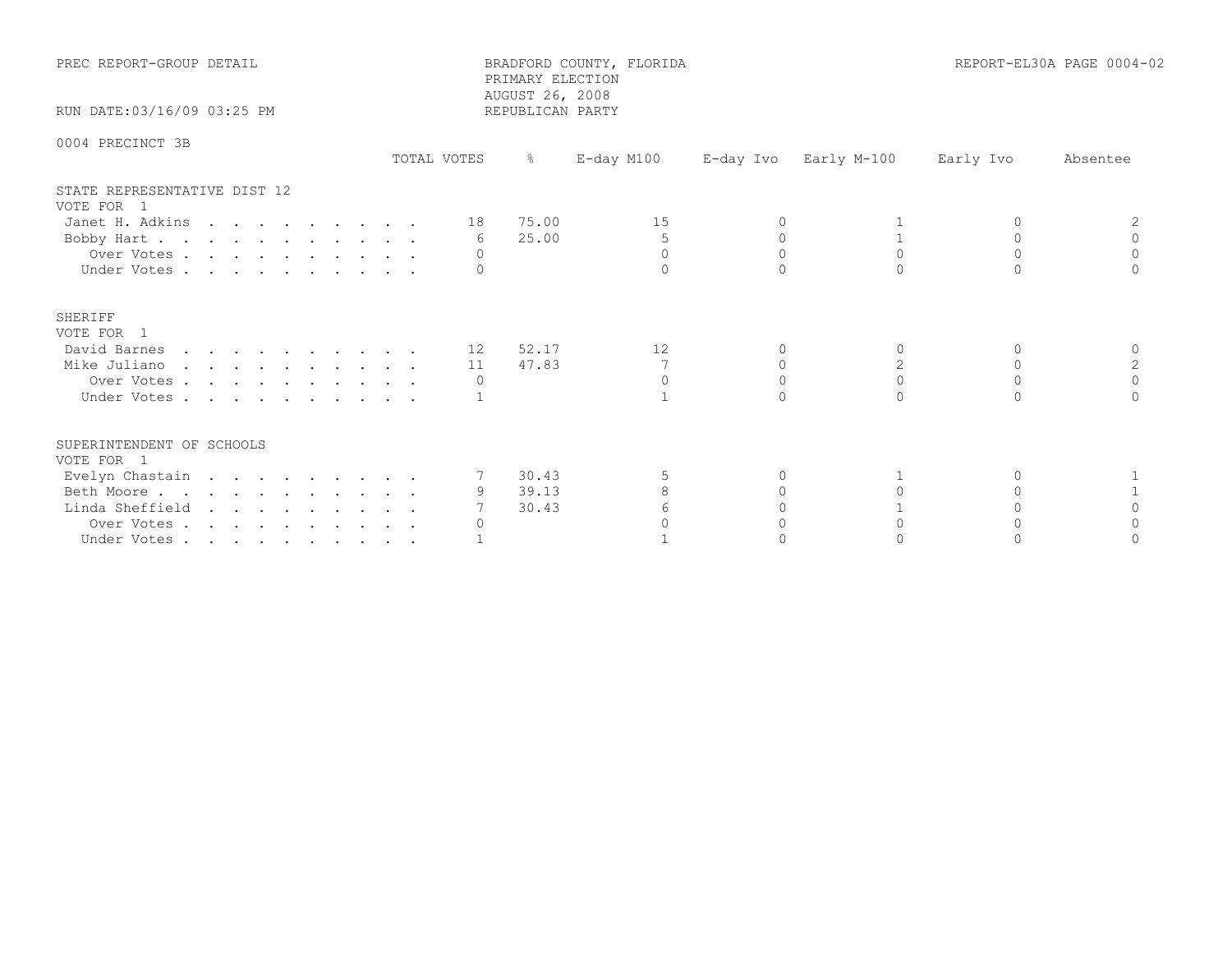| PREC REPORT-GROUP DETAIL<br>RUN DATE:03/16/09 03:25 PM                                                     |             | BRADFORD COUNTY, FLORIDA<br>PRIMARY ELECTION<br>AUGUST 26, 2008<br>DEMOCRATIC PARTY |                       |           | REPORT-EL30A PAGE 0004-03 |
|------------------------------------------------------------------------------------------------------------|-------------|-------------------------------------------------------------------------------------|-----------------------|-----------|---------------------------|
| 0004 PRECINCT 3B                                                                                           | TOTAL VOTES | E-day M100<br>ိ                                                                     | E-day Ivo Early M-100 | Early Ivo | Absentee                  |
| SHERIFF<br>VOTE FOR 1<br>Gordon Smith<br>Randall Zipperer<br>Over Votes<br>Under Votes                     | 20<br>0     | 51 71.83<br>42<br>17<br>28.17                                                       |                       |           |                           |
| SUPERINTENDENT OF SCHOOLS<br>VOTE FOR 1<br>Jim Biggs<br>Rellen Houston Clark.<br>Over Votes<br>Under Votes | 12<br>U     | 56 82.35<br>48<br>17.65                                                             |                       |           |                           |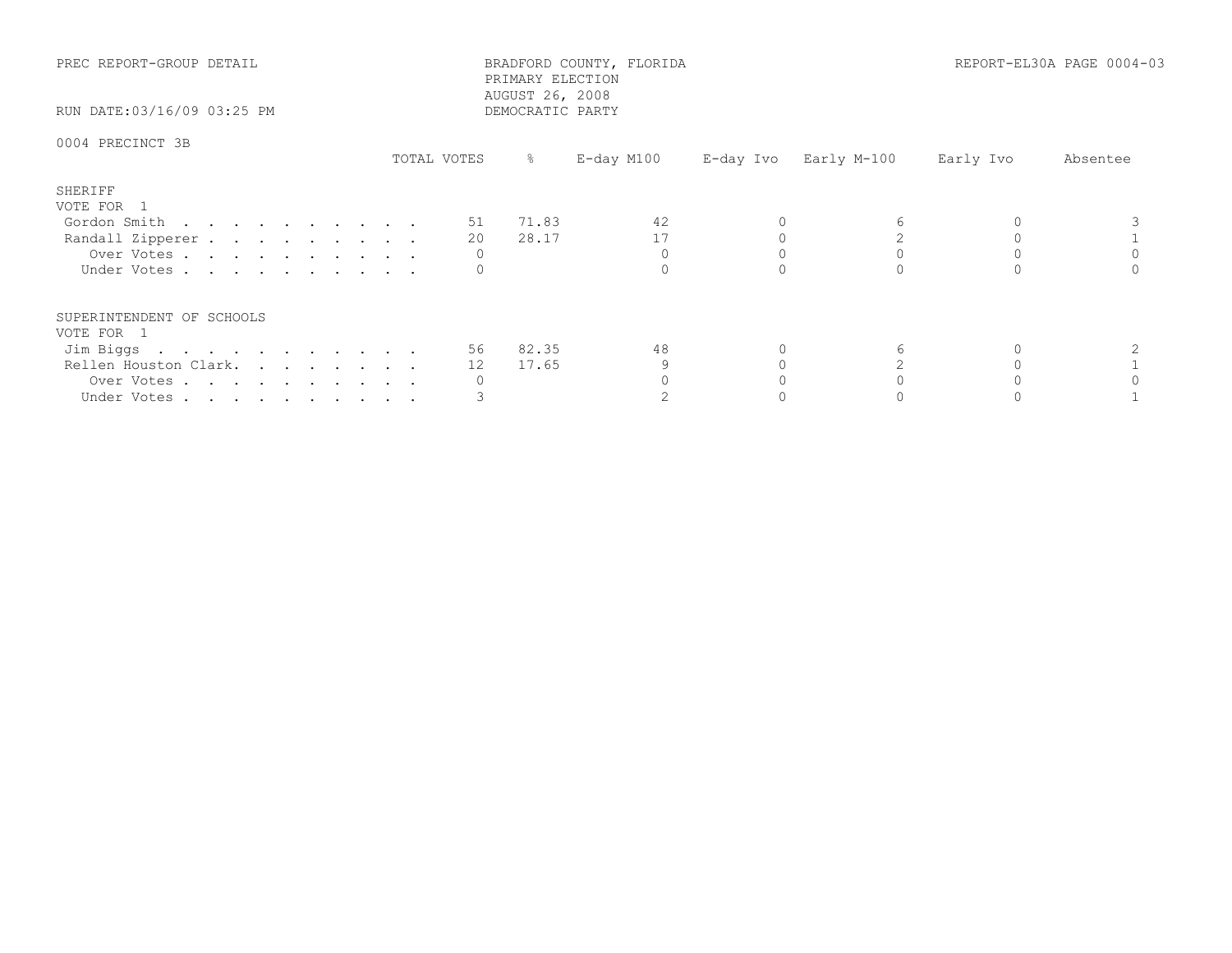| PREC REPORT-GROUP DETAIL                                                                                                 |  |  |                            | PRIMARY ELECTION<br>AUGUST 26, 2008 | BRADFORD COUNTY, FLORIDA |           |                |           | REPORT-EL30A PAGE 0005-01 |
|--------------------------------------------------------------------------------------------------------------------------|--|--|----------------------------|-------------------------------------|--------------------------|-----------|----------------|-----------|---------------------------|
| RUN DATE:03/16/09 03:25 PM                                                                                               |  |  |                            | STATISTICS                          |                          |           |                |           |                           |
| 0005 PRECINCT 4                                                                                                          |  |  | TOTAL VOTES                |                                     | E-day M100               | E-day Ivo | Early M-100    | Early Ivo | Absentee                  |
| REGISTERED VOTERS - TOTAL<br>BALLOTS CAST - TOTAL.<br>BALLOTS CAST - REPUBLICAN PARTY<br>BALLOTS CAST - DEMOCRATIC PARTY |  |  | 1,438<br>510<br>165<br>345 | 32.35<br>67.65                      | 359<br>109<br>250        |           | 92<br>34<br>58 |           | 59<br>22<br>37            |

VOTER TURNOUT - TOTAL . . . . . . . . 35.47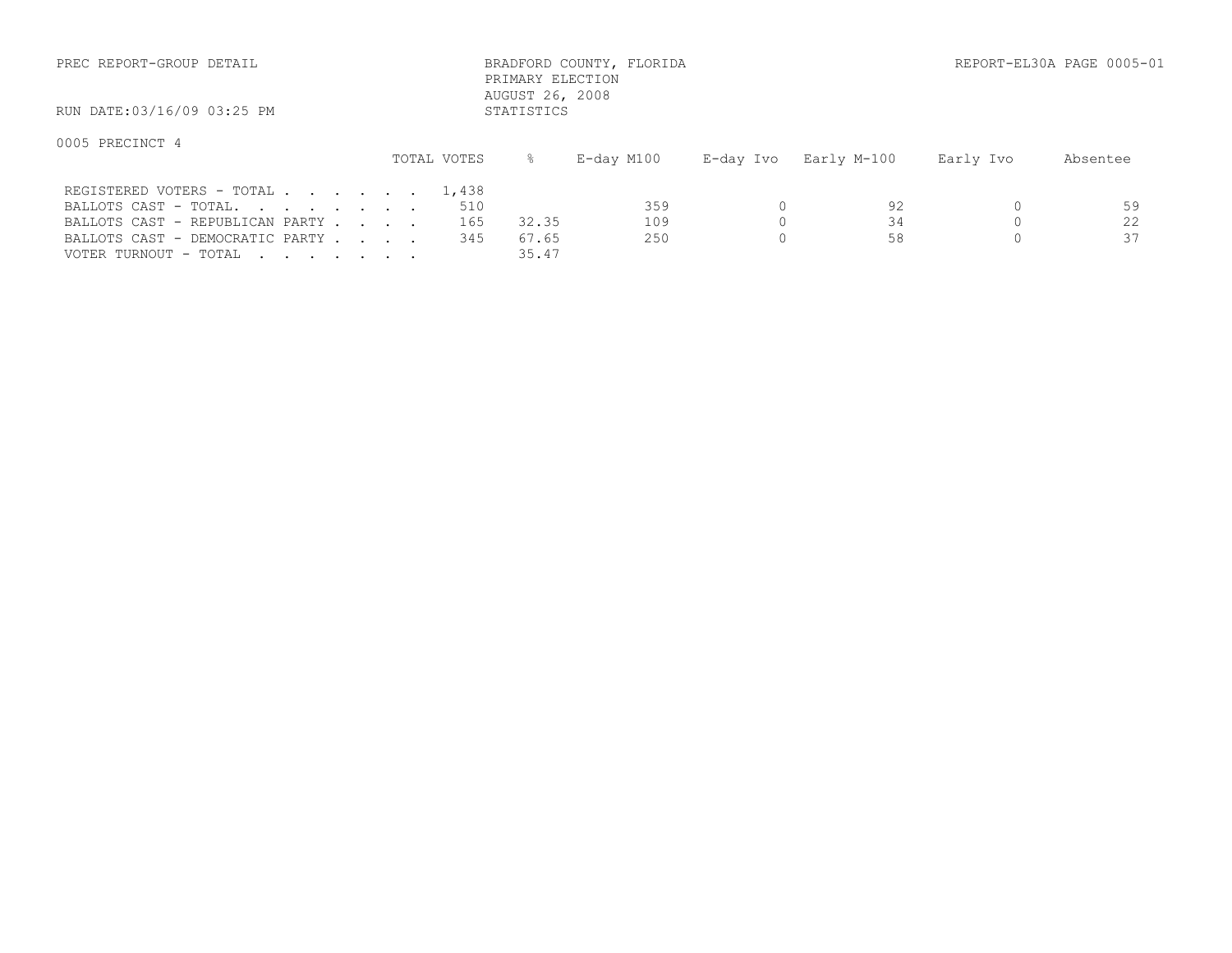| PREC REPORT-GROUP DETAIL<br>RUN DATE: 03/16/09 03:25 PM |  |  |  |  |  | BRADFORD COUNTY, FLORIDA<br>PRIMARY ELECTION<br>AUGUST 26, 2008<br>REPUBLICAN PARTY | REPORT-EL30A PAGE 0005-02 |               |                |           |             |           |          |
|---------------------------------------------------------|--|--|--|--|--|-------------------------------------------------------------------------------------|---------------------------|---------------|----------------|-----------|-------------|-----------|----------|
|                                                         |  |  |  |  |  |                                                                                     |                           |               |                |           |             |           |          |
| 0005 PRECINCT 4                                         |  |  |  |  |  |                                                                                     | TOTAL VOTES               | $\frac{6}{6}$ | $E$ -day M100  |           |             |           |          |
|                                                         |  |  |  |  |  |                                                                                     |                           |               |                | E-day Ivo | Early M-100 | Early Ivo | Absentee |
| STATE REPRESENTATIVE DIST 12<br>VOTE FOR 1              |  |  |  |  |  |                                                                                     |                           |               |                |           |             |           |          |
| Janet H. Adkins                                         |  |  |  |  |  |                                                                                     | 106                       | 65.43         | 81             | $\Omega$  | 17          | $\Omega$  | -8       |
| Bobby Hart                                              |  |  |  |  |  |                                                                                     | 56                        | 34.57         | 27             | $\Omega$  | 17          | $\Omega$  | 12       |
| Over Votes                                              |  |  |  |  |  |                                                                                     | $\Omega$                  |               | $\Omega$       | $\Omega$  | $\Omega$    | $\Omega$  | $\Omega$ |
| Under Votes                                             |  |  |  |  |  |                                                                                     |                           |               |                | $\Omega$  | $\cap$      |           |          |
| SHERIFF<br>VOTE FOR 1                                   |  |  |  |  |  |                                                                                     |                           |               |                |           |             |           |          |
| David Barnes                                            |  |  |  |  |  |                                                                                     | 84 -                      | 54.19         | 54             | $\Omega$  | 23          | $\Omega$  |          |
| Mike Juliano                                            |  |  |  |  |  |                                                                                     | 71                        | 45.81         | 48             | $\Omega$  | 11          | $\Omega$  | 12       |
| Over Votes                                              |  |  |  |  |  |                                                                                     | - 0                       |               | $\Omega$       | $\Omega$  | $\Omega$    | $\Omega$  | $\Omega$ |
| Under Votes                                             |  |  |  |  |  |                                                                                     | 10                        |               |                | $\Omega$  | $\Omega$    | $\cap$    |          |
| SUPERINTENDENT OF SCHOOLS<br>VOTE FOR 1                 |  |  |  |  |  |                                                                                     |                           |               |                |           |             |           |          |
| Evelyn Chastain                                         |  |  |  |  |  |                                                                                     |                           | 78 48.15      | 42             | 0         | 24          | $\Omega$  | 12       |
| Beth Moore                                              |  |  |  |  |  |                                                                                     | 65                        | 40.12         | 54             | $\Omega$  |             | $\cap$    | 4        |
| Linda Sheffield                                         |  |  |  |  |  |                                                                                     | 19                        | 11.73         | 11             | $\Omega$  | 3           | $\Omega$  |          |
| Over Votes                                              |  |  |  |  |  |                                                                                     | $\circ$                   |               | $\Omega$       | $\bigcap$ | $\bigcap$   | $\cap$    | $\Omega$ |
| Under Votes                                             |  |  |  |  |  |                                                                                     |                           |               | $\overline{2}$ | $\cap$    |             |           |          |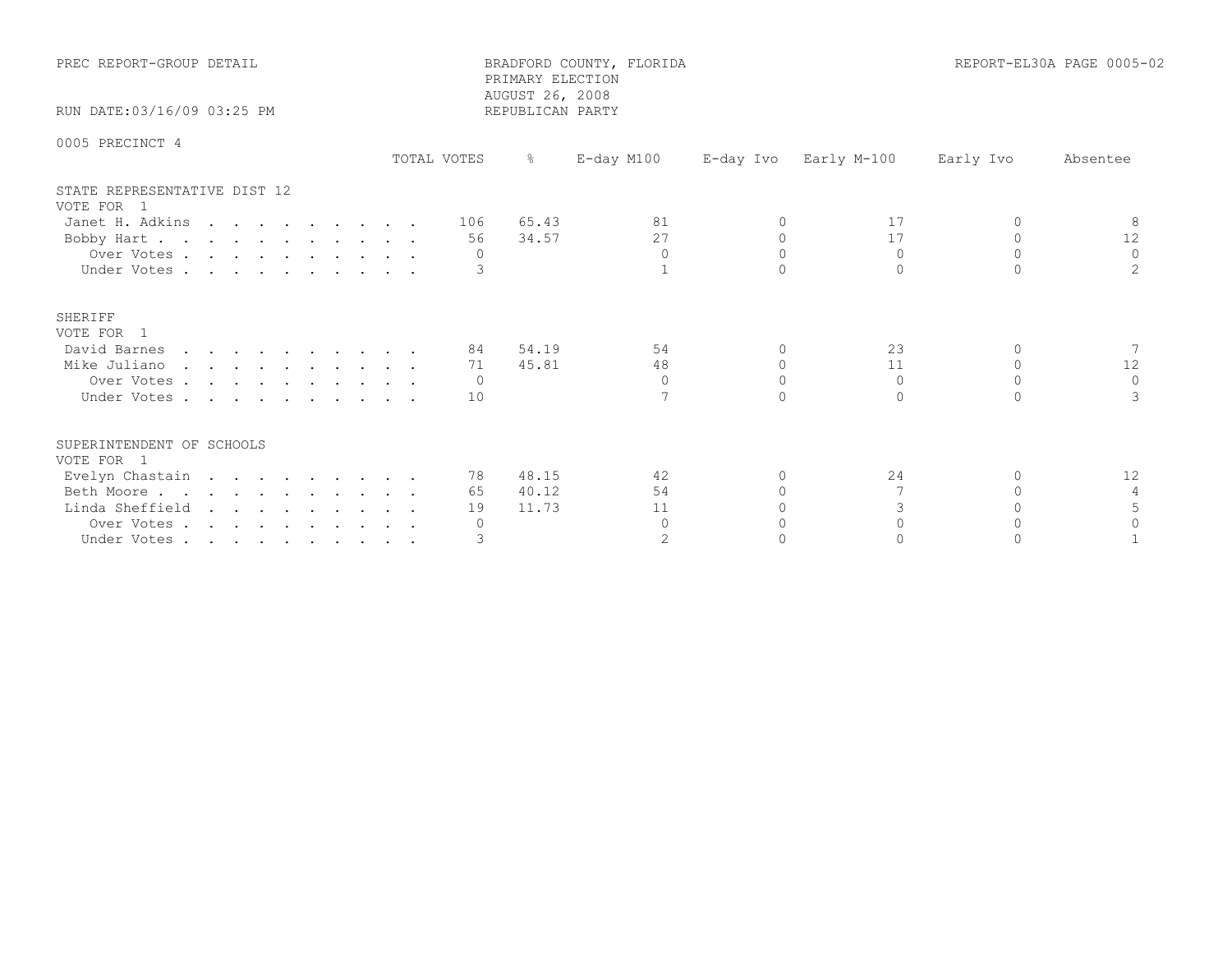| PREC REPORT-GROUP DETAIL<br>RUN DATE:03/16/09 03:25 PM                                                     |             | BRADFORD COUNTY, FLORIDA<br>PRIMARY ELECTION<br>AUGUST 26, 2008<br>DEMOCRATIC PARTY |                 | REPORT-EL30A PAGE 0005-03 |                       |           |          |
|------------------------------------------------------------------------------------------------------------|-------------|-------------------------------------------------------------------------------------|-----------------|---------------------------|-----------------------|-----------|----------|
| 0005 PRECINCT 4                                                                                            | TOTAL VOTES | % $\sim$                                                                            | $E$ -day M100   |                           | E-day Ivo Early M-100 | Early Ivo | Absentee |
| SHERIFF<br>VOTE FOR 1<br>Gordon Smith<br>Randall Zipperer<br>Over Votes<br>Under Votes                     |             | 78.20<br>269<br>21.80<br>75                                                         | 195<br>54       |                           | 49                    |           | 25<br>12 |
| SUPERINTENDENT OF SCHOOLS<br>VOTE FOR 1<br>Jim Biggs<br>Rellen Houston Clark.<br>Over Votes<br>Under Votes |             | 79.33<br>261<br>20.67<br>68<br>0<br>16                                              | 184<br>54<br>12 |                           | 47                    |           | 30       |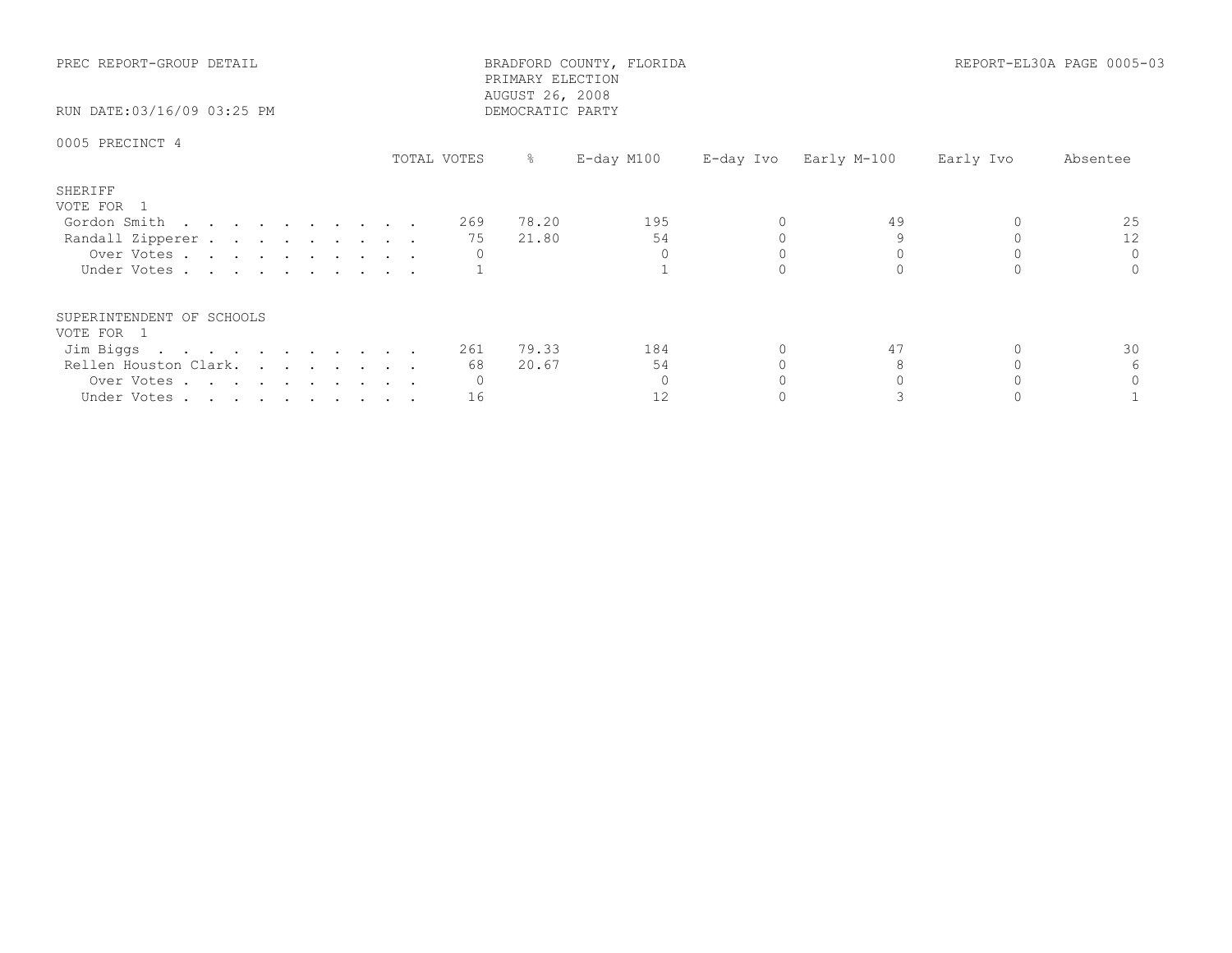| PREC REPORT-GROUP DETAIL                                                                                                 |  |  |  |  |                        | PRIMARY ELECTION<br>AUGUST 26, 2008 | BRADFORD COUNTY, FLORIDA |           | REPORT-EL30A PAGE 0006-01 |           |               |
|--------------------------------------------------------------------------------------------------------------------------|--|--|--|--|------------------------|-------------------------------------|--------------------------|-----------|---------------------------|-----------|---------------|
| RUN DATE:03/16/09 03:25 PM                                                                                               |  |  |  |  |                        | STATISTICS                          |                          |           |                           |           |               |
| 0006 PRECINCT 5A                                                                                                         |  |  |  |  | TOTAL VOTES            |                                     | E-day M100               | E-day Ivo | Early M-100               | Early Ivo | Absentee      |
| REGISTERED VOTERS - TOTAL<br>BALLOTS CAST - TOTAL.<br>BALLOTS CAST - REPUBLICAN PARTY<br>BALLOTS CAST - DEMOCRATIC PARTY |  |  |  |  | 415<br>152<br>64<br>88 | 42.11<br>57.89                      | 76<br>34<br>42           |           | 54<br>24<br>30            |           | 22<br>6<br>16 |

VOTER TURNOUT - TOTAL . . . . . . . . 36.63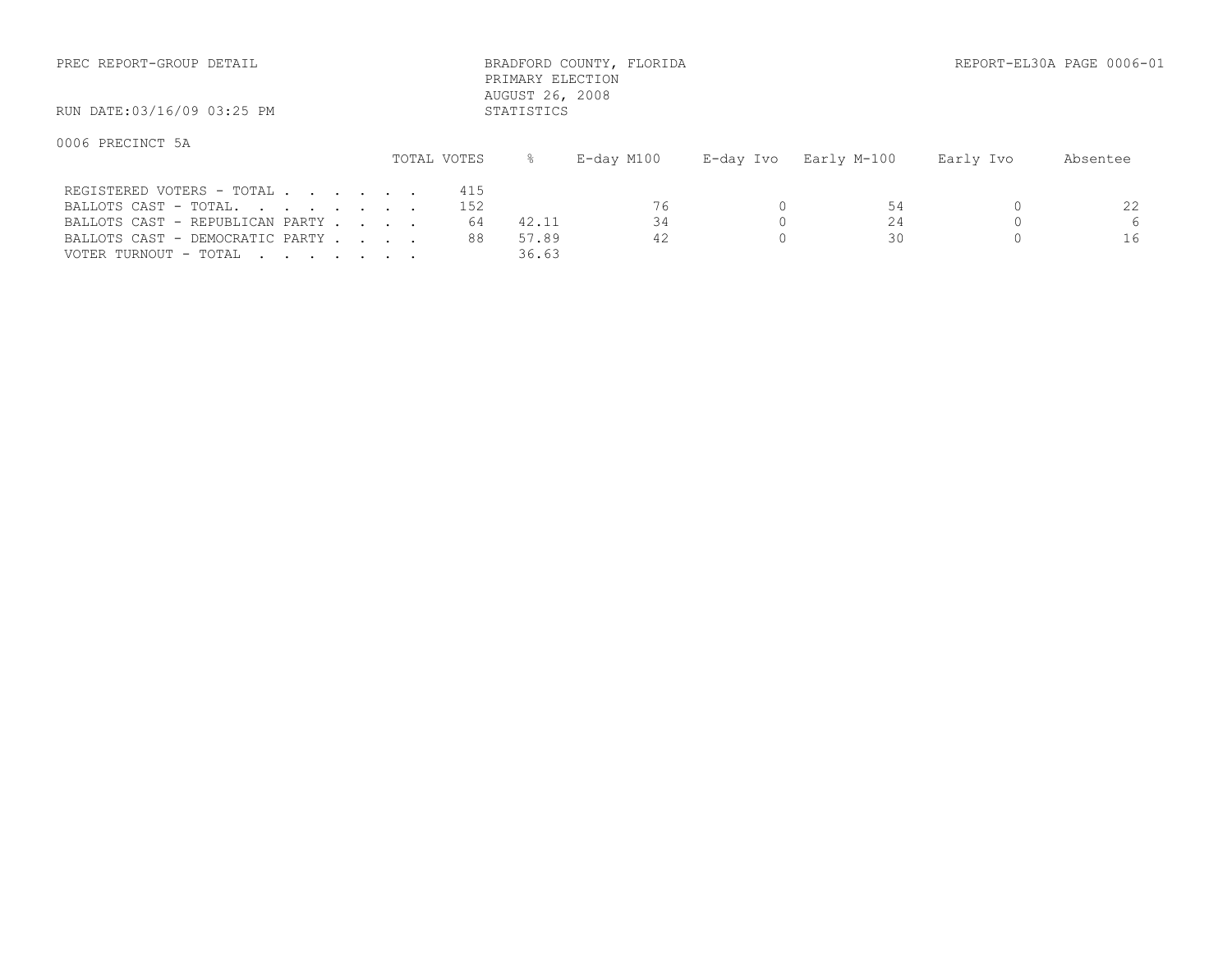| PREC REPORT-GROUP DETAIL<br>RUN DATE:03/16/09 03:25 PM                                                                   |                                        | PRIMARY ELECTION<br>AUGUST 26, 2008<br>REPUBLICAN PARTY | BRADFORD COUNTY, FLORIDA                   |                                                          |                                                   |                                                          | REPORT-EL30A PAGE 0006-02                                |
|--------------------------------------------------------------------------------------------------------------------------|----------------------------------------|---------------------------------------------------------|--------------------------------------------|----------------------------------------------------------|---------------------------------------------------|----------------------------------------------------------|----------------------------------------------------------|
|                                                                                                                          |                                        |                                                         |                                            |                                                          |                                                   |                                                          |                                                          |
| 0006 PRECINCT 5A                                                                                                         | TOTAL VOTES                            | $\frac{5}{6}$                                           | E-day M100                                 | E-day Ivo                                                | Early M-100                                       | Early Ivo                                                | Absentee                                                 |
| STATE REPRESENTATIVE DIST 12                                                                                             |                                        |                                                         |                                            |                                                          |                                                   |                                                          |                                                          |
| VOTE FOR 1<br>Janet H. Adkins<br>Bobby Hart<br>Over Votes<br>Under Votes                                                 | 34<br>29<br>$\Omega$<br>$\mathbf{1}$   | 53.97<br>46.03                                          | 16<br>17<br>$\overline{0}$<br>$\mathbf{1}$ | $\circ$<br>$\Omega$<br>$\Omega$<br>$\cap$                | 15<br>9<br>$\Omega$<br>$\Omega$                   | 0<br>$\circ$<br>$\Omega$<br>$\cap$                       | 3<br>3<br>$\Omega$<br>$\cap$                             |
| <b>SHERIFF</b><br>VOTE FOR 1<br>David Barnes<br>Mike Juliano<br>Over Votes<br>Under Votes                                | 26<br>$\Omega$<br>7                    | 31 54.39<br>45.61                                       | 18<br>13<br>$\Omega$<br>3                  | $\Omega$<br>$\Omega$<br>$\Omega$<br>$\cap$               | 10<br>11<br>$\Omega$<br>3                         | $\Omega$<br>$\Omega$<br>$\Omega$<br>$\Omega$             | 3<br>$\overline{c}$<br>$\Omega$<br>$\mathbf{1}$          |
| SUPERINTENDENT OF SCHOOLS<br>VOTE FOR 1<br>Evelyn Chastain<br>Beth Moore<br>Linda Sheffield<br>Over Votes<br>Under Votes | 20<br>26<br>18<br>$\Omega$<br>$\Omega$ | 31.25<br>40.63<br>28.13                                 | 12<br>12<br>10<br>$\Omega$<br>$\Omega$     | $\Omega$<br>$\Omega$<br>$\Omega$<br>$\Omega$             | 6<br>13<br>5<br>$\Omega$<br>$\cap$                | $\Omega$<br>$\Omega$<br>$\circ$<br>$\Omega$<br>$\Omega$  | 2<br>$\mathbf{1}$<br>$\mathsf 3$<br>$\Omega$<br>$\Omega$ |
| COUNTY COMMISSIONER DIST 3<br>VOTE FOR 1<br>Chuck Morrow<br>Mark Santiago.<br>Dan Sikes<br>Over Votes<br>Under Votes     | 22<br>16<br>26<br>0<br>$\mathbf 0$     | 34.38<br>25.00<br>40.63                                 | 14<br>8<br>12<br>$\Omega$<br>$\Omega$      | $\Omega$<br>$\Omega$<br>$\Omega$<br>$\Omega$<br>$\Omega$ | 8<br>$\overline{5}$<br>11<br>$\Omega$<br>$\Omega$ | $\Omega$<br>$\Omega$<br>$\Omega$<br>$\Omega$<br>$\Omega$ | $\circ$<br>3<br>3<br>$\circ$<br>$\Omega$                 |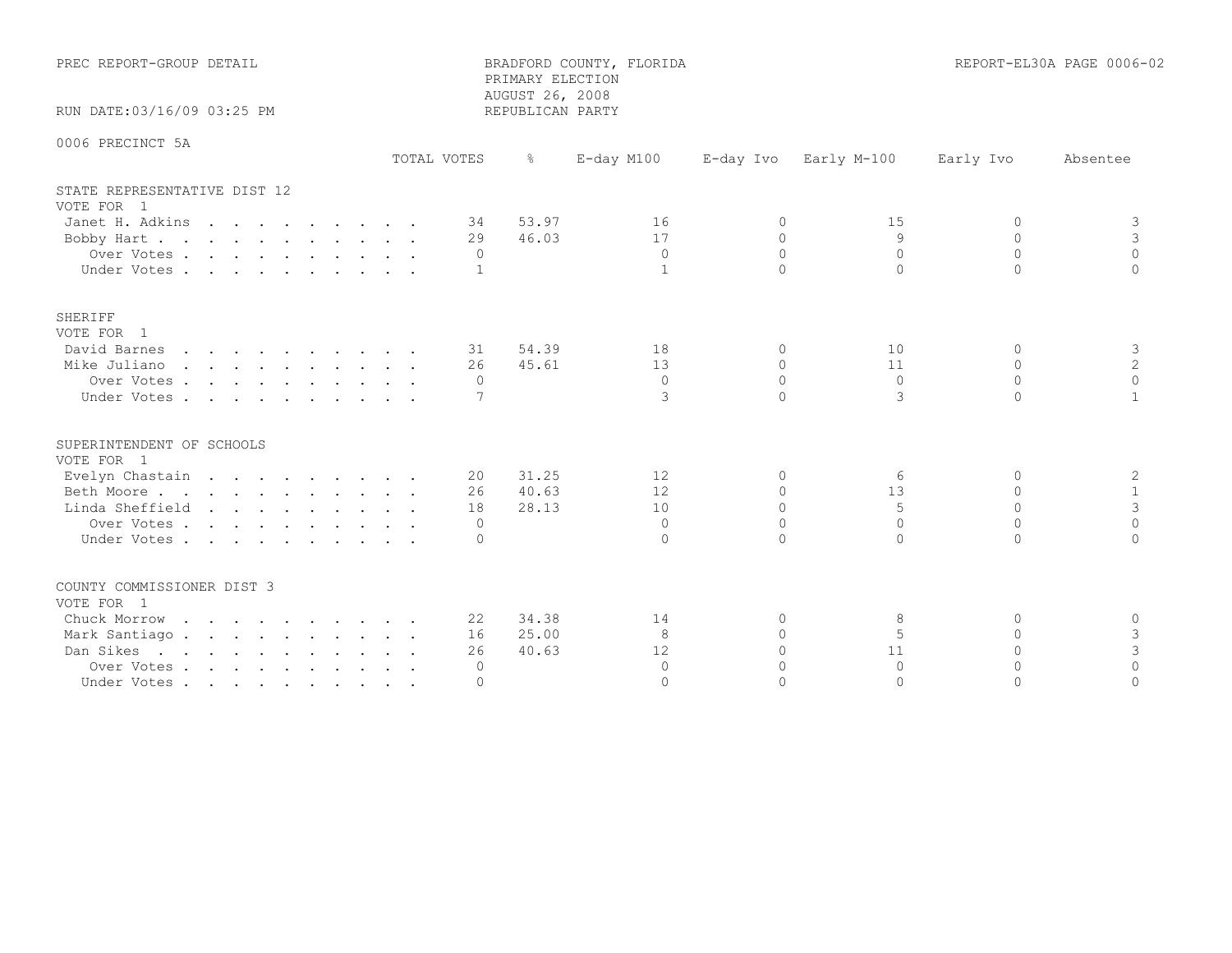| PREC REPORT-GROUP DETAIL<br>RUN DATE:03/16/09 03:25 PM                                                              |             | BRADFORD COUNTY, FLORIDA<br>PRIMARY ELECTION<br>AUGUST 26, 2008<br>DEMOCRATIC PARTY | REPORT-EL30A PAGE 0006-03        |                       |                                  |                       |                                 |
|---------------------------------------------------------------------------------------------------------------------|-------------|-------------------------------------------------------------------------------------|----------------------------------|-----------------------|----------------------------------|-----------------------|---------------------------------|
| 0006 PRECINCT 5A                                                                                                    | TOTAL VOTES | - 왕 - 이                                                                             | E-day M100                       |                       | E-day Ivo Early M-100            | Early Ivo             | Absentee                        |
| SHERIFF<br>VOTE FOR 1<br>Gordon Smith<br>Randall Zipperer<br>Over Votes<br>Under Votes                              |             | 55 63.22<br>32 36.78<br>$\circ$                                                     | 27<br>15<br>$\Omega$<br>$\Omega$ | $\Omega$<br>$\bigcap$ | 18<br>11<br>$\circ$              | $\bigcap$<br>$\Omega$ | 10<br>6<br>$\Omega$<br>$\Omega$ |
| SUPERINTENDENT OF SCHOOLS<br>VOTE FOR 1<br>Jim Biggs<br>Rellen Houston Clark. 10 12.05<br>Over Votes<br>Under Votes |             | 73 87.95<br>$\circ$                                                                 | 36<br>3<br>$\Omega$              | $\circ$<br>$\Omega$   | 25<br>4<br>$\Omega$              | $\Omega$<br>$\Omega$  | 12<br>3<br>$\Omega$             |
| COUNTY COMMISSIONER DIST 3<br>VOTE FOR 1<br>Roy Hart.<br>Lila Sellars<br>Over Votes<br>Under Votes                  |             | 23 26.14<br>73.86<br>65<br>$\circ$<br>0                                             | 14<br>28<br>$\Omega$<br>$\Omega$ | $\Omega$<br>$\bigcap$ | -6<br>24<br>$\Omega$<br>$\Omega$ | $\Omega$              | 3<br>13<br>$\Omega$<br>$\Omega$ |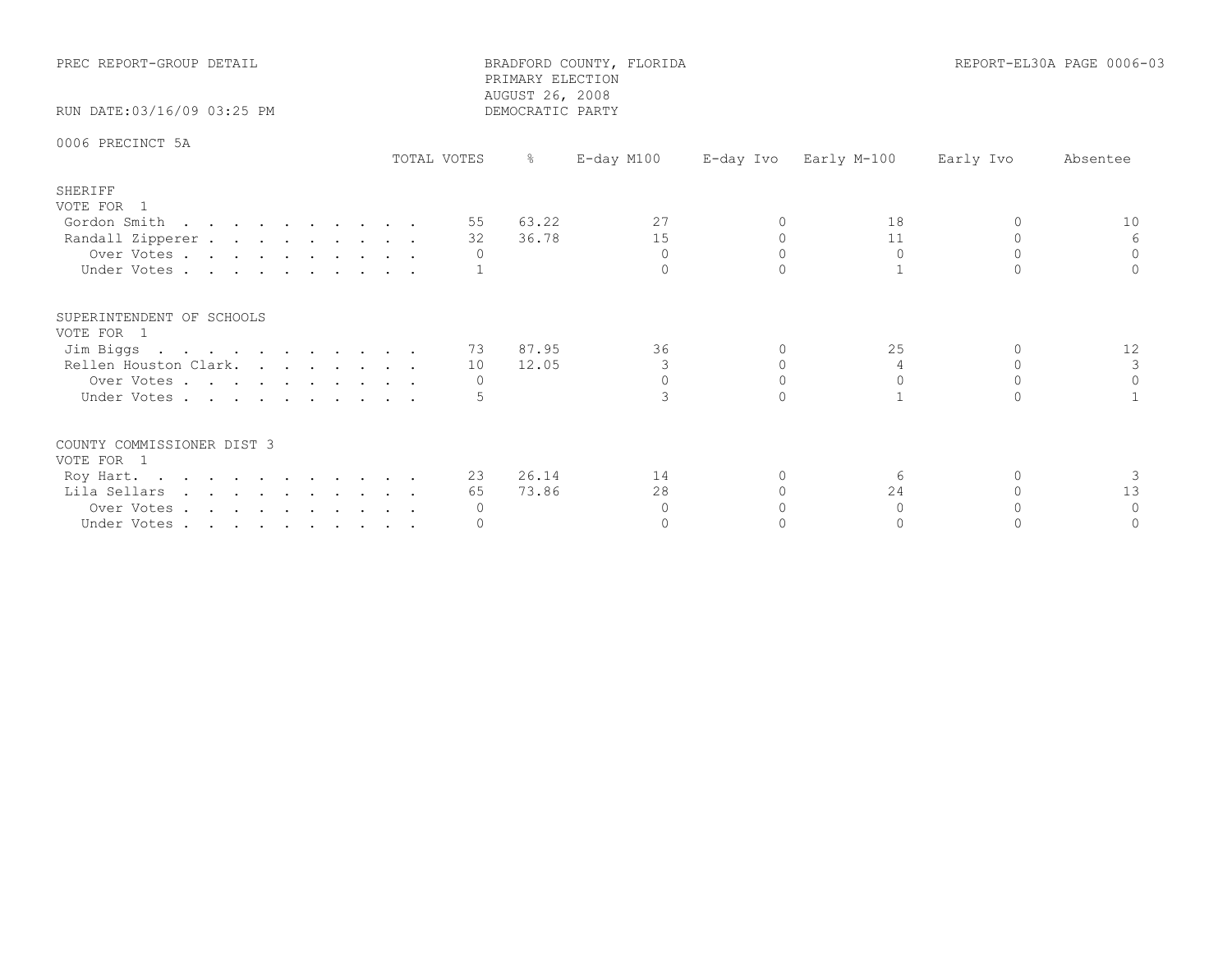| PREC REPORT-GROUP DETAIL   |             |            | BRADFORD COUNTY, FLORIDA<br>PRIMARY ELECTION<br>AUGUST 26, 2008 |           |             |           | REPORT-EL30A PAGE 0007-01 |
|----------------------------|-------------|------------|-----------------------------------------------------------------|-----------|-------------|-----------|---------------------------|
| RUN DATE:03/16/09 03:25 PM |             | STATISTICS |                                                                 |           |             |           |                           |
| 0007 PRECINCT 5B           | TOTAL VOTES |            | E-day M100                                                      | E-day Ivo | Early M-100 | Early Ivo | Absentee                  |
| REGISTERED VOTERS - TOTAL  | 284         |            |                                                                 |           |             |           |                           |

| BALLOTS CAST - TOTAL.                    |  |  |  |
|------------------------------------------|--|--|--|
| BALLOTS CAST - REPUBLICAN PARTY          |  |  |  |
| BALLOTS CAST - DEMOCRATIC PARTY 73 72.28 |  |  |  |
| 35.56<br>VOTER TURNOUT - TOTAL           |  |  |  |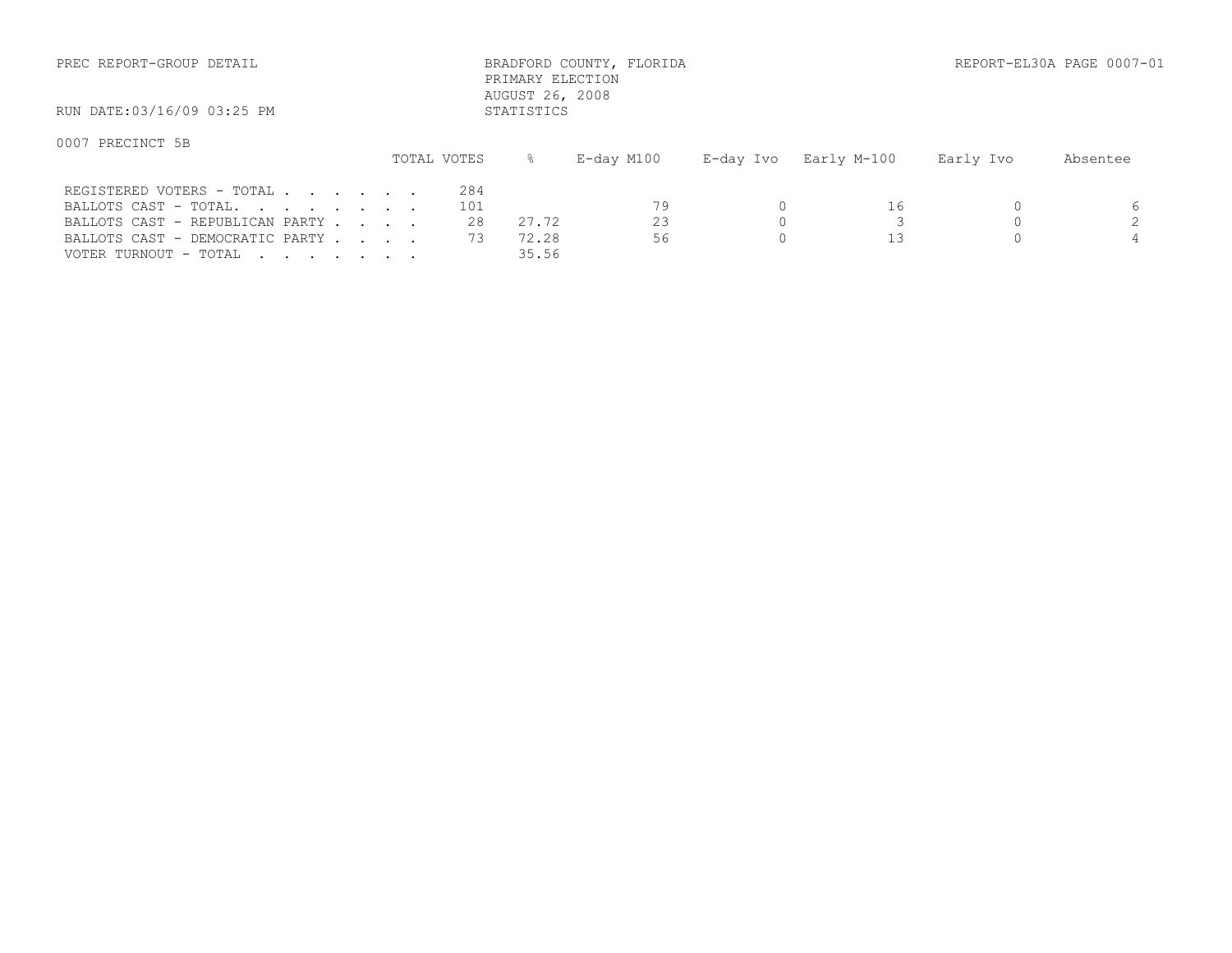| PREC REPORT-GROUP DETAIL                   |             | PRIMARY ELECTION<br>AUGUST 26, 2008 | BRADFORD COUNTY, FLORIDA |           |                       | REPORT-EL30A PAGE 0007-02 |          |
|--------------------------------------------|-------------|-------------------------------------|--------------------------|-----------|-----------------------|---------------------------|----------|
| RUN DATE: 03/16/09 03:25 PM                |             | REPUBLICAN PARTY                    |                          |           |                       |                           |          |
| 0007 PRECINCT 5B                           | TOTAL VOTES | $\frac{6}{6}$                       | E-day M100               |           | E-day Ivo Early M-100 | Early Ivo                 | Absentee |
| STATE REPRESENTATIVE DIST 12<br>VOTE FOR 1 |             |                                     |                          |           |                       |                           |          |
| Janet H. Adkins                            | 14          | 51.85                               | 11                       |           |                       | $\Omega$                  | $\Omega$ |
| Bobby Hart                                 | 13          | 48.15                               | 11                       |           |                       | $\Omega$                  |          |
| Over Votes.                                | 0           |                                     | $\mathbf 0$              | $\Omega$  | $\Omega$              | $\Omega$                  | $\Omega$ |
| Under Votes                                |             |                                     |                          |           |                       |                           |          |
| SHERIFF<br>VOTE FOR 1                      |             |                                     |                          |           |                       |                           |          |
| David Barnes                               |             | 18 64.29                            | 15                       | $\Omega$  |                       | $\Omega$                  | 2        |
| Mike Juliano                               | 10          | 35.71                               | 8                        | $\circ$   | $\overline{2}$        | $\circ$                   | 0        |
| Over Votes                                 | $\Omega$    |                                     | $\Omega$                 | $\cap$    | $\cap$                | $\bigcap$                 | $\Omega$ |
| Under Votes                                |             |                                     | $\Omega$                 |           |                       |                           |          |
| SUPERINTENDENT OF SCHOOLS<br>VOTE FOR 1    |             |                                     |                          |           |                       |                           |          |
| Evelyn Chastain                            |             | 4 14.81                             | 2                        | $\Omega$  |                       | $\Omega$                  |          |
| Beth Moore.                                | 16 —        | 59.26                               | 13                       | $\bigcap$ |                       | $\cap$                    |          |
| Linda Sheffield                            |             | 25.93                               |                          |           |                       |                           |          |
| Over Votes                                 | $\Omega$    |                                     | $\Omega$                 |           |                       |                           |          |
| Under Votes                                |             |                                     |                          |           |                       |                           |          |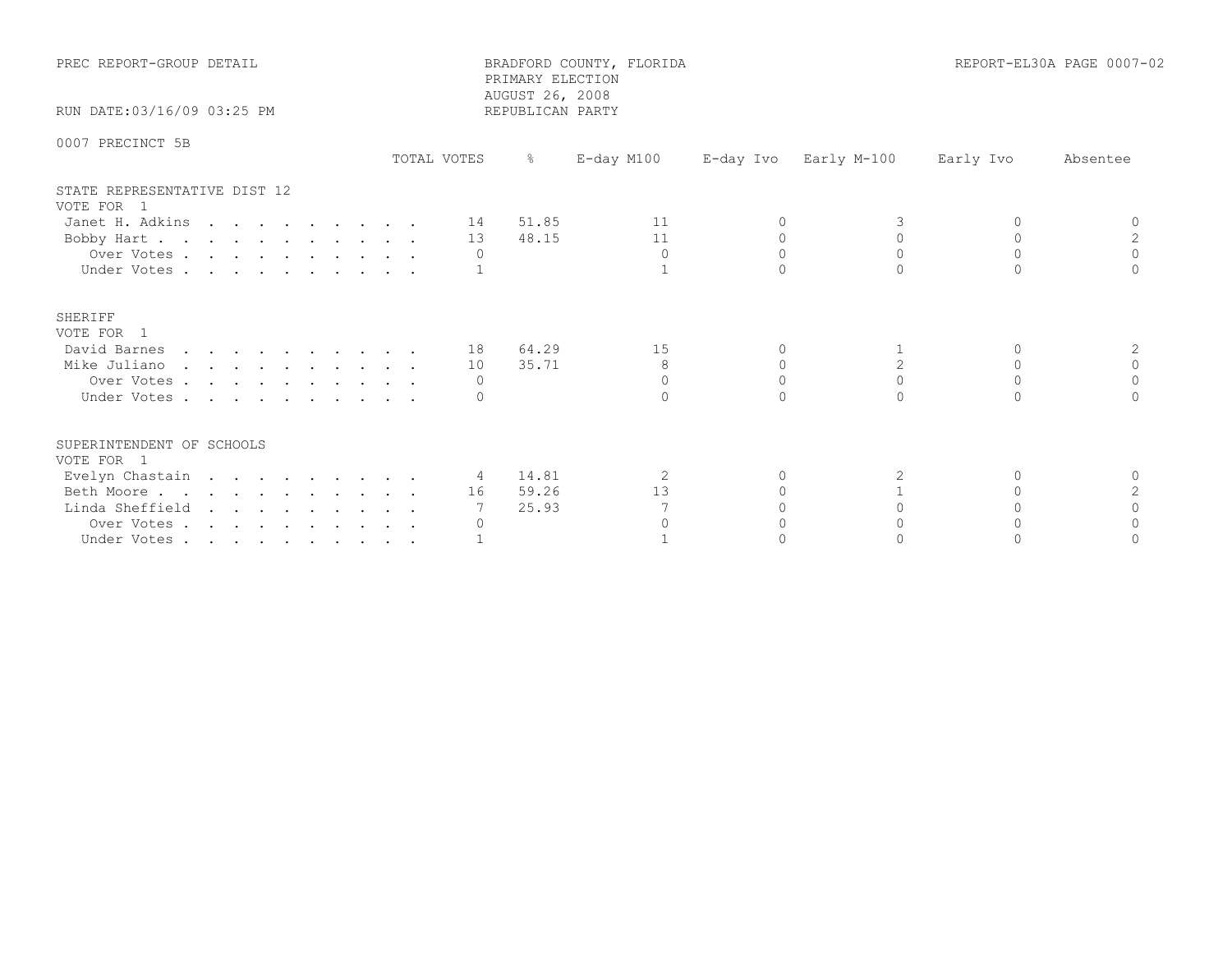| PREC REPORT-GROUP DETAIL<br>RUN DATE:03/16/09 03:25 PM |             | BRADFORD COUNTY, FLORIDA<br>PRIMARY ELECTION<br>AUGUST 26, 2008<br>DEMOCRATIC PARTY |            | REPORT-EL30A PAGE 0007-03 |           |          |
|--------------------------------------------------------|-------------|-------------------------------------------------------------------------------------|------------|---------------------------|-----------|----------|
| 0007 PRECINCT 5B                                       | TOTAL VOTES | $\frac{1}{6}$                                                                       | E-day M100 | E-day Ivo Early M-100     | Early Ivo | Absentee |
| SHERIFF                                                |             |                                                                                     |            |                           |           |          |
| VOTE FOR 1                                             | 50 —        | 68.49                                                                               | 37         | 10                        |           |          |
| Gordon Smith<br>Randall Zipperer                       | 23          | 31.51                                                                               | 19         |                           |           |          |
| Over Votes                                             |             |                                                                                     |            |                           |           |          |
| Under Votes                                            |             |                                                                                     |            |                           |           |          |
| SUPERINTENDENT OF SCHOOLS                              |             |                                                                                     |            |                           |           |          |
| VOTE FOR 1                                             |             |                                                                                     |            |                           |           |          |
| Jim Biggs                                              |             | 61 84.72                                                                            | 45         | $12 \overline{ }$         |           |          |
| Rellen Houston Clark.                                  | 11          | 15.28                                                                               | 10         |                           |           |          |
| Over Votes                                             |             |                                                                                     |            |                           |           |          |
| Under Votes                                            |             |                                                                                     |            |                           |           |          |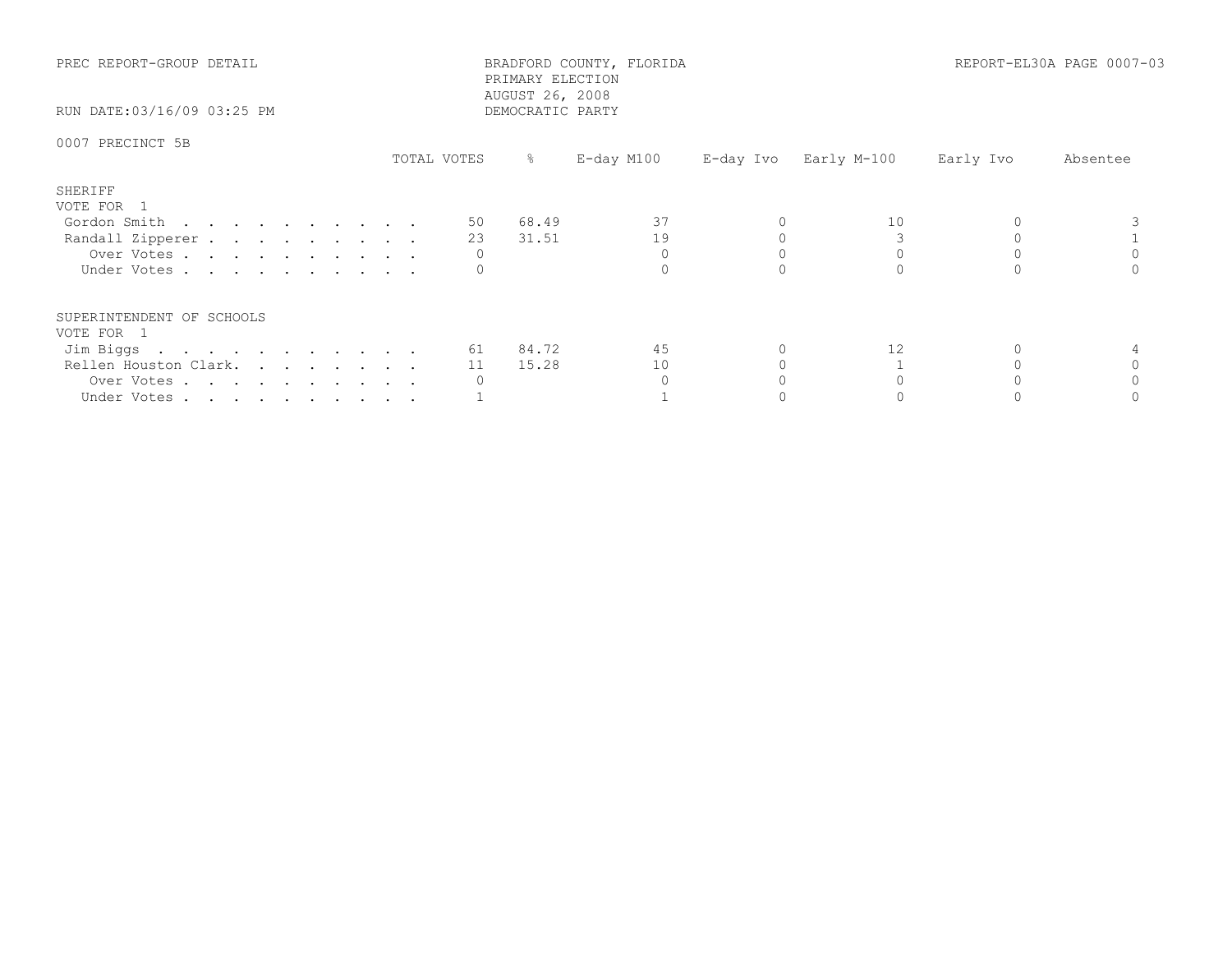| PREC REPORT-GROUP DETAIL                                                              |                  | PRIMARY ELECTION<br>AUGUST 26, 2008 | BRADFORD COUNTY, FLORIDA |           |             |           | REPORT-EL30A PAGE 0008-01 |
|---------------------------------------------------------------------------------------|------------------|-------------------------------------|--------------------------|-----------|-------------|-----------|---------------------------|
| RUN DATE:03/16/09 03:25 PM                                                            |                  | STATISTICS                          |                          |           |             |           |                           |
| 0008 PRECINCT 6A                                                                      | TOTAL VOTES      | ⊱                                   | E-day M100               | E-day Ivo | Early M-100 | Early Ivo | Absentee                  |
| REGISTERED VOTERS - TOTAL<br>BALLOTS CAST - TOTAL.<br>BALLOTS CAST - REPUBLICAN PARTY | 377<br>177<br>78 | 44.07                               | 132<br>56                |           | 35          |           | 10                        |

VOTER TURNOUT - TOTAL . . . . . . . . 46.95

BALLOTS CAST – DEMOCRATIC PARTY . . . 99 55.93 76 0 18 0 5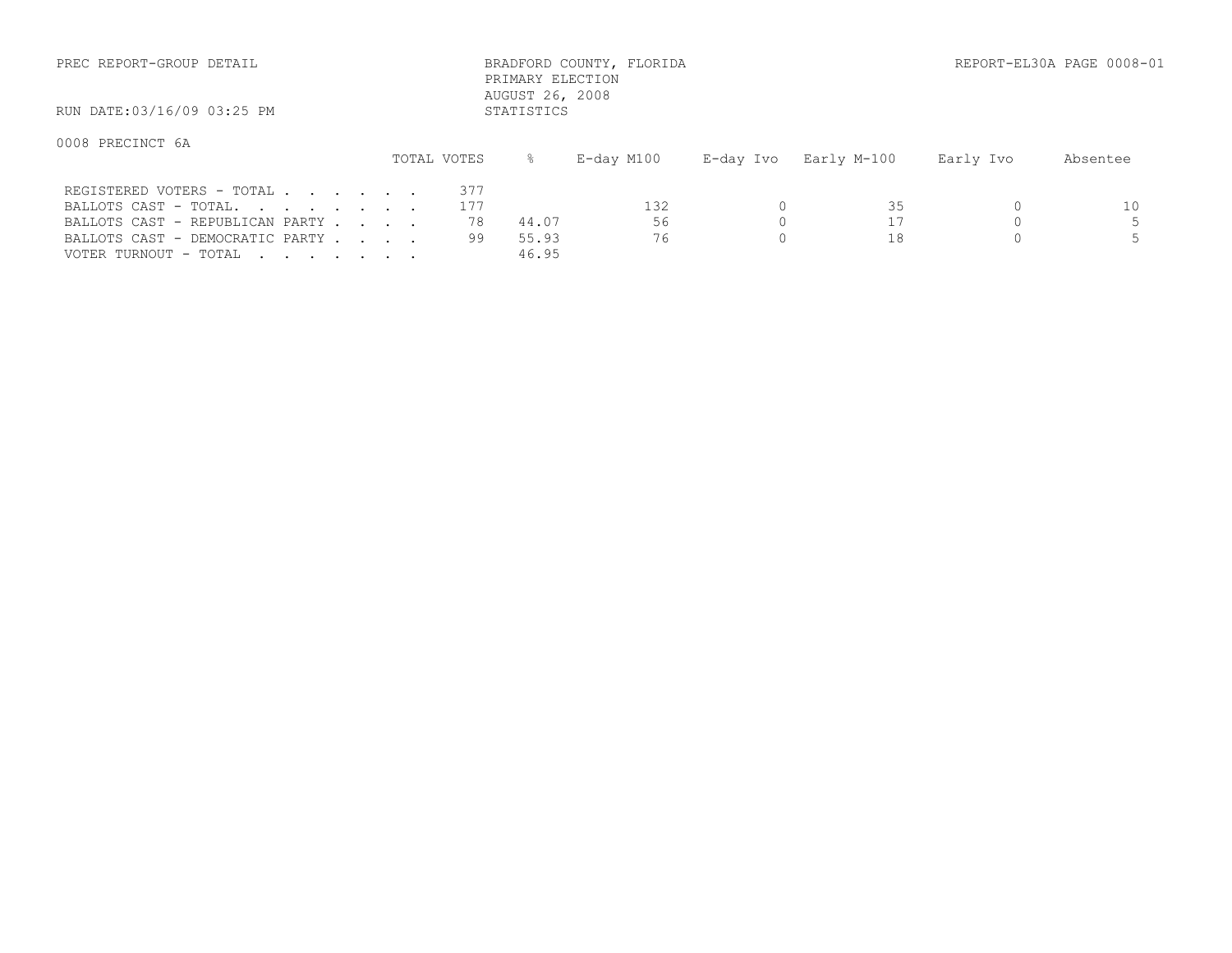| PREC REPORT-GROUP DETAIL                   |             | PRIMARY ELECTION<br>AUGUST 26, 2008 | BRADFORD COUNTY, FLORIDA |           | REPORT-EL30A PAGE 0008-02 |           |          |
|--------------------------------------------|-------------|-------------------------------------|--------------------------|-----------|---------------------------|-----------|----------|
| RUN DATE: 03/16/09 03:25 PM                |             | REPUBLICAN PARTY                    |                          |           |                           |           |          |
| 0008 PRECINCT 6A                           | TOTAL VOTES | $\frac{6}{6}$                       | $E$ -day M100            | E-day Ivo | Early M-100               | Early Ivo | Absentee |
| STATE REPRESENTATIVE DIST 12<br>VOTE FOR 1 |             |                                     |                          |           |                           |           |          |
| Janet H. Adkins                            |             | 68.42<br>52                         | 40                       | $\Omega$  | 11                        | $\Omega$  |          |
| Bobby Hart                                 |             | 31.58<br>24                         | 14                       | $\Omega$  | 6                         | $\Omega$  |          |
| Over Votes                                 |             | $\Omega$                            | $\Omega$                 | $\Omega$  | $\Omega$                  | $\Omega$  | $\Omega$ |
| Under Votes                                |             |                                     | $\overline{2}$           | $\cap$    | $\bigcap$                 | $\cap$    |          |
| SHERIFF<br>VOTE FOR 1                      |             |                                     |                          |           |                           |           |          |
| David Barnes                               |             | 57 73.08                            | 42                       | $\Omega$  | 11                        | $\Omega$  |          |
| Mike Juliano                               |             | 26.92<br>21                         | 14                       | $\Omega$  | 6                         | $\Omega$  |          |
| Over Votes                                 |             | $\Omega$                            | $\Omega$                 | $\Omega$  | $\Omega$                  | $\Omega$  | $\Omega$ |
| Under Votes                                |             |                                     | $\Omega$                 | $\cap$    | $\bigcap$                 | $\cap$    |          |
| SUPERINTENDENT OF SCHOOLS<br>VOTE FOR 1    |             |                                     |                          |           |                           |           |          |
| Evelyn Chastain                            |             | 19 24.36                            | 14                       | 0         | 4                         | $\Omega$  |          |
| Beth Moore                                 |             | 37.18<br>29                         | 20                       | $\bigcap$ | $6 \overline{6}$          | $\cap$    | 3        |
| Linda Sheffield                            |             | 38.46<br>30                         | 22                       |           |                           |           |          |
| Over Votes                                 |             | $\circ$                             | $\Omega$                 |           | $\cap$                    |           | $\cap$   |
| Under Votes                                |             | $\Omega$                            | $\Omega$                 |           |                           |           |          |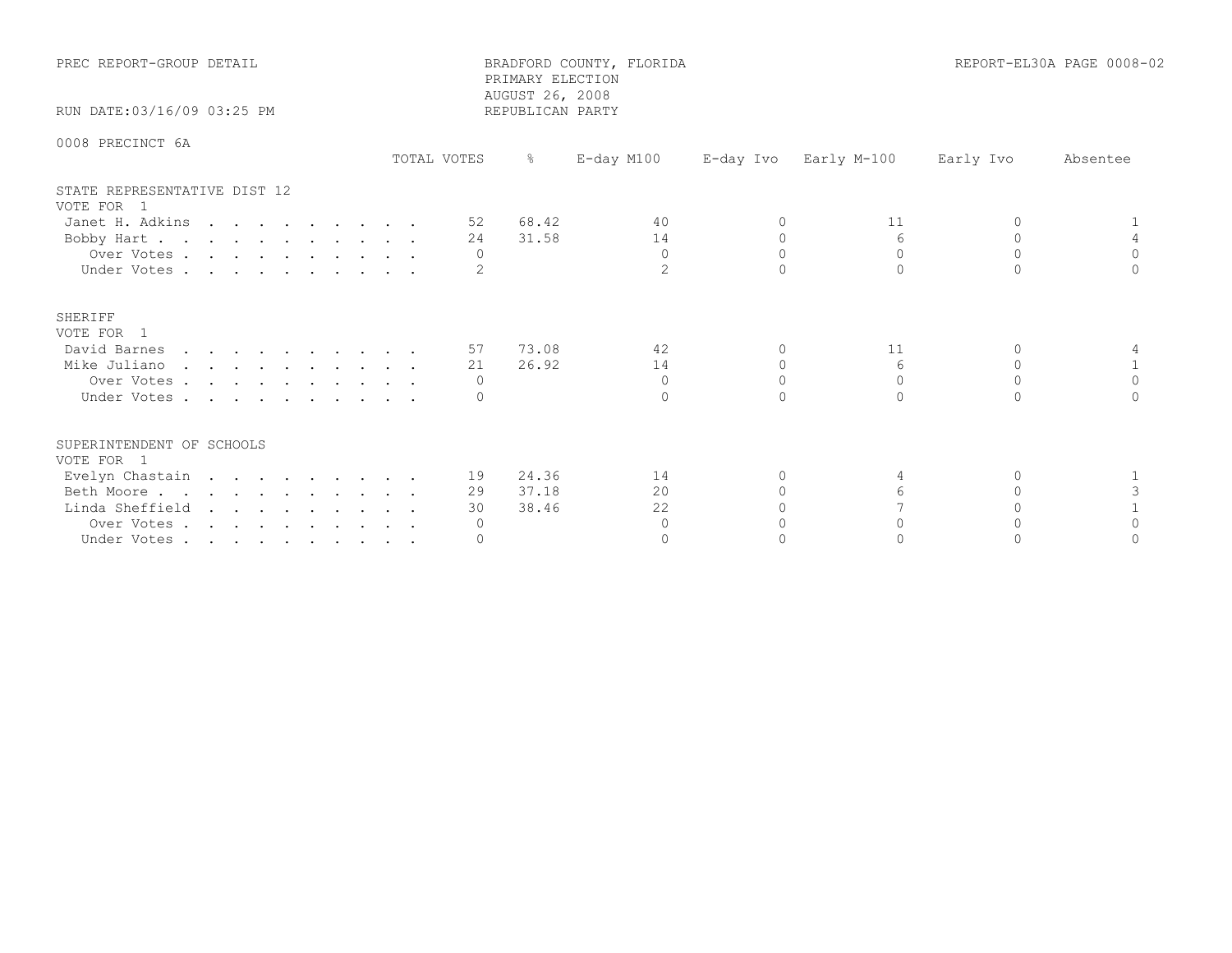| PREC REPORT-GROUP DETAIL<br>RUN DATE:03/16/09 03:25 PM |             | PRIMARY ELECTION<br>AUGUST 26, 2008<br>DEMOCRATIC PARTY | BRADFORD COUNTY, FLORIDA |                       |           | REPORT-EL30A PAGE 0008-03 |
|--------------------------------------------------------|-------------|---------------------------------------------------------|--------------------------|-----------------------|-----------|---------------------------|
| 0008 PRECINCT 6A                                       | TOTAL VOTES | ိ                                                       | E-day M100               | E-day Ivo Early M-100 | Early Ivo | Absentee                  |
| SHERIFF<br>VOTE FOR 1                                  |             |                                                         |                          |                       |           |                           |
| Gordon Smith                                           | 62 —        | 63.27                                                   | 48                       | 11                    |           |                           |
| Randall Zipperer                                       | 36 —        | 36.73                                                   | 27                       |                       |           |                           |
| Over Votes                                             |             |                                                         |                          |                       |           |                           |
| Under Votes                                            |             |                                                         |                          |                       |           |                           |
| SUPERINTENDENT OF SCHOOLS                              |             |                                                         |                          |                       |           |                           |
| VOTE FOR 1                                             |             |                                                         |                          |                       |           |                           |
| Jim Biggs                                              |             | 77 81.91                                                | 58                       | 17                    |           |                           |
| Rellen Houston Clark.                                  | 17          | 18.09                                                   | 13                       |                       |           |                           |
| Over Votes                                             |             |                                                         |                          |                       |           |                           |
| Under Votes                                            |             |                                                         |                          |                       |           |                           |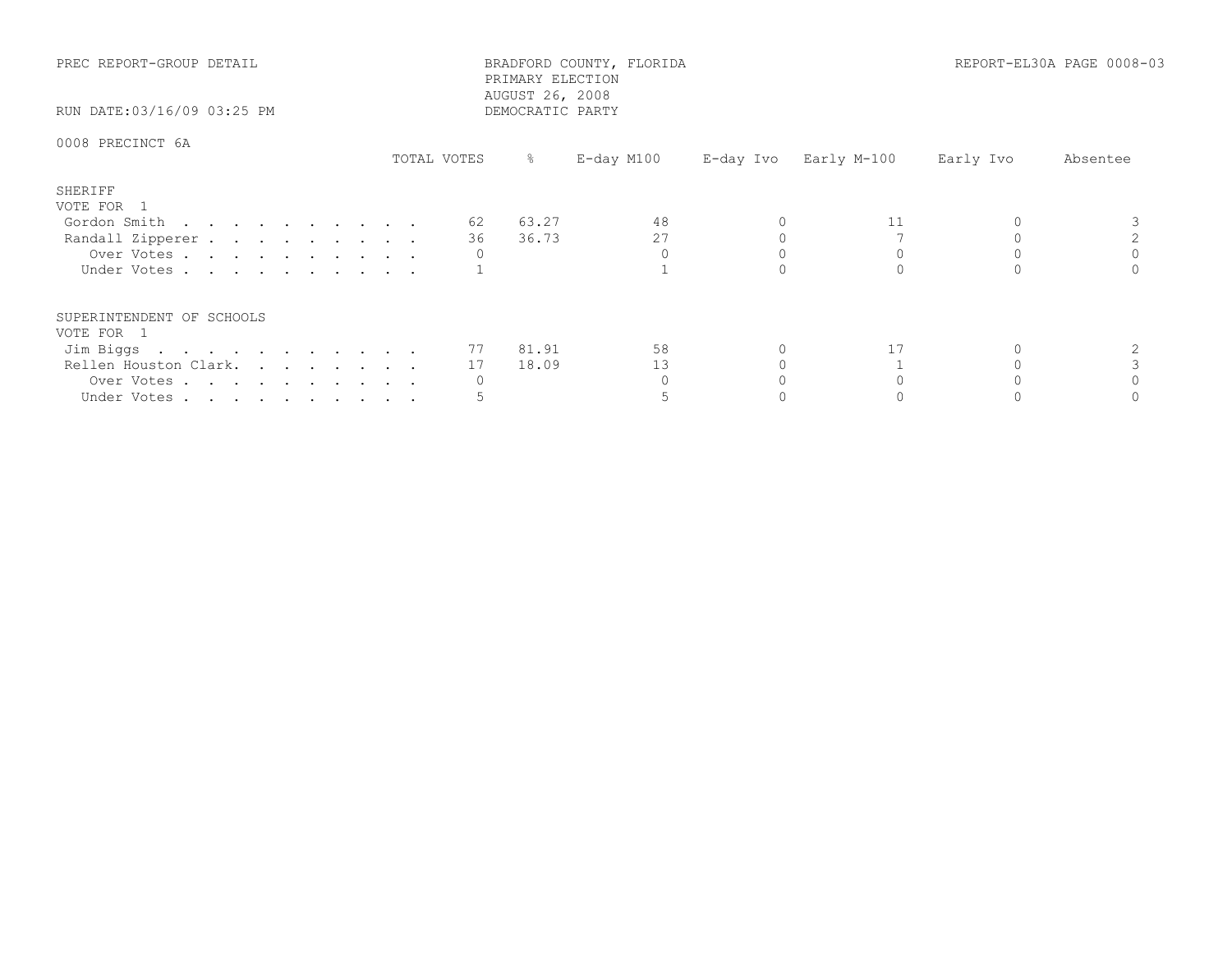| PREC REPORT-GROUP DETAIL                           |             | AUGUST 26, 2008 | BRADFORD COUNTY, FLORIDA<br>PRIMARY ELECTION |           |             |           | REPORT-EL30A PAGE 0009-01 |
|----------------------------------------------------|-------------|-----------------|----------------------------------------------|-----------|-------------|-----------|---------------------------|
| RUN DATE:03/16/09 03:25 PM                         |             | STATISTICS      |                                              |           |             |           |                           |
| 0009 PRECINCT 6B                                   | TOTAL VOTES |                 | E-day M100                                   | E-day Ivo | Early M-100 | Early Ivo | Absentee                  |
| REGISTERED VOTERS - TOTAL<br>BALLOTS CAST - TOTAL. | 381<br>131  |                 | 97                                           |           | 29          |           |                           |

VOTER TURNOUT - TOTAL . . . . . . . . 34.38

BALLOTS CAST - REPUBLICAN PARTY . . . . 60 45.80 44 0 12 0 4 BALLOTS CAST - DEMOCRATIC PARTY . . . 71 54.20 53 0 17 0 17 0 1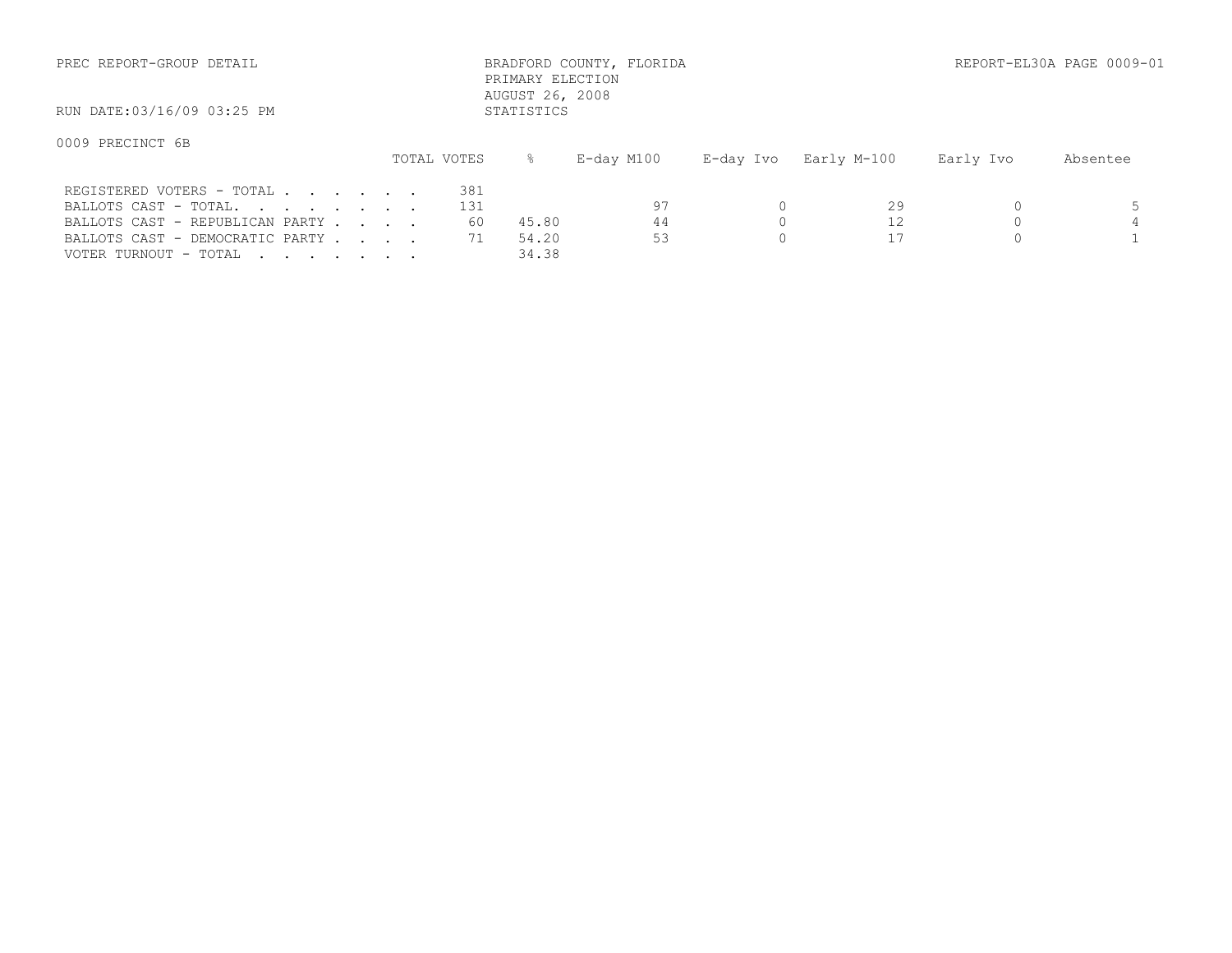| PREC REPORT-GROUP DETAIL                   |             | PRIMARY ELECTION<br>AUGUST 26, 2008 | BRADFORD COUNTY, FLORIDA |           |                       |           | REPORT-EL30A PAGE 0009-02 |
|--------------------------------------------|-------------|-------------------------------------|--------------------------|-----------|-----------------------|-----------|---------------------------|
| RUN DATE:03/16/09 03:25 PM                 |             | REPUBLICAN PARTY                    |                          |           |                       |           |                           |
| 0009 PRECINCT 6B                           | TOTAL VOTES | $\frac{5}{6}$                       | E-day M100               |           | E-day Ivo Early M-100 | Early Ivo | Absentee                  |
| STATE REPRESENTATIVE DIST 12<br>VOTE FOR 1 |             |                                     |                          |           |                       |           |                           |
| Janet H. Adkins                            | 36 —        | 61.02                               | 23                       | $\Omega$  | 12                    | $\Omega$  |                           |
| Bobby Hart                                 | 23          | 38.98                               | 20                       | $\Omega$  | $\Omega$              | $\Omega$  | 3                         |
| Over Votes                                 | $\Omega$    |                                     | $\Omega$                 | $\Omega$  | $\Omega$              | $\Omega$  | $\Omega$                  |
| Under Votes                                |             |                                     |                          |           |                       |           |                           |
| SHERIFF<br>VOTE FOR 1                      |             |                                     |                          |           |                       |           |                           |
| David Barnes                               | 34          | 57.63                               | 22                       | $\Omega$  | 8                     | $\Omega$  |                           |
| Mike Juliano                               | 25          | 42.37                               | 21                       | 0         | 4                     | 0         | 0                         |
| Over Votes                                 |             |                                     | $\Omega$                 | $\cap$    | $\Omega$              | $\cap$    | $\Omega$                  |
| Under Votes                                |             |                                     |                          |           |                       |           |                           |
| SUPERINTENDENT OF SCHOOLS<br>VOTE FOR 1    |             |                                     |                          |           |                       |           |                           |
| Evelyn Chastain                            |             | 9 15.25                             | 9                        | $\Omega$  | 0                     | $\Omega$  | $\Omega$                  |
| Beth Moore.                                | 33          | 55.93                               | 22                       | $\bigcap$ | 8                     | $\cap$    |                           |
| Linda Sheffield                            | 17          | 28.81                               | $12 \overline{ }$        |           |                       |           |                           |
| Over Votes                                 | $\circ$     |                                     | $\Omega$                 |           |                       |           |                           |
| Under Votes                                |             |                                     |                          |           |                       |           |                           |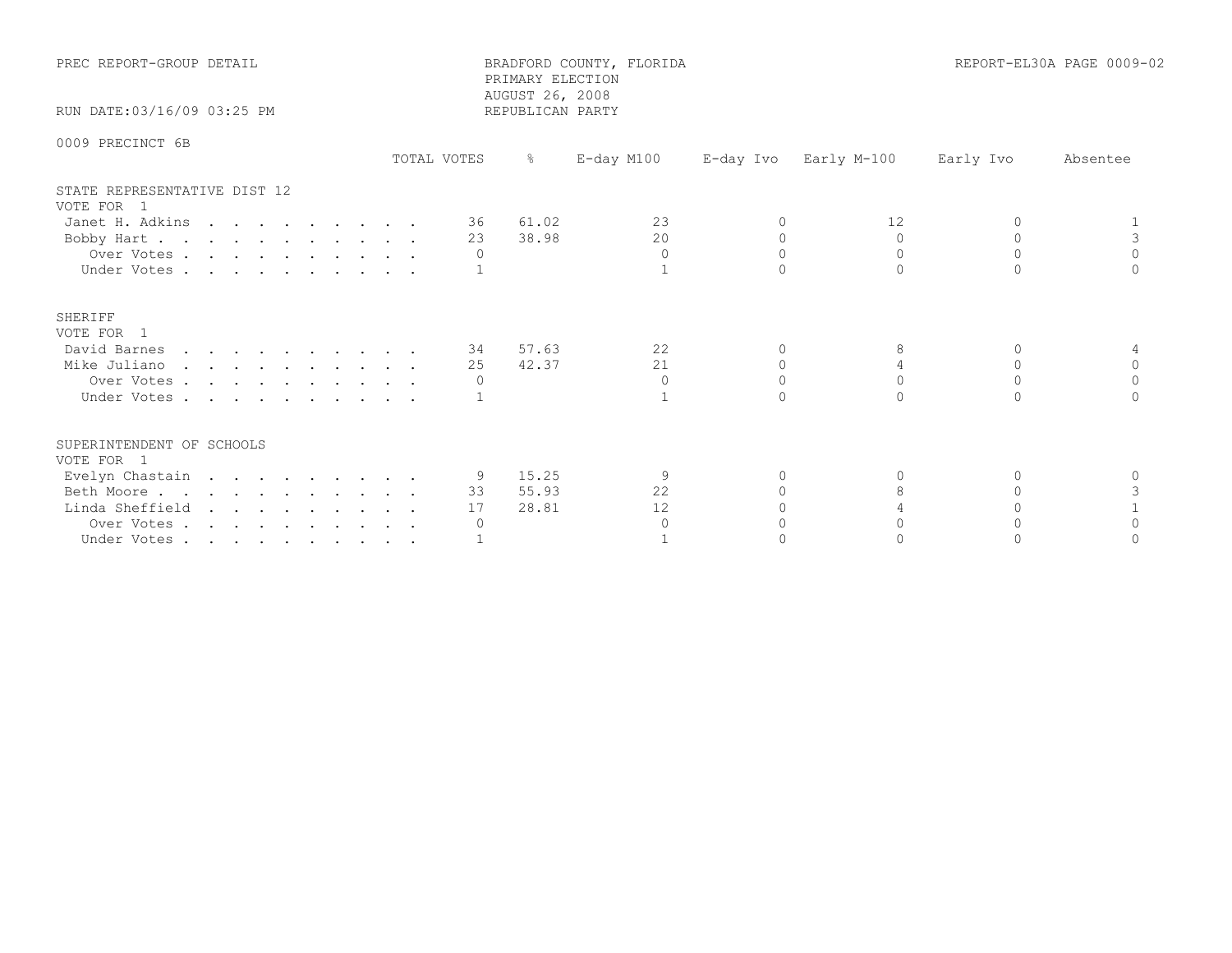| PREC REPORT-GROUP DETAIL<br>RUN DATE:03/16/09 03:25 PM |             | PRIMARY ELECTION<br>AUGUST 26, 2008<br>DEMOCRATIC PARTY | BRADFORD COUNTY, FLORIDA |                       |           | REPORT-EL30A PAGE 0009-03 |
|--------------------------------------------------------|-------------|---------------------------------------------------------|--------------------------|-----------------------|-----------|---------------------------|
| 0009 PRECINCT 6B                                       | TOTAL VOTES | ိ                                                       | E-day M100               | E-day Ivo Early M-100 | Early Ivo | Absentee                  |
| SHERIFF<br>VOTE FOR 1                                  |             |                                                         |                          |                       |           |                           |
| Gordon Smith                                           |             | 58 84.06                                                | 44                       | 13                    |           |                           |
| Randall Zipperer                                       |             | 11 15.94                                                |                          |                       |           |                           |
| Over Votes                                             |             |                                                         |                          |                       |           |                           |
| Under Votes                                            |             |                                                         |                          |                       |           |                           |
| SUPERINTENDENT OF SCHOOLS                              |             |                                                         |                          |                       |           |                           |
| VOTE FOR 1                                             |             | 57 87.69                                                | 43                       | 13                    |           |                           |
| Jim Biggs<br>Rellen Houston Clark.                     | 8           | 12.31                                                   | 6                        |                       |           |                           |
|                                                        |             |                                                         |                          |                       |           |                           |
| Over Votes                                             |             |                                                         |                          |                       |           |                           |
| Under Votes                                            |             |                                                         |                          |                       |           |                           |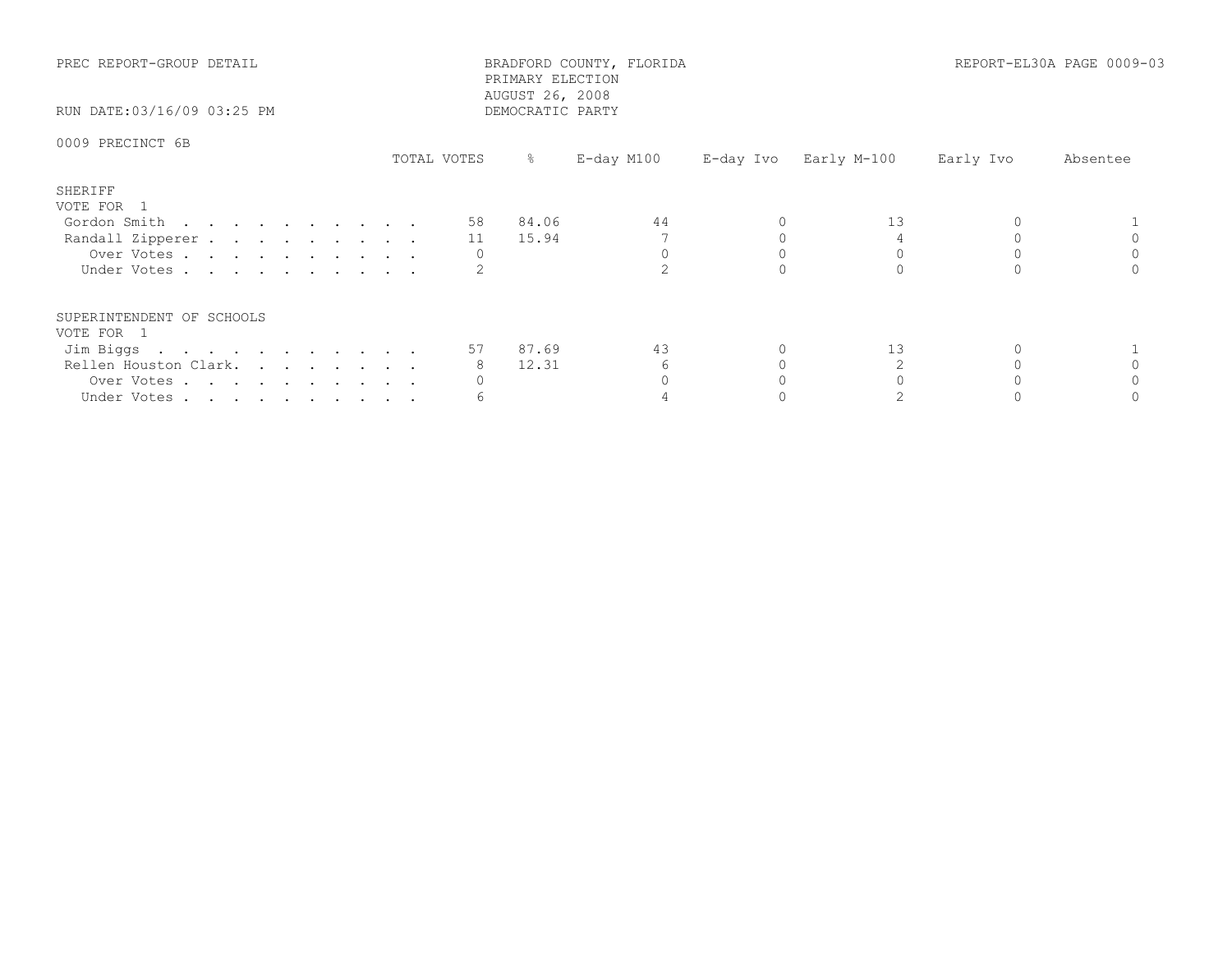| PREC REPORT-GROUP DETAIL        |             | PRIMARY ELECTION<br>AUGUST 26, 2008 | BRADFORD COUNTY, FLORIDA |           |             |           | REPORT-EL30A PAGE 0010 |
|---------------------------------|-------------|-------------------------------------|--------------------------|-----------|-------------|-----------|------------------------|
| RUN DATE:03/16/09 03:25 PM      |             | STATISTICS                          |                          |           |             |           |                        |
| 0010 PRECINCT 7                 | TOTAL VOTES | $\approx$                           | $E$ -day M $100$         | E-day Ivo | Early M-100 | Early Ivo | Absentee               |
| REGISTERED VOTERS - TOTAL       |             | 858                                 |                          |           |             |           |                        |
| BALLOTS CAST - TOTAL.           |             | 292                                 | 238                      |           | 25          |           | 29                     |
| BALLOTS CAST - REPUBLICAN PARTY |             | 43<br>14.73                         | 37                       |           |             |           |                        |
| BALLOTS CAST - DEMOCRATIC PARTY |             | 249<br>85.27                        | 201                      |           | 20          |           | 28                     |

VOTER TURNOUT - TOTAL . . . . . . . . 34.03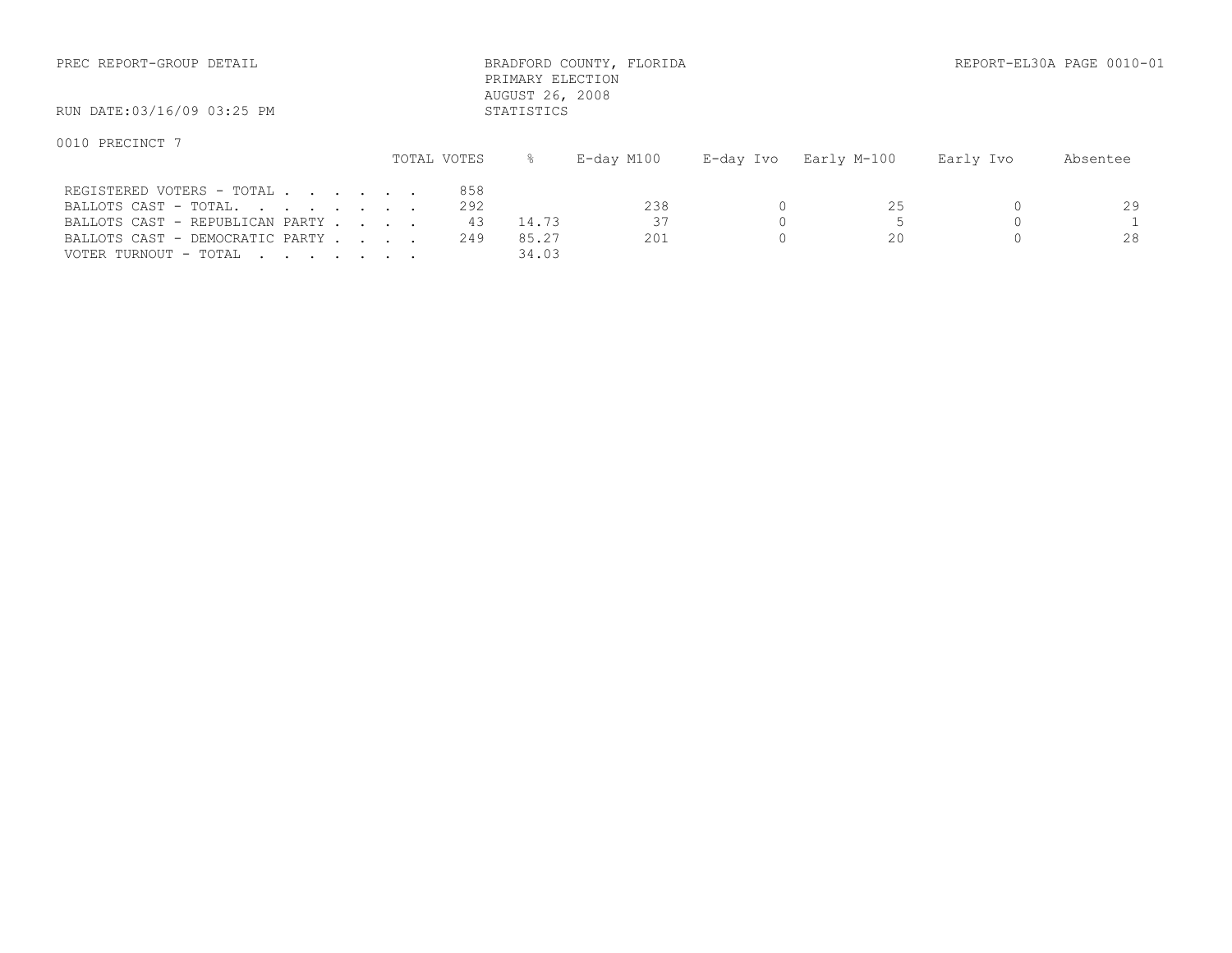| PREC REPORT-GROUP DETAIL                   |             | PRIMARY ELECTION<br>AUGUST 26, 2008 | BRADFORD COUNTY, FLORIDA |           |                       |           | REPORT-EL30A PAGE 0010-02 |
|--------------------------------------------|-------------|-------------------------------------|--------------------------|-----------|-----------------------|-----------|---------------------------|
| RUN DATE: 03/16/09 03:25 PM                |             | REPUBLICAN PARTY                    |                          |           |                       |           |                           |
| 0010 PRECINCT 7                            | TOTAL VOTES | $\frac{6}{6}$                       | E-day M100               |           | E-day Ivo Early M-100 | Early Ivo | Absentee                  |
| STATE REPRESENTATIVE DIST 12<br>VOTE FOR 1 |             |                                     |                          |           |                       |           |                           |
| Janet H. Adkins                            | 26          | 61.90                               | 21                       | $\Omega$  |                       |           |                           |
| Bobby Hart                                 | 16          | 38.10                               | 15                       | $\Omega$  |                       |           |                           |
| Over Votes.                                | $\Omega$    |                                     | $\Omega$                 | $\Omega$  | $\Omega$              | $\Omega$  | $\Omega$                  |
| Under Votes                                |             |                                     |                          |           |                       |           |                           |
| SHERIFF<br>VOTE FOR 1                      |             |                                     |                          |           |                       |           |                           |
| David Barnes                               | 26 —        | 66.67                               | 22                       | $\Omega$  | 3                     | $\Omega$  |                           |
| Mike Juliano                               | 13          | 33.33                               | 11                       | 0         | $\mathbf{2}$          | 0         | 0                         |
| Over Votes                                 |             |                                     | $\Omega$                 | $\cap$    | $\Omega$              | $\cap$    | $\Omega$                  |
| Under Votes                                |             |                                     | 4                        | $\cap$    |                       |           |                           |
| SUPERINTENDENT OF SCHOOLS<br>VOTE FOR 1    |             |                                     |                          |           |                       |           |                           |
| Evelyn Chastain                            |             | 11 26.83                            | 8                        | $\Omega$  | 2                     | $\Omega$  |                           |
| Beth Moore.                                | 16          | 39.02                               | 14                       | $\bigcap$ | $\overline{2}$        | $\cap$    | $\cap$                    |
| Linda Sheffield                            | 14          | 34.15                               | 14                       |           |                       |           |                           |
| Over Votes                                 | $\Omega$    |                                     | $\Omega$                 |           |                       |           |                           |
| Under Votes                                |             |                                     |                          |           |                       |           |                           |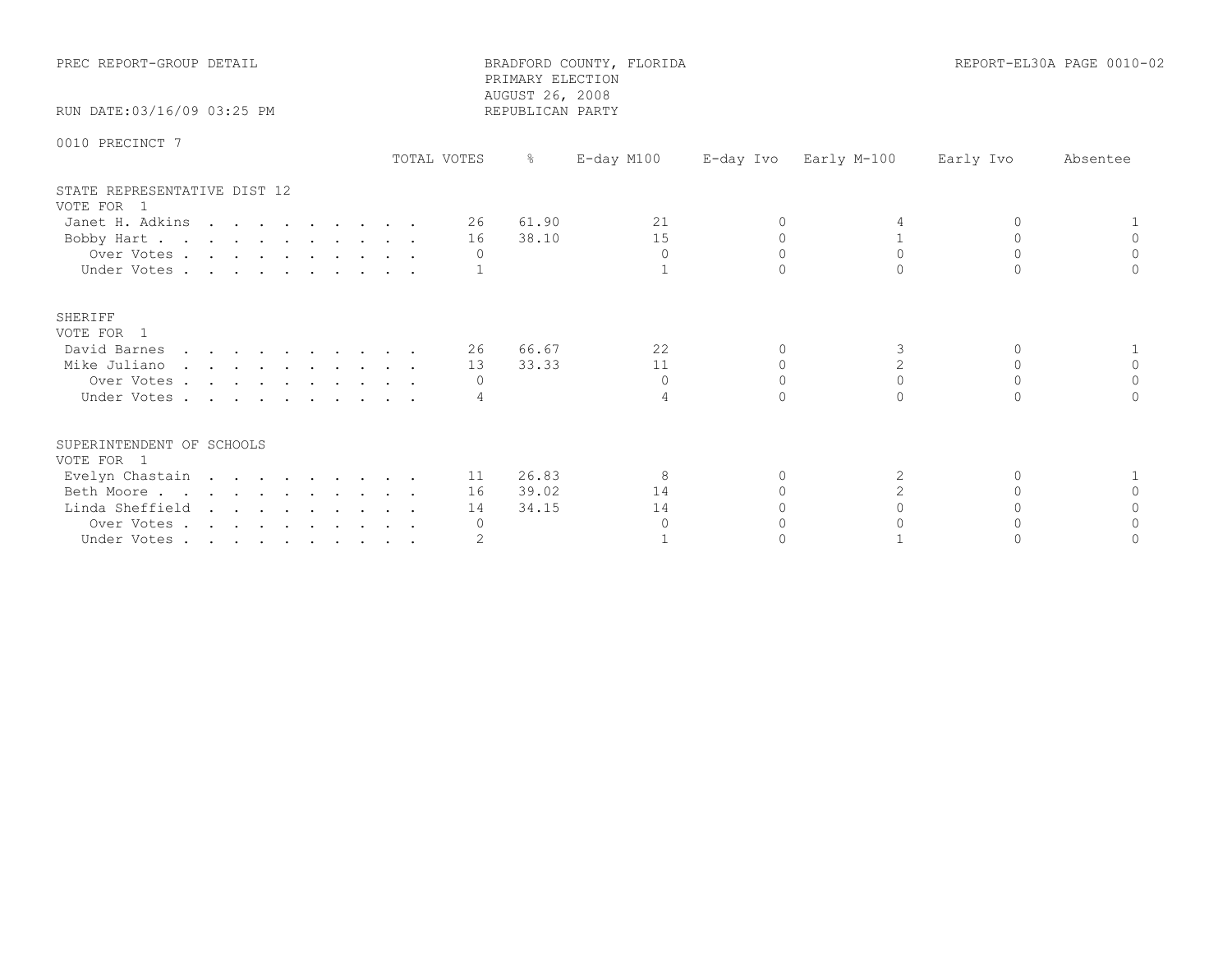| PREC REPORT-GROUP DETAIL<br>RUN DATE:03/16/09 03:25 PM |             |    | PRIMARY ELECTION<br>AUGUST 26, 2008<br>DEMOCRATIC PARTY | BRADFORD COUNTY, FLORIDA |  |                       | REPORT-EL30A PAGE 0010-03 |          |
|--------------------------------------------------------|-------------|----|---------------------------------------------------------|--------------------------|--|-----------------------|---------------------------|----------|
| 0010 PRECINCT 7                                        | TOTAL VOTES |    | $\frac{1}{6}$                                           | E-day M100               |  | E-day Ivo Early M-100 | Early Ivo                 | Absentee |
| SHERIFF<br>VOTE FOR 1                                  |             |    |                                                         |                          |  |                       |                           |          |
| Gordon Smith $\ldots$ 216                              |             |    | 86.75                                                   | 179                      |  | 11                    |                           | 26       |
| Randall Zipperer                                       |             | 33 | 13.25                                                   | 22                       |  |                       |                           |          |
| Over Votes                                             |             |    |                                                         | $\Omega$                 |  |                       |                           |          |
| Under Votes                                            |             |    |                                                         |                          |  |                       |                           |          |
| SUPERINTENDENT OF SCHOOLS<br>VOTE FOR 1                |             |    |                                                         |                          |  |                       |                           |          |
| Jim Biggs 164 67.49                                    |             |    |                                                         | 128                      |  | 13                    |                           | 23       |
| Rellen Houston Clark.                                  |             | 79 | 32.51                                                   | 68                       |  |                       |                           |          |
| Over Votes                                             |             |    |                                                         |                          |  |                       |                           |          |
| Under Votes                                            |             |    |                                                         |                          |  |                       |                           |          |
|                                                        |             |    |                                                         |                          |  |                       |                           |          |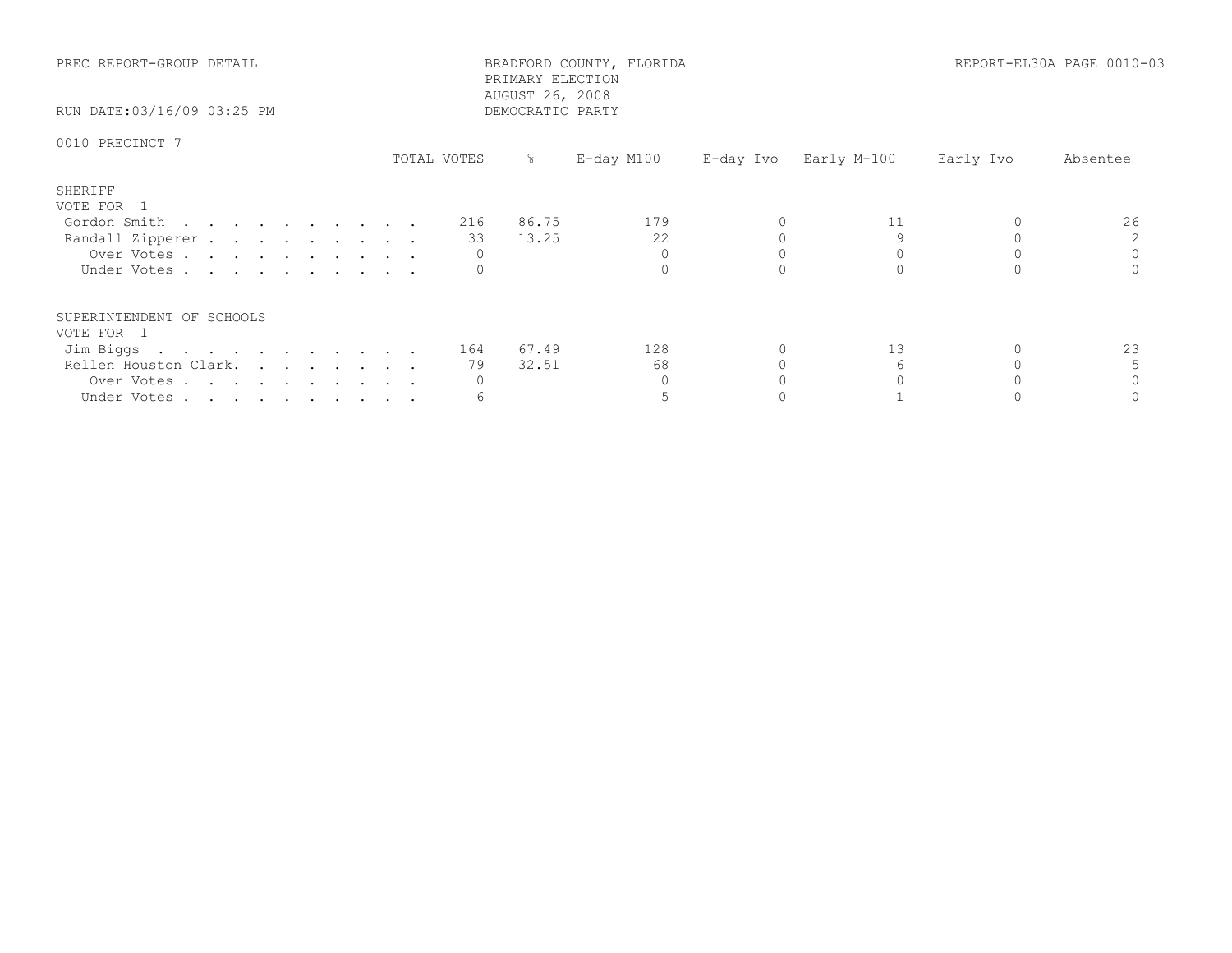| PREC REPORT-GROUP DETAIL                                           |  |              | PRIMARY ELECTION              | BRADFORD COUNTY, FLORIDA |           |             |           | REPORT-EL30A PAGE 0011-01 |
|--------------------------------------------------------------------|--|--------------|-------------------------------|--------------------------|-----------|-------------|-----------|---------------------------|
| RUN DATE:03/16/09 03:25 PM                                         |  |              | AUGUST 26, 2008<br>STATISTICS |                          |           |             |           |                           |
| 0011 PRECINCT 8                                                    |  | TOTAL VOTES  | ⊱                             | E-day M100               | E-day Ivo | Early M-100 | Early Ivo | Absentee                  |
| REGISTERED VOTERS - TOTAL<br>BALLOTS CAST - TOTAL.                 |  | 1,171<br>468 |                               | 304                      |           | 110         |           | 54                        |
| BALLOTS CAST - REPUBLICAN PARTY<br>BALLOTS CAST - DEMOCRATIC PARTY |  | 224<br>244   | 47.86<br>52.14                | 148<br>156               |           | 52<br>58    |           | 24<br>30                  |

VOTER TURNOUT - TOTAL . . . . . . . . 39.97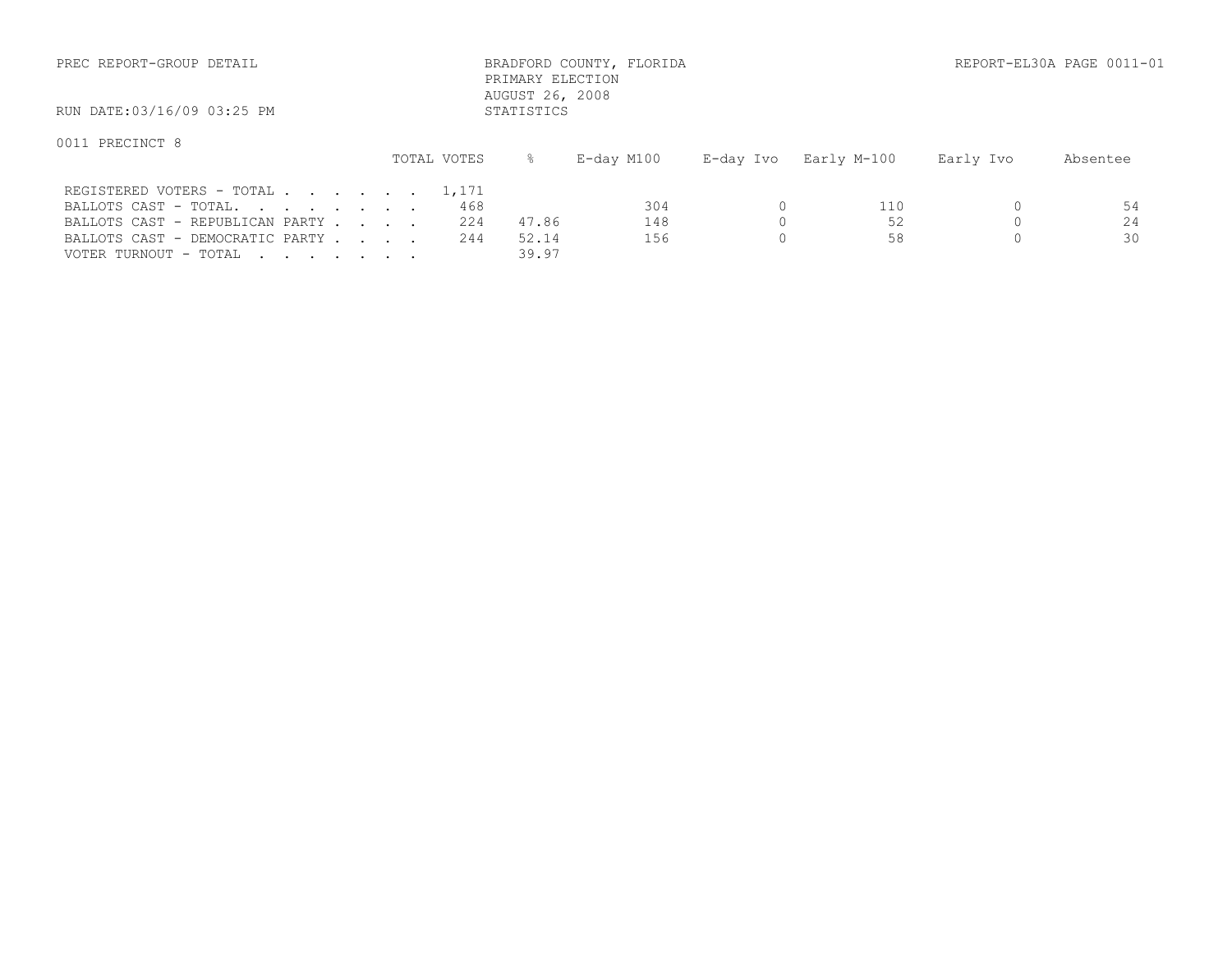| PREC REPORT-GROUP DETAIL                                                                                                  |                                    | PRIMARY ELECTION<br>AUGUST 26, 2008                       | BRADFORD COUNTY, FLORIDA                      |                                                    |                                              |                                                              | REPORT-EL30A PAGE 0011-02             |
|---------------------------------------------------------------------------------------------------------------------------|------------------------------------|-----------------------------------------------------------|-----------------------------------------------|----------------------------------------------------|----------------------------------------------|--------------------------------------------------------------|---------------------------------------|
| RUN DATE:03/16/09 03:25 PM                                                                                                |                                    | REPUBLICAN PARTY                                          |                                               |                                                    |                                              |                                                              |                                       |
| 0011 PRECINCT 8                                                                                                           | TOTAL VOTES                        | $\frac{1}{6}$                                             | $E$ -day M100                                 |                                                    | E-day Ivo Early M-100                        | Early Ivo                                                    | Absentee                              |
| STATE REPRESENTATIVE DIST 12<br>VOTE FOR 1<br>Janet H. Adkins<br>Bobby Hart. 84<br>Over Votes<br>Under Votes              | 132                                | 61.11<br>38.89<br>$\overline{1}$<br>7                     | 91<br>52<br>$\bigcap$<br>5                    | $\Omega$<br>$\Omega$<br>$\cap$<br>$\cap$           | 29<br>21<br>$\overline{1}$<br>$\overline{1}$ | $\Omega$<br>$\Omega$<br>$\Omega$<br>$\Omega$                 | 12<br>11<br>$\Omega$<br>$\mathbf{1}$  |
| SHERIFF<br>VOTE FOR 1<br>David Barnes<br>Mike Juliano<br>Over Votes<br>Under Votes                                        | 112<br>101<br>$\overline{0}$<br>11 | 52.58<br>47.42                                            | 75<br>63<br>$\bigcirc$<br>10                  | $\Omega$<br>$\Omega$<br>$\Omega$<br>$\cap$         | 28<br>24<br>$\overline{0}$<br>$\Omega$       | $\Omega$<br>$\Omega$<br>$\Omega$<br>$\cap$                   | 9<br>14<br>$\Omega$<br>$\overline{1}$ |
| SUPERINTENDENT OF SCHOOLS<br>VOTE FOR 1<br>Evelyn Chastain<br>Beth Moore<br>Linda Sheffield<br>Over Votes.<br>Under Votes |                                    | 43.05<br>96 —<br>79 35.43<br>21.52<br>48<br>$\Omega$<br>1 | 66<br>50<br>31<br>$\Omega$<br>$\mathbf{1}$    | $\Omega$<br>$\Omega$<br>$\Omega$<br>$\cap$         | 21<br>21<br>10<br>$\bigcirc$<br>$\Omega$     | $\Omega$<br>$\mathbf{0}$<br>$\Omega$<br>$\Omega$<br>$\Omega$ | 9<br>8<br>7<br>$\Omega$<br>$\Omega$   |
| COUNTY COMMISSIONER DIST 3<br>VOTE FOR 1<br>Chuck Morrow<br>Mark Santiago.<br>Dan Sikes<br>Over Votes<br>Under Votes      | 105                                | 31.80<br>69 —<br>19.82<br>43<br>48.39<br>$\Omega$         | 40<br>28<br>74<br>$\Omega$<br>$6\overline{6}$ | $\Omega$<br>$\Omega$<br>$\cap$<br>$\cap$<br>$\cap$ | 21<br>7<br>23<br>$\Omega$<br>$\overline{1}$  | $\Omega$<br>$\Omega$<br>$\cap$<br>$\Omega$<br>$\Omega$       | 8<br>8<br>8<br>$\Omega$<br>$\Omega$   |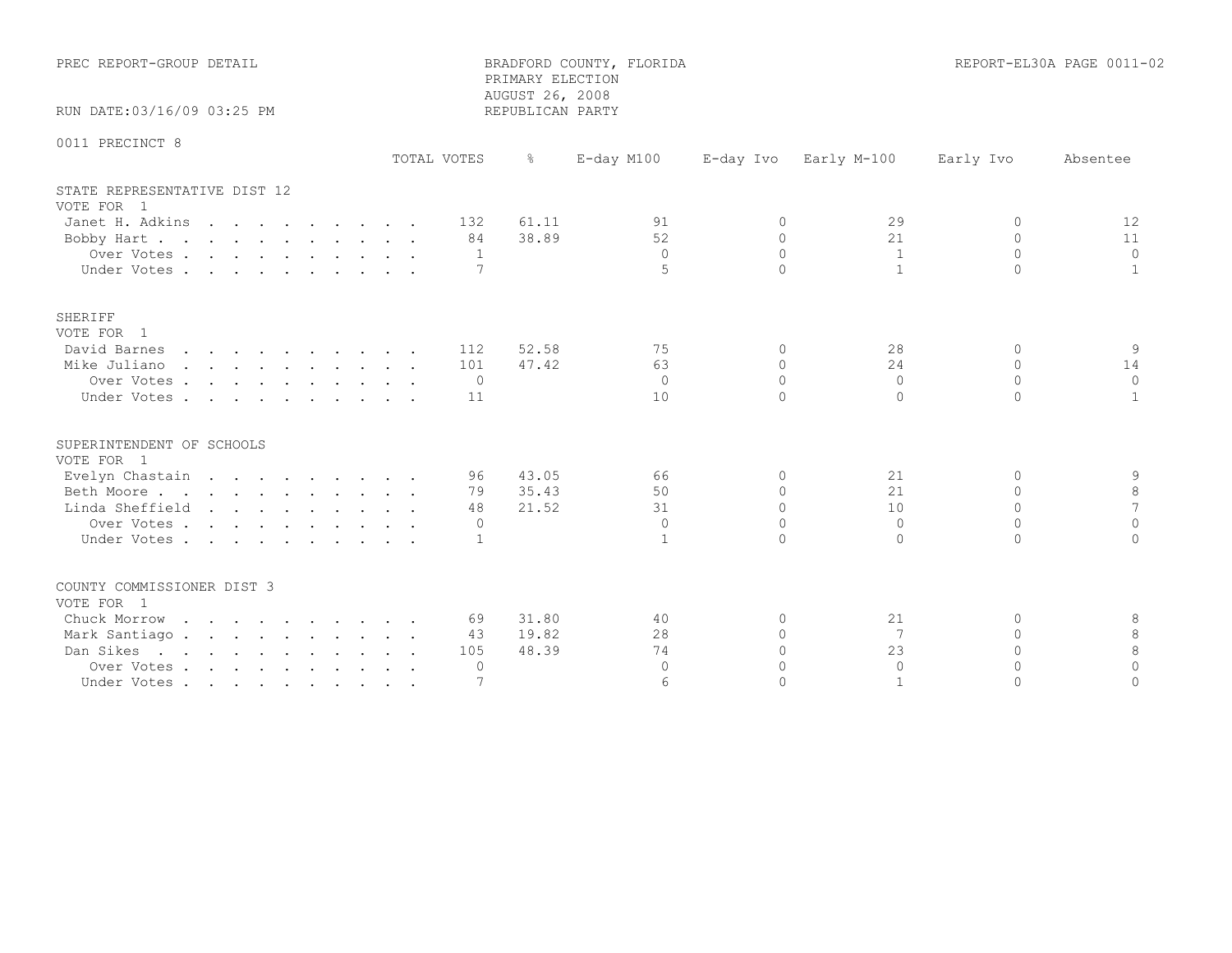| PREC REPORT-GROUP DETAIL                                                                                   |             | BRADFORD COUNTY, FLORIDA<br>PRIMARY ELECTION<br>AUGUST 26, 2008 | REPORT-EL30A PAGE 0011-03              |                                  |                                  |                                              |                                          |
|------------------------------------------------------------------------------------------------------------|-------------|-----------------------------------------------------------------|----------------------------------------|----------------------------------|----------------------------------|----------------------------------------------|------------------------------------------|
| RUN DATE: 03/16/09 03:25 PM                                                                                |             | DEMOCRATIC PARTY                                                |                                        |                                  |                                  |                                              |                                          |
| 0011 PRECINCT 8                                                                                            | TOTAL VOTES |                                                                 | E-day M100                             | E-day Ivo                        | Early M-100                      | Early Ivo                                    | Absentee                                 |
|                                                                                                            |             |                                                                 |                                        |                                  |                                  |                                              |                                          |
| SHERIFF<br>VOTE FOR 1<br>Gordon Smith<br>Randall Zipperer<br>Over Votes<br>Under Votes                     |             | 183 75.93<br>24.07<br>58<br>$\Omega$                            | 119<br>35<br>$\Omega$<br>$\mathcal{P}$ | $\Omega$<br>$\Omega$<br>$\Omega$ | 44<br>14<br>$\Omega$<br>$\Omega$ | $\Omega$<br>$\Omega$<br>$\Omega$<br>$\cap$   | 20<br>9<br>$\Omega$                      |
| SUPERINTENDENT OF SCHOOLS<br>VOTE FOR 1<br>Jim Biggs<br>Rellen Houston Clark.<br>Over Votes<br>Under Votes |             | 194 82.55<br>41 17.45<br>0<br>9                                 | 119<br>32<br>$\Omega$                  | $\circ$<br>$\Omega$              | 49<br>$\Omega$<br>$\overline{2}$ | 0<br>$\Omega$<br>$\Omega$<br>$\cap$          | 26<br>2<br>$\mathbb O$<br>$\overline{2}$ |
| COUNTY COMMISSIONER DIST 3<br>VOTE FOR 1<br>Roy Hart.<br>Lila Sellars<br>Over Votes<br>Under Votes         |             | 82 34.02<br>65.98<br>159<br>0                                   | 47<br>107<br>$\Omega$<br>2             | $\Omega$<br>$\Omega$<br>$\Omega$ | 23<br>34<br>$\Omega$             | $\Omega$<br>$\Omega$<br>$\Omega$<br>$\Omega$ | 12<br>18<br>$\Omega$<br>$\Omega$         |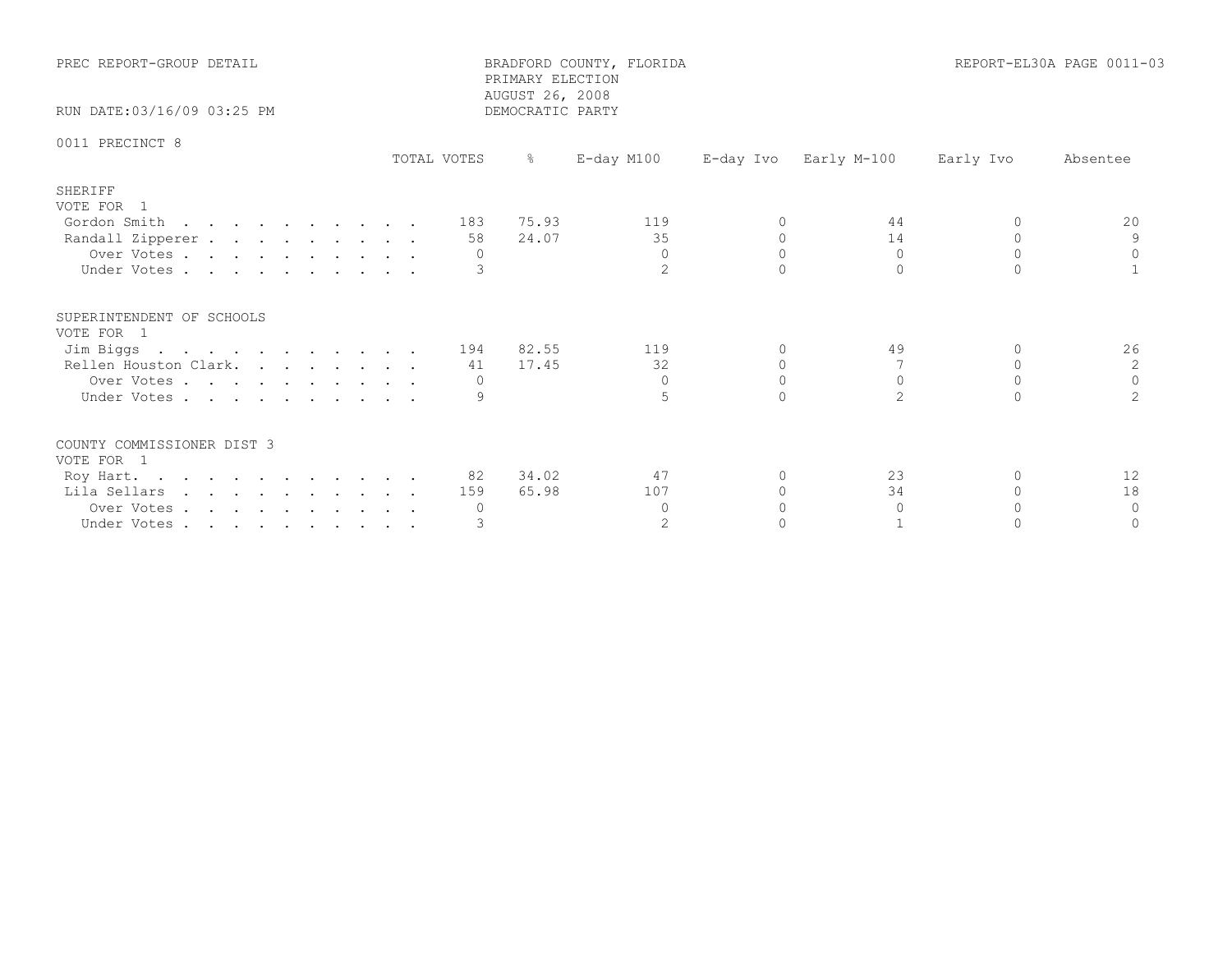| PREC REPORT-GROUP DETAIL        |  |             | PRIMARY ELECTION<br>AUGUST 26, 2008 | BRADFORD COUNTY, FLORIDA |           |             |           | REPORT-EL30A PAGE 0012-01 |
|---------------------------------|--|-------------|-------------------------------------|--------------------------|-----------|-------------|-----------|---------------------------|
| RUN DATE:03/16/09 03:25 PM      |  |             | STATISTICS                          |                          |           |             |           |                           |
| 0012 PRECINCT 9                 |  | TOTAL VOTES | $\approx$                           |                          |           |             |           |                           |
|                                 |  |             |                                     | E-day M100               | E-day Ivo | Early M-100 | Early Ivo | Absentee                  |
| REGISTERED VOTERS - TOTAL       |  | 859         |                                     |                          |           |             |           |                           |
| BALLOTS CAST - TOTAL.           |  | 334         |                                     | 236                      | $\Omega$  | 59          |           | 39                        |
| BALLOTS CAST - REPUBLICAN PARTY |  | 162         | 48.50                               | 116                      | $\Omega$  | 26          | $\Omega$  | 20                        |
| BALLOTS CAST - DEMOCRATIC PARTY |  | 172         | 51.50                               | 120                      | $\Omega$  | 33          |           | 19                        |

VOTER TURNOUT - TOTAL . . . . . . . . 38.88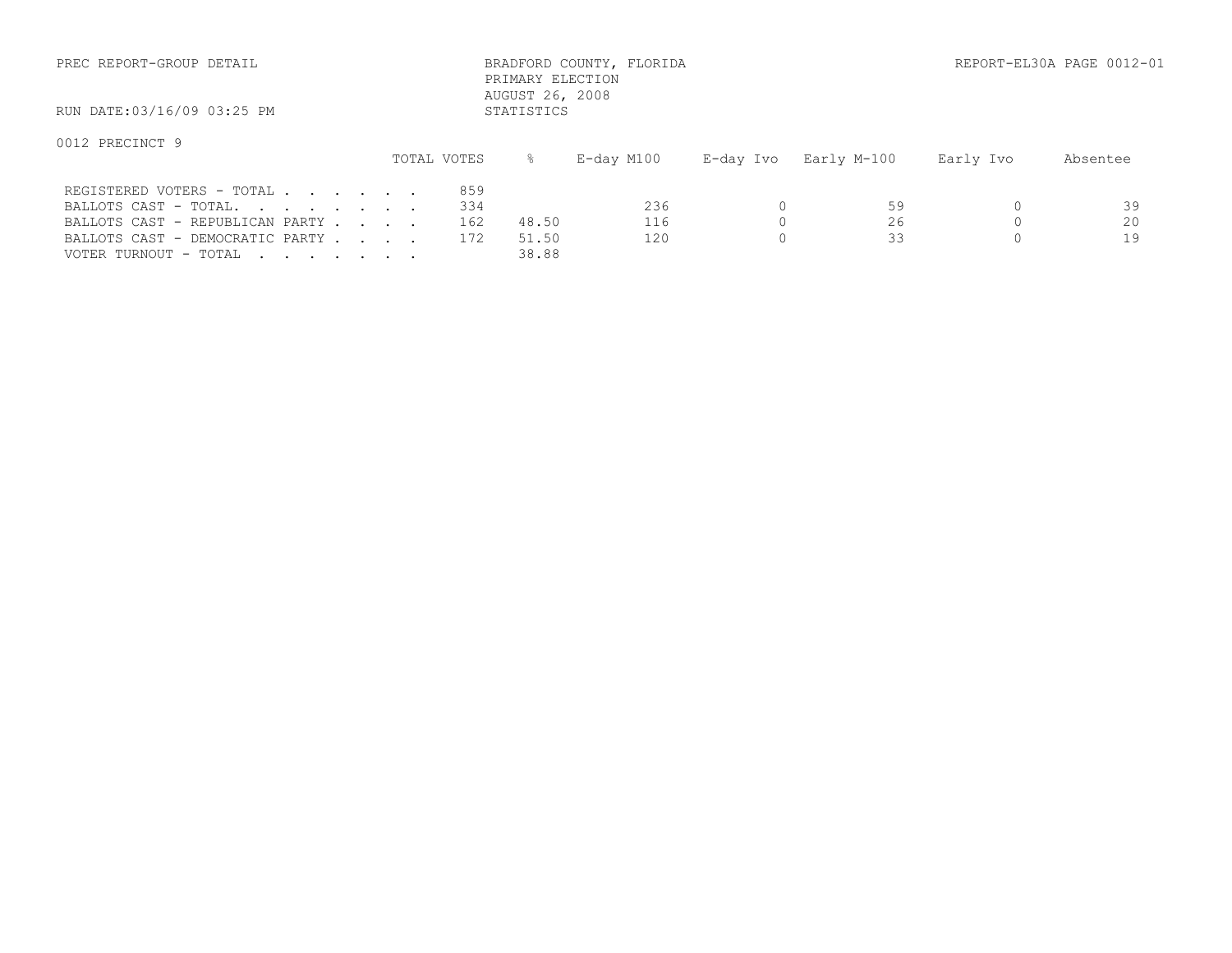| PREC REPORT-GROUP DETAIL                                                                                                  |             | PRIMARY ELECTION<br>AUGUST 26, 2008                           | BRADFORD COUNTY, FLORIDA                 |                                                    |                                                       |                                                            | REPORT-EL30A PAGE 0012-02            |
|---------------------------------------------------------------------------------------------------------------------------|-------------|---------------------------------------------------------------|------------------------------------------|----------------------------------------------------|-------------------------------------------------------|------------------------------------------------------------|--------------------------------------|
| RUN DATE:03/16/09 03:25 PM                                                                                                |             | REPUBLICAN PARTY                                              |                                          |                                                    |                                                       |                                                            |                                      |
| 0012 PRECINCT 9                                                                                                           | TOTAL VOTES | $\frac{5}{6}$                                                 | $E$ -day M100                            | E-day Ivo                                          | Early M-100                                           | Early Ivo                                                  | Absentee                             |
| STATE REPRESENTATIVE DIST 12<br>VOTE FOR 1<br>Janet H. Adkins<br>Bobby Hart.<br>Over Votes<br>Under Votes                 |             | 99 64.29<br>35.71<br>55<br>$\Omega$<br>8                      | 69<br>40<br>$\bigcap$<br>$7\phantom{.0}$ | $\Omega$<br>$\Omega$<br>$\Omega$<br>$\cap$         | 19<br>$6^{6}$<br>$\Omega$<br>$\mathbf{1}$             | 0<br>$\Omega$<br>$\Omega$<br>$\Omega$                      | 11<br>9<br>$\Omega$<br>$\Omega$      |
| SHERIFF<br>VOTE FOR 1<br>David Barnes<br>Mike Juliano<br>Over Votes<br>Under Votes                                        |             | 63.76<br>95<br>36.24<br>54<br>$\overline{0}$<br>13            | 69<br>39<br>$\bigcirc$<br>8              | $\Omega$<br>$\Omega$<br>$\bigcap$<br>$\cap$        | 16<br>8<br>$\Omega$<br>$\overline{2}$                 | $\cap$<br>$\Omega$<br>$\Omega$<br>$\cap$                   | 10<br>7<br>$\overline{0}$<br>3       |
| SUPERINTENDENT OF SCHOOLS<br>VOTE FOR 1<br>Evelyn Chastain<br>Beth Moore<br>Linda Sheffield<br>Over Votes.<br>Under Votes |             | 62 38.75<br>61 38.13<br>23.13<br>37<br>$\Omega$<br>2          | 44<br>45<br>26<br>$\Omega$               | $\Omega$<br>$\Omega$<br>$\Omega$<br>$\Omega$       | 11<br>8<br>6<br>$\Omega$<br>$\mathbf{1}$              | $\Omega$<br>$\mathbf{0}$<br>$\Omega$<br>$\Omega$<br>$\cap$ | 7<br>8<br>5<br>$\Omega$<br>$\Omega$  |
| COUNTY COMMISSIONER DIST 3<br>VOTE FOR 1<br>Chuck Morrow<br>Mark Santiago.<br>Dan Sikes<br>Over Votes<br>Under Votes      |             | 50.96<br>80 —<br>17.83<br>28<br>31.21<br>49<br>$\bigcap$<br>5 | 55<br>19<br>38<br>$\Omega$<br>$\Delta$   | $\Omega$<br>$\Omega$<br>$\cap$<br>$\cap$<br>$\cap$ | 15<br>$\overline{4}$<br>6<br>$\Omega$<br>$\mathbf{1}$ | $\Omega$<br>$\Omega$<br>$\Omega$<br>$\cap$<br>$\Omega$     | 10<br>5<br>5<br>$\Omega$<br>$\Omega$ |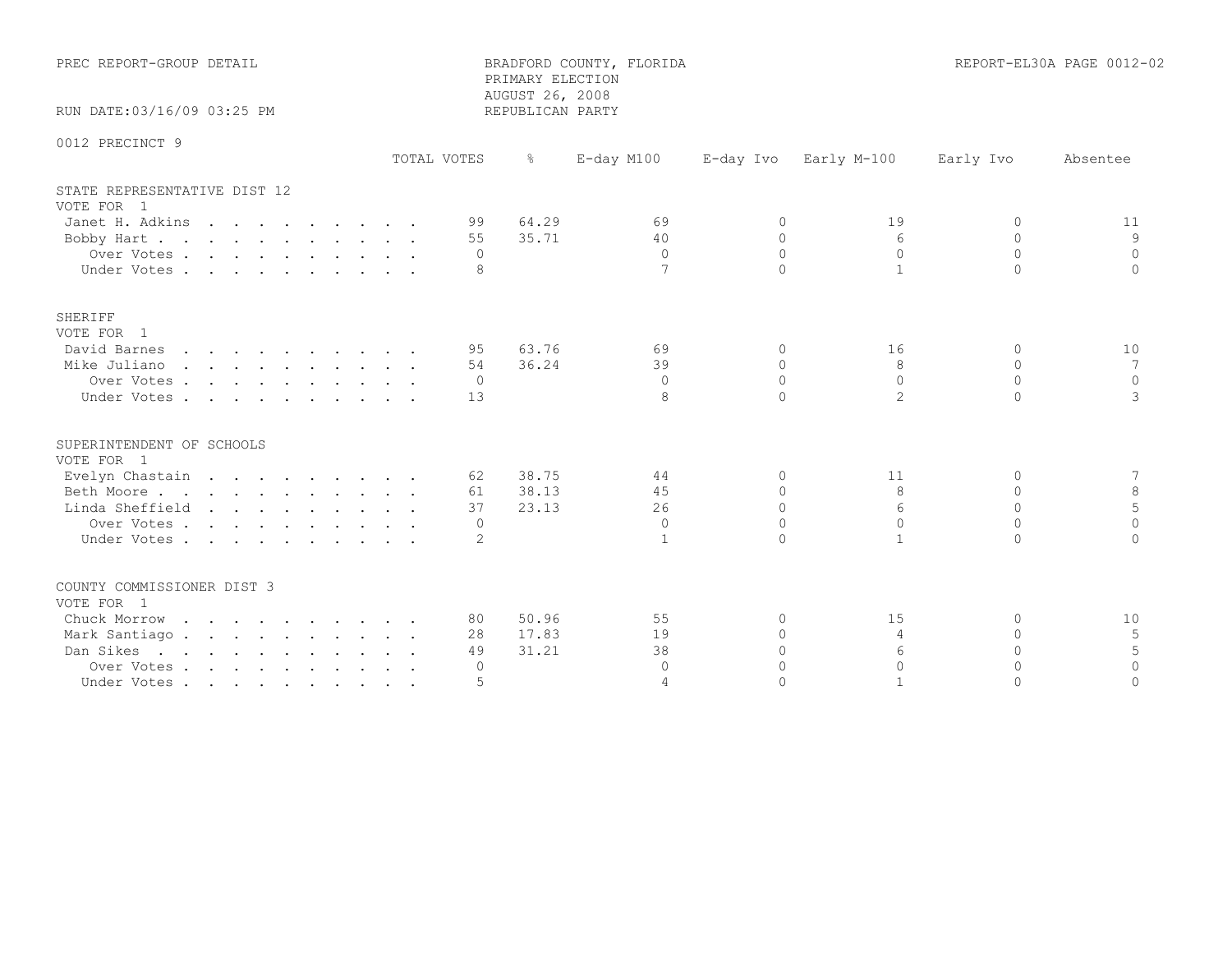| PREC REPORT-GROUP DETAIL<br>RUN DATE: 03/16/09 03:25 PM |             | PRIMARY ELECTION<br>AUGUST 26, 2008<br>DEMOCRATIC PARTY | BRADFORD COUNTY, FLORIDA |          | REPORT-EL30A PAGE 0012-03 |           |               |  |
|---------------------------------------------------------|-------------|---------------------------------------------------------|--------------------------|----------|---------------------------|-----------|---------------|--|
| 0012 PRECINCT 9                                         |             |                                                         |                          |          |                           |           |               |  |
|                                                         | TOTAL VOTES | $\approx$                                               | E-day M100               |          | E-day Ivo Early M-100     | Early Ivo | Absentee      |  |
| SHERIFF<br>VOTE FOR 1                                   |             |                                                         |                          |          |                           |           |               |  |
| Gordon Smith                                            |             | 136 79.53                                               | 95                       | $\Omega$ | 24                        | $\Omega$  | 17            |  |
| Randall Zipperer                                        |             | 20.47<br>35                                             | 25                       |          | 8                         | $\Omega$  |               |  |
| Over Votes                                              |             | $\overline{0}$                                          | $\Omega$<br>$\Omega$     | $\Omega$ | $\Omega$                  | $\Omega$  | $\Omega$      |  |
| Under Votes                                             |             |                                                         |                          |          |                           |           |               |  |
| SUPERINTENDENT OF SCHOOLS<br>VOTE FOR 1                 |             |                                                         |                          |          |                           |           |               |  |
| Jim Biggs                                               |             | 134 83.23                                               | 91                       | 0        | 28                        | $\Omega$  | 15            |  |
| Rellen Houston Clark.                                   |             | 16.77<br>27                                             | 24                       |          |                           |           | 2             |  |
| Over Votes                                              |             | $\overline{0}$                                          | $\Omega$                 | $\Omega$ | $\Omega$                  | $\Omega$  | $\Omega$      |  |
| Under Votes                                             |             | 11                                                      | 5                        |          |                           |           | $\mathcal{L}$ |  |
| COUNTY COMMISSIONER DIST 3<br>VOTE FOR 1                |             |                                                         |                          |          |                           |           |               |  |
| Roy Hart.                                               |             | 58 34.94                                                | 39                       | ∩        | 12                        | $\Omega$  |               |  |
| Lila Sellars                                            |             | 65.06<br>108                                            | 76                       |          | 20                        |           | 12            |  |
| Over Votes                                              |             | 0                                                       | $\Omega$                 |          | $\Omega$                  | $\Omega$  | $\Omega$      |  |
| Under Votes                                             |             | 6                                                       | 5                        |          |                           |           |               |  |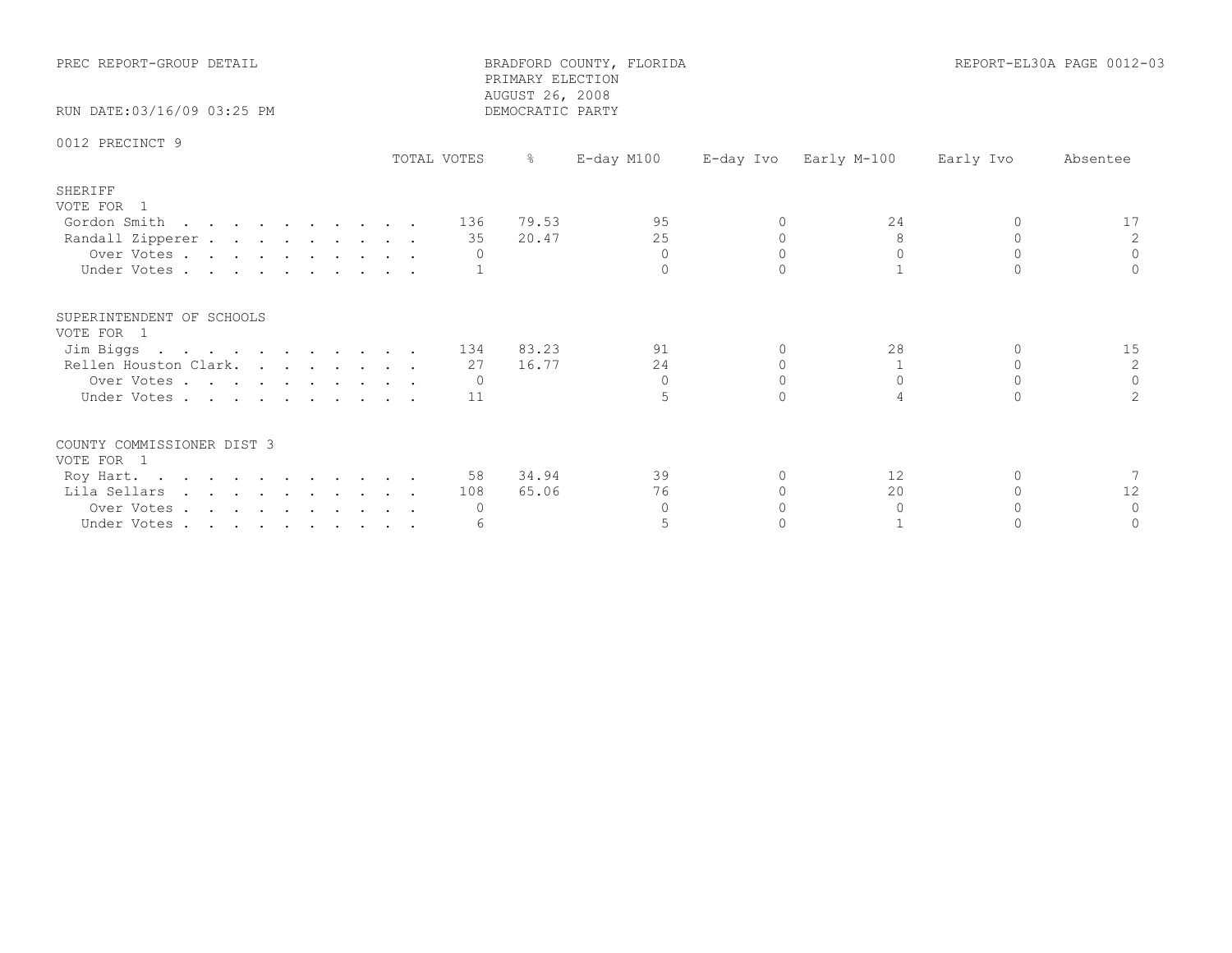| PREC REPORT-GROUP DETAIL | BRADFORD COUNTY, FLORIDA | REPORT-EL30A PAGE 0013-01 |
|--------------------------|--------------------------|---------------------------|
|                          |                          |                           |

 PRIMARY ELECTION AUGUST 26, 2008<br>STATISTICS

RUN DATE:03/16/09 03:25 PM

## 0013 PRECINCT 10A

|                                 |  |  | TOTAL VOTES |       | E-day M100 | E-day Ivo   Early M-100 | Early Ivo | Absentee |
|---------------------------------|--|--|-------------|-------|------------|-------------------------|-----------|----------|
| REGISTERED VOTERS - TOTAL       |  |  | 685         |       |            |                         |           |          |
| BALLOTS CAST - TOTAL.           |  |  | 282         |       | 209        |                         |           |          |
| BALLOTS CAST - REPUBLICAN PARTY |  |  | 129         | 45.74 | 110        |                         |           |          |
| BALLOTS CAST - DEMOCRATIC PARTY |  |  | 144         | 51.06 | 92         | 28                      |           | 24       |
| BALLOTS CAST - NONPARTISAN.     |  |  |             | 3.19  |            |                         |           |          |
| VOTER TURNOUT - TOTAL           |  |  |             | 41.17 |            |                         |           |          |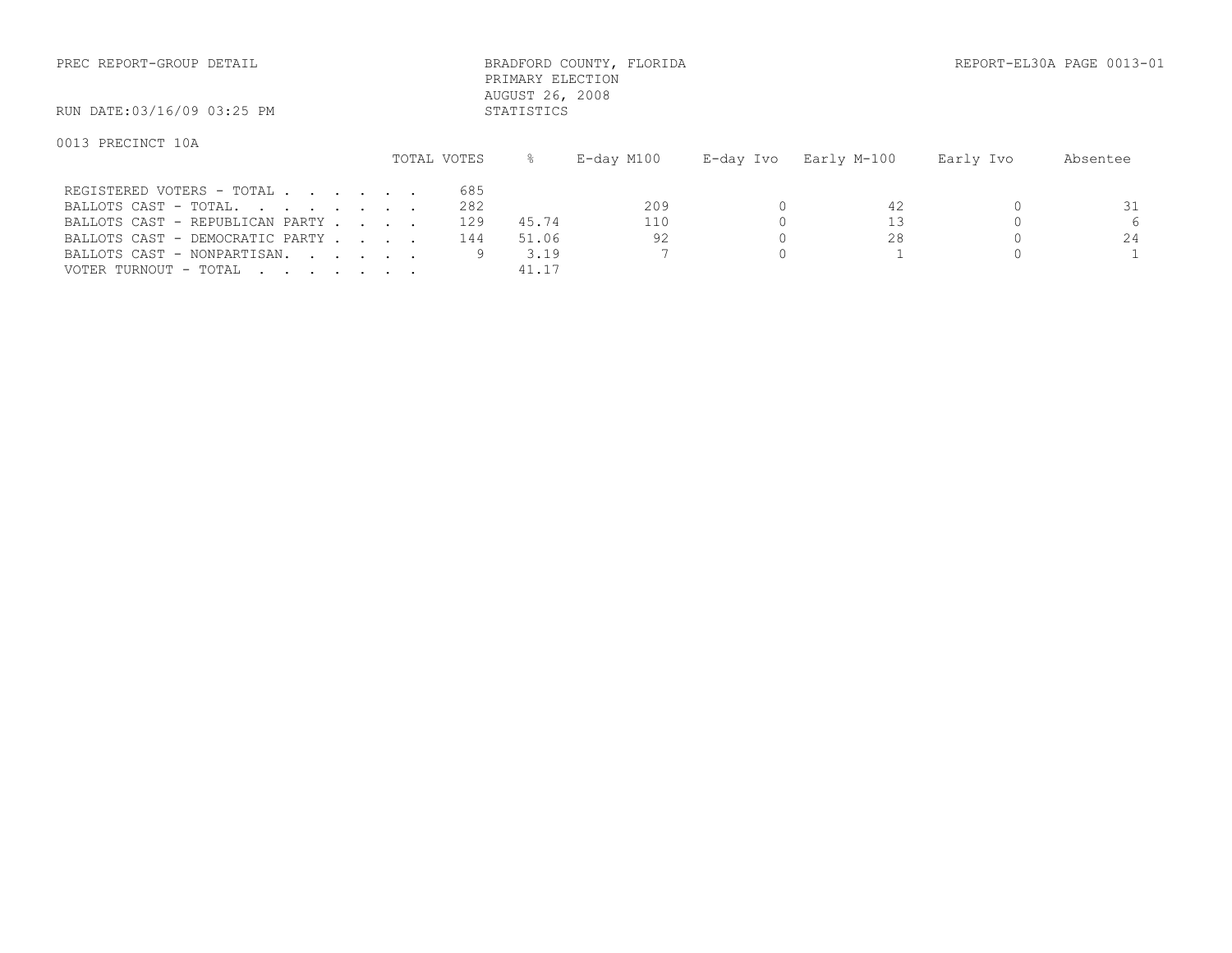| PREC REPORT-GROUP DETAIL                   |             |                 | BRADFORD COUNTY, FLORIDA<br>PRIMARY ELECTION<br>AUGUST 26, 2008 |           |             |           | REPORT-EL30A PAGE 0013-02 |
|--------------------------------------------|-------------|-----------------|-----------------------------------------------------------------|-----------|-------------|-----------|---------------------------|
| RUN DATE: 03/16/09 03:25 PM                |             |                 | REPUBLICAN PARTY                                                |           |             |           |                           |
| 0013 PRECINCT 10A                          | TOTAL VOTES | $\frac{6}{6}$   | $E$ -day M100                                                   | E-day Ivo | Early M-100 | Early Ivo | Absentee                  |
| STATE REPRESENTATIVE DIST 12<br>VOTE FOR 1 |             |                 |                                                                 |           |             |           |                           |
| Janet H. Adkins                            |             | 91 71.65        | 78                                                              | $\Omega$  |             | $\Omega$  |                           |
| Bobby Hart                                 |             | 28.35<br>36     | 30                                                              | $\Omega$  | 5           | $\Omega$  |                           |
| Over Votes                                 |             | $\Omega$        | $\Omega$                                                        | $\Omega$  | $\Omega$    | $\Omega$  | $\Omega$                  |
| Under Votes                                |             |                 | $\overline{2}$                                                  |           |             |           |                           |
| SHERIFF<br>VOTE FOR 1                      |             |                 |                                                                 |           |             |           |                           |
| David Barnes                               |             | 79.84<br>99 - 1 | 85                                                              | $\Omega$  | 11          | $\Omega$  | 3                         |
| Mike Juliano                               |             | 20.16<br>25     | 21                                                              | $\Omega$  | 2           | $\Omega$  | 2                         |
| Over Votes                                 |             | $\Omega$        | $\Omega$                                                        | $\Omega$  | $\Omega$    | $\Omega$  | $\Omega$                  |
| Under Votes                                |             |                 | $\overline{4}$                                                  | $\cap$    | $\cap$      | $\cap$    |                           |
| SUPERINTENDENT OF SCHOOLS<br>VOTE FOR 1    |             |                 |                                                                 |           |             |           |                           |
| Evelyn Chastain                            |             | 34 26.36        | 28                                                              | 0         | 4           | 0         | 2                         |
| Beth Moore                                 |             | 57.36<br>74     | 64                                                              |           | 6           | $\cap$    |                           |
| Linda Sheffield                            |             | 16.28<br>21     | 18                                                              |           | 3           |           |                           |
| Over Votes                                 |             | $\circ$         | $\Omega$                                                        |           | $\cap$      |           |                           |
| Under Votes                                |             | $\Omega$        | $\Omega$                                                        |           |             |           |                           |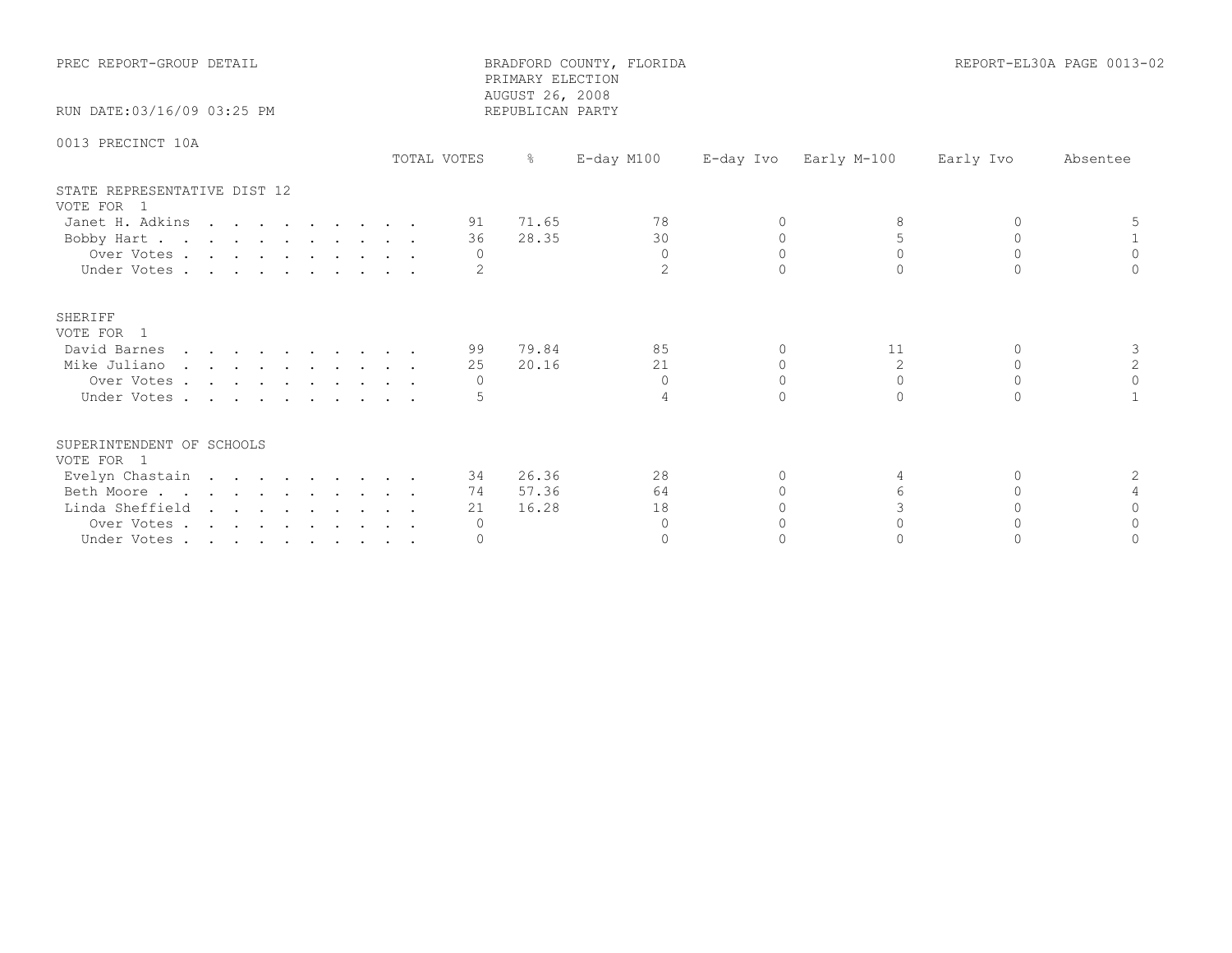| PREC REPORT-GROUP DETAIL<br>RUN DATE:03/16/09 03:25 PM |             | PRIMARY ELECTION<br>AUGUST 26, 2008<br>DEMOCRATIC PARTY | BRADFORD COUNTY, FLORIDA |                       |           | REPORT-EL30A PAGE 0013-03 |
|--------------------------------------------------------|-------------|---------------------------------------------------------|--------------------------|-----------------------|-----------|---------------------------|
| 0013 PRECINCT 10A                                      | TOTAL VOTES | ိ                                                       | E-day M100               | E-day Ivo Early M-100 | Early Ivo | Absentee                  |
| SHERIFF<br>VOTE FOR 1                                  |             |                                                         |                          |                       |           |                           |
| Gordon Smith                                           | 104         | 72.22                                                   | 69                       | 19                    |           | 16                        |
| Randall Zipperer                                       | 40          | 27.78                                                   | 23                       |                       |           |                           |
| Over Votes                                             |             |                                                         |                          |                       |           |                           |
| Under Votes                                            |             |                                                         |                          |                       |           |                           |
| SUPERINTENDENT OF SCHOOLS                              |             |                                                         |                          |                       |           |                           |
| VOTE FOR 1                                             |             |                                                         | 70                       | 26                    |           |                           |
| Jim Biggs 113 86.26                                    |             |                                                         |                          |                       |           |                           |
| Rellen Houston Clark.                                  | 18          | 13.74                                                   | 11                       |                       |           |                           |
| Over Votes                                             | 0           |                                                         |                          |                       |           |                           |
| Under Votes                                            | 13          |                                                         |                          |                       |           |                           |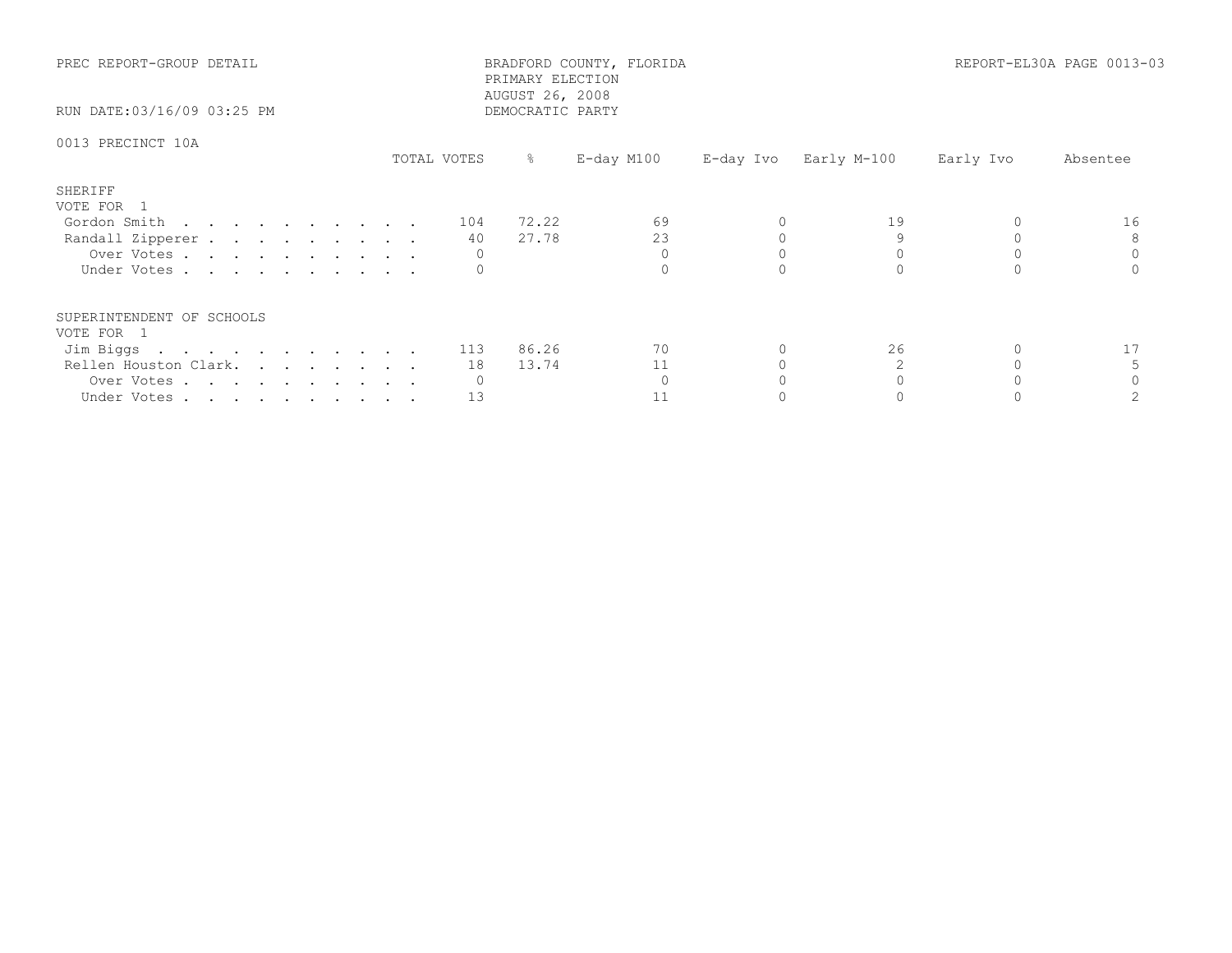| PREC REPORT-GROUP DETAIL                 |             | BRADFORD COUNTY, FLORIDA<br>PRIMARY ELECTION<br>AUGUST 26, 2008 |                          | REPORT-EL30A PAGE 0013-04 |
|------------------------------------------|-------------|-----------------------------------------------------------------|--------------------------|---------------------------|
| RUN DATE:03/16/09 03:25 PM               |             | NONPARTISAN                                                     |                          |                           |
| 0013 PRECINCT 10A                        | TOTAL VOTES | E-day M100<br>ိ ေ                                               | E-day Ivo<br>Early M-100 | Early Ivo<br>Absentee     |
| SCHOOL BOARD MEMBER DIST 4<br>VOTE FOR 1 |             |                                                                 |                          |                           |
| Braxton Britt Jr                         | 97          | 73<br>35.14                                                     | 15                       |                           |
| Vivian Chappell                          | 179         | 131<br>64.86                                                    | 26                       | 22                        |
| Over Votes<br>Under Votes                |             |                                                                 |                          |                           |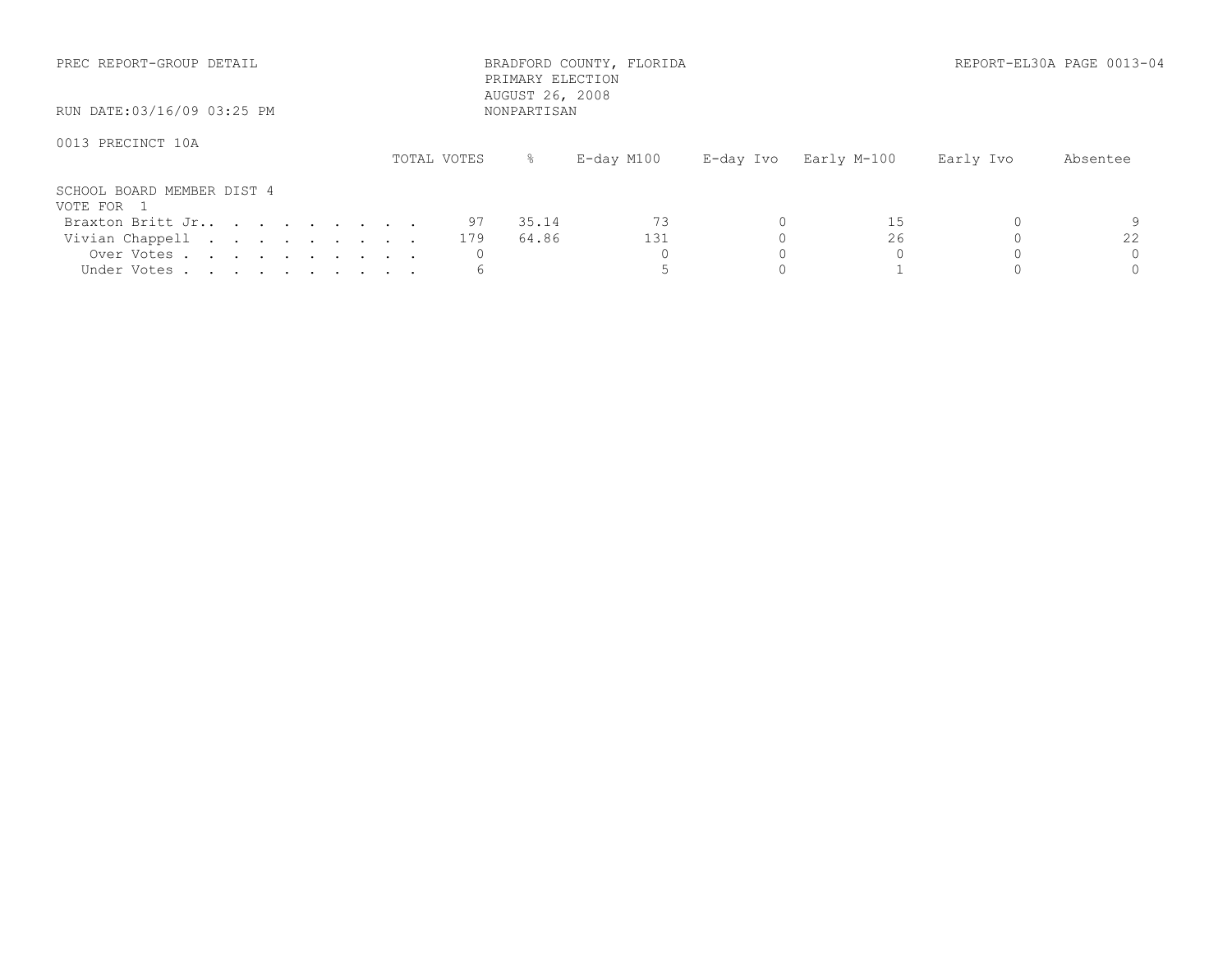| PREC REPORT-GROUP DETAIL                              |                           |               | BRADFORD COUNTY, FLORIDA<br>PRIMARY ELECTION |                                       |           | REPORT-EL30A PAGE 0014 |
|-------------------------------------------------------|---------------------------|---------------|----------------------------------------------|---------------------------------------|-----------|------------------------|
| RUN DATE:03/16/09 03:25 PM                            |                           | STATISTICS    | AUGUST 26, 2008                              |                                       |           |                        |
| 0014 PRECINCT 10B                                     | TOTAL VOTES               | $\frac{9}{6}$ | E-day M100                                   | E-day Ivo Barly M-100                 | Early Ivo | Absentee               |
| REGISTERED VOTERS - TOTAL 1,703<br>DRITOHO CROM MOMRI | $\wedge$ $\subset$ $\cap$ |               | ാററ                                          | $\bigcap$ and $\bigcap$ and $\bigcap$ |           | $\circ$                |

| BALLOTS CAST - TOTAL.           | 460          | 339   |  |    |
|---------------------------------|--------------|-------|--|----|
| BALLOTS CAST - REPUBLICAN PARTY | 271<br>58.91 | ା ଦ - |  | 52 |
| BALLOTS CAST - DEMOCRATIC PARTY | 38.70<br>78  |       |  |    |
| BALLOTS CAST - NONPARTISAN.     |              |       |  |    |
| VOTER TURNOUT - TOTAL           | 27.01        |       |  |    |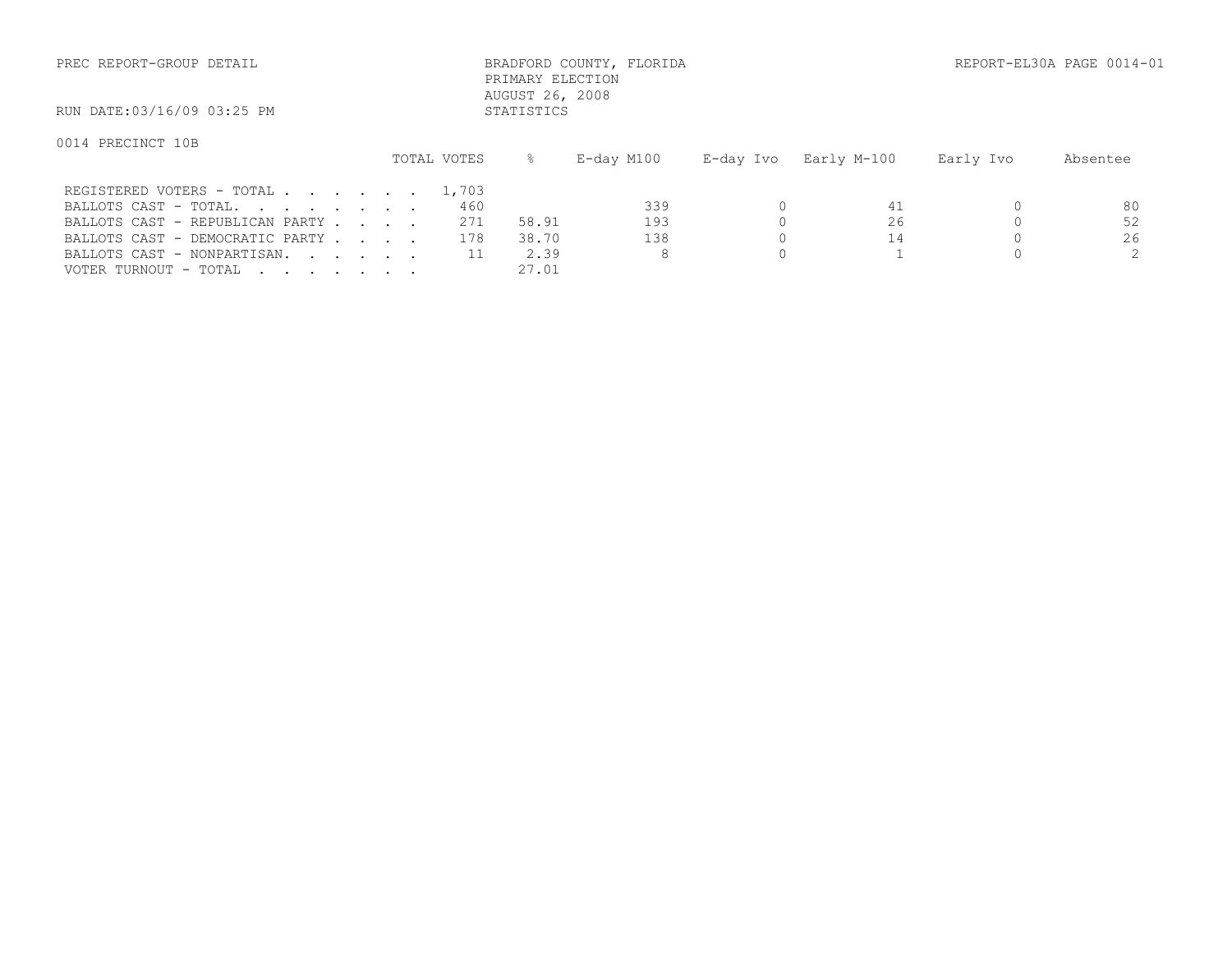| PREC REPORT-GROUP DETAIL<br>RUN DATE: 03/16/09 03:25 PM |             | PRIMARY ELECTION<br>AUGUST 26, 2008<br>REPUBLICAN PARTY | BRADFORD COUNTY, FLORIDA |          |                       |           | REPORT-EL30A PAGE 0014-02 |
|---------------------------------------------------------|-------------|---------------------------------------------------------|--------------------------|----------|-----------------------|-----------|---------------------------|
| 0014 PRECINCT 10B                                       |             |                                                         |                          |          |                       |           |                           |
|                                                         | TOTAL VOTES | $\frac{8}{6}$                                           | E-day M100               |          | E-day Ivo Early M-100 | Early Ivo | Absentee                  |
| STATE REPRESENTATIVE DIST 21<br>VOTE FOR 1              |             |                                                         |                          |          |                       |           |                           |
| Chris France                                            | 55          | 20.75                                                   | 42                       | 0        | 9                     | $\Omega$  | 4                         |
| Patricia ("Pat") Freeman                                |             | 33 12.45                                                | 21                       | $\Omega$ | $\overline{2}$        | $\Omega$  | 10                        |
| Charles Van Zant.                                       | 177         | 66.79                                                   | 128                      | $\Omega$ | 15                    | $\cap$    | 34                        |
| Over Votes                                              |             |                                                         | $\Omega$                 | $\Omega$ | $\Omega$              | $\cap$    |                           |
| Under Votes                                             |             |                                                         | $\overline{2}$           | $\Omega$ | $\Omega$              | $\Omega$  | 3                         |
| <b>SHERIFF</b><br>VOTE FOR 1                            |             |                                                         |                          |          |                       |           |                           |
| David Barnes                                            | 196         | 78.40                                                   | 137                      | $\Omega$ | 18                    | $\Omega$  | 41                        |
| Mike Juliano                                            | 54          | 21.60                                                   | 40                       | $\Omega$ | 8                     | $\Omega$  | -6                        |
| Over Votes                                              | $\Omega$    |                                                         | $\Omega$                 | $\Omega$ | $\Omega$              | $\cap$    | $\Omega$                  |
| Under Votes                                             | 21          |                                                         | 16                       | $\cap$   | $\bigcap$             | $\cap$    |                           |
| SUPERINTENDENT OF SCHOOLS<br>VOTE FOR 1                 |             |                                                         |                          |          |                       |           |                           |
| Evelyn Chastain                                         | 111         | 42.05                                                   | 74                       | $\Omega$ | 8                     | $\Omega$  | 29                        |
| Beth Moore                                              | 104         | 39.39                                                   | 78                       | $\circ$  | 12                    | $\Omega$  | 14                        |
| Linda Sheffield                                         | 49          | 18.56                                                   | 36                       | $\Omega$ | 5                     | $\cap$    | 8                         |
| Over Votes                                              | $\Omega$    |                                                         | $\Omega$                 |          | $\Omega$              |           | $\Omega$                  |
| Under Votes                                             |             |                                                         | 5                        | $\cap$   |                       |           |                           |
|                                                         |             |                                                         |                          |          |                       |           |                           |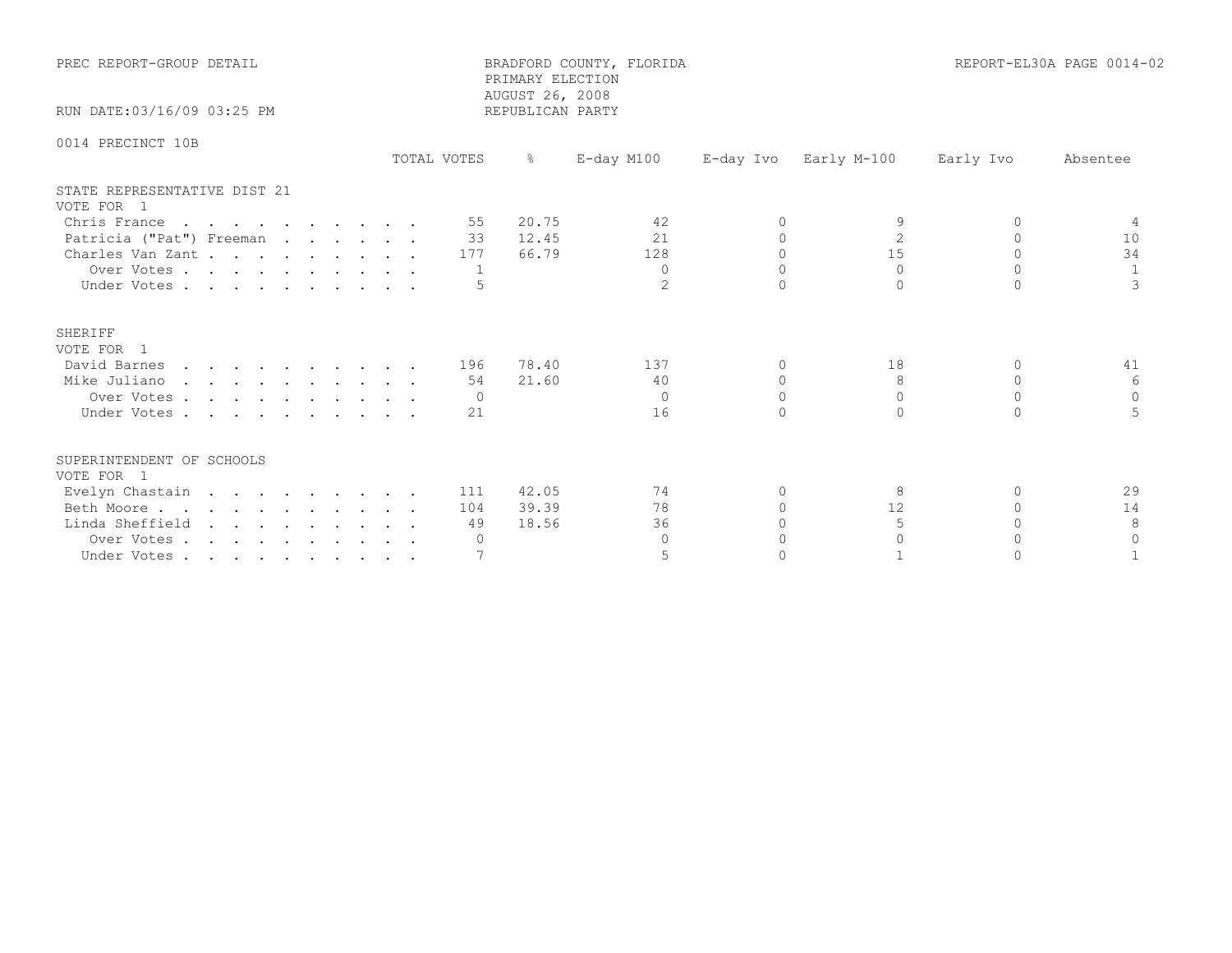| PREC REPORT-GROUP DETAIL<br>RUN DATE:03/16/09 03:25 PM |             | PRIMARY ELECTION<br>AUGUST 26, 2008<br>DEMOCRATIC PARTY | BRADFORD COUNTY, FLORIDA |                       |           | REPORT-EL30A PAGE 0014-03 |
|--------------------------------------------------------|-------------|---------------------------------------------------------|--------------------------|-----------------------|-----------|---------------------------|
| 0014 PRECINCT 10B                                      | TOTAL VOTES | ိ                                                       | E-day M100               | E-day Ivo Early M-100 | Early Ivo | Absentee                  |
| SHERIFF<br>VOTE FOR 1                                  |             |                                                         |                          |                       |           |                           |
| Gordon Smith 139 78.53                                 |             |                                                         | 107                      | 11                    |           | 21                        |
| Randall Zipperer                                       | 38 —        | 21.47                                                   | 30                       |                       |           |                           |
| Over Votes                                             |             |                                                         |                          |                       |           |                           |
| Under Votes                                            |             |                                                         |                          |                       |           |                           |
| SUPERINTENDENT OF SCHOOLS                              |             |                                                         |                          |                       |           |                           |
| VOTE FOR 1                                             |             |                                                         |                          |                       |           |                           |
| Jim Biggs 115 71.88                                    |             |                                                         | 89                       | 10                    |           | 16                        |
| Rellen Houston Clark.                                  | 45          | 28.13                                                   | 37                       |                       |           |                           |
| Over Votes                                             | 0           |                                                         |                          |                       |           |                           |
| Under Votes                                            | 18          |                                                         |                          |                       |           |                           |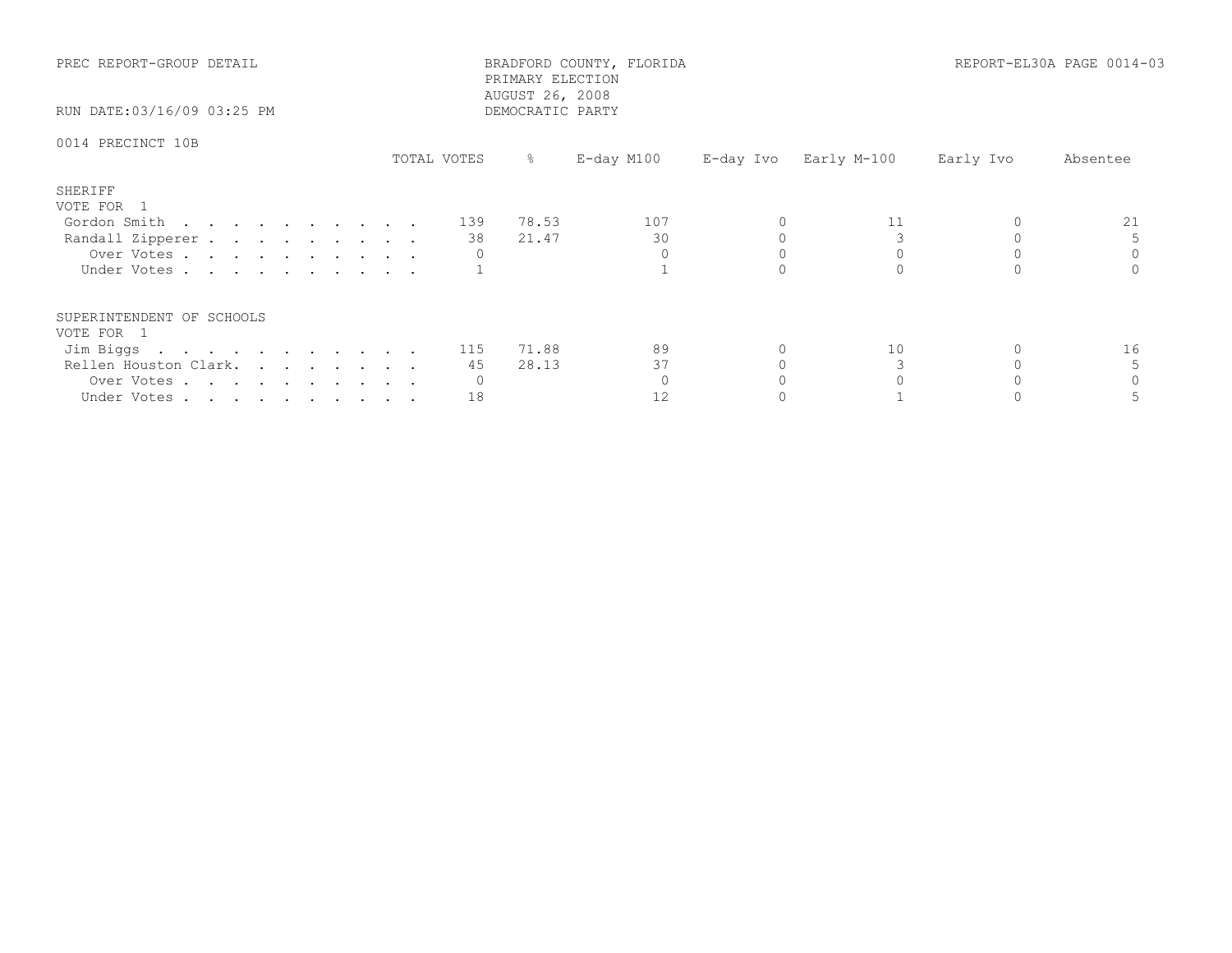| PREC REPORT-GROUP DETAIL<br>RUN DATE:03/16/09 03:25 PM |             | PRIMARY ELECTION<br>AUGUST 26, 2008<br>NONPARTISAN | BRADFORD COUNTY, FLORIDA |           | REPORT-EL30A PAGE 0014-04 |           |          |  |
|--------------------------------------------------------|-------------|----------------------------------------------------|--------------------------|-----------|---------------------------|-----------|----------|--|
|                                                        |             |                                                    |                          |           |                           |           |          |  |
| 0014 PRECINCT 10B                                      | TOTAL VOTES | $\approx$                                          | $E$ -day M $100$         | E-day Ivo | Early M-100               | Early Ivo | Absentee |  |
| SCHOOL BOARD MEMBER DIST 4<br>VOTE FOR 1               |             |                                                    |                          |           |                           |           |          |  |
| Braxton Britt Jr                                       | 100         | 23.75                                              | -67                      |           | 10                        |           | 23       |  |
| Vivian Chappell                                        | 321         | 76.25                                              | 246                      |           | 29                        |           | 46       |  |
| Over Votes                                             |             |                                                    |                          |           |                           |           |          |  |
| Under Votes                                            | 38          |                                                    | 26                       |           |                           |           | 10       |  |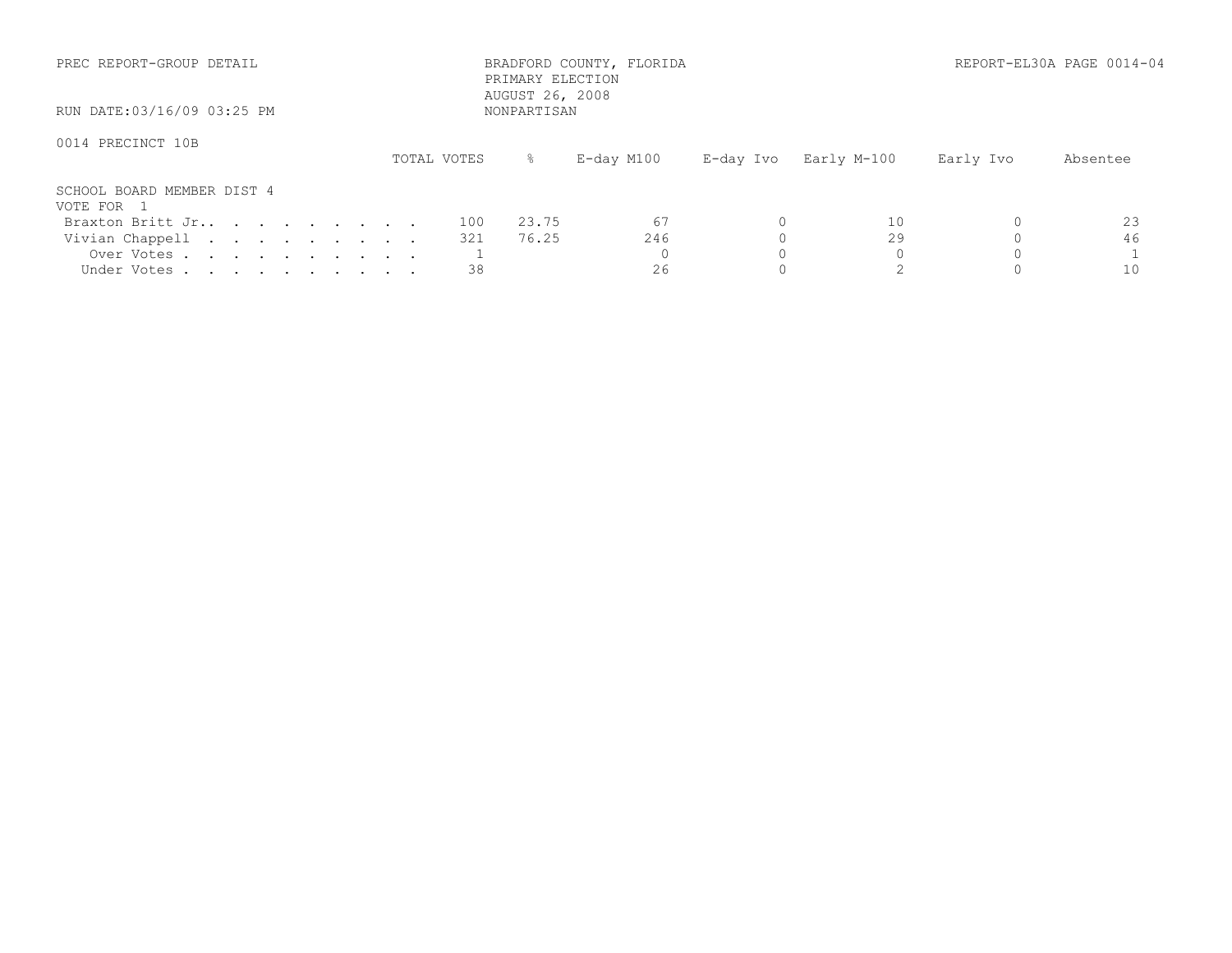| PREC REPORT-GROUP DETAIL        |  |             | PRIMARY ELECTION<br>AUGUST 26, 2008 | BRADFORD COUNTY, FLORIDA |           |             |           | REPORT-EL30A PAGE 0015-01 |
|---------------------------------|--|-------------|-------------------------------------|--------------------------|-----------|-------------|-----------|---------------------------|
| RUN DATE:03/16/09 03:25 PM      |  |             | STATISTICS                          |                          |           |             |           |                           |
| 0015 PRECINCT 11                |  | TOTAL VOTES | ⊱                                   | E-day M100               | E-day Ivo | Early M-100 | Early Ivo | Absentee                  |
| REGISTERED VOTERS - TOTAL       |  | 1,143       |                                     |                          |           |             |           |                           |
| BALLOTS CAST - TOTAL.           |  | 333         |                                     | 268                      |           | 39          |           | 26                        |
| BALLOTS CAST - REPUBLICAN PARTY |  | 122         | 36.64                               | 91                       |           |             |           | 14                        |
| BALLOTS CAST - DEMOCRATIC PARTY |  | 194         | 58.26                               | 162                      |           | 21          |           | 11                        |
| BALLOTS CAST - NONPARTISAN.     |  |             | 5.11                                | 15                       |           |             |           |                           |

VOTER TURNOUT - TOTAL . . . . . . . 29.13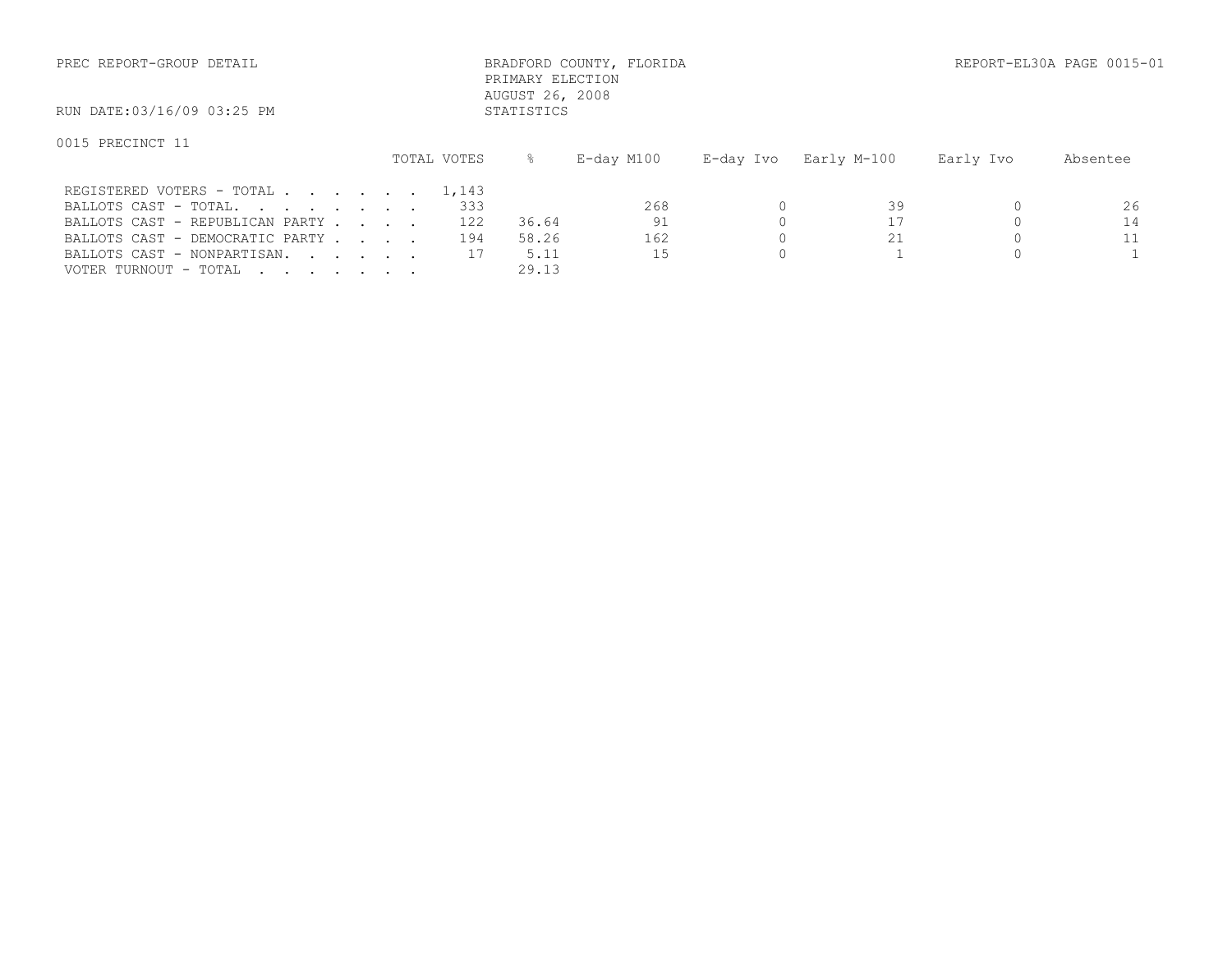| PREC REPORT-GROUP DETAIL                   |             | PRIMARY ELECTION<br>AUGUST 26, 2008 | BRADFORD COUNTY, FLORIDA |           |                |           | REPORT-EL30A PAGE 0015-02 |
|--------------------------------------------|-------------|-------------------------------------|--------------------------|-----------|----------------|-----------|---------------------------|
| RUN DATE: 03/16/09 03:25 PM                |             | REPUBLICAN PARTY                    |                          |           |                |           |                           |
| 0015 PRECINCT 11                           | TOTAL VOTES | $\frac{6}{6}$                       | $E$ -day M100            | E-day Ivo | Early M-100    | Early Ivo | Absentee                  |
| STATE REPRESENTATIVE DIST 12<br>VOTE FOR 1 |             |                                     |                          |           |                |           |                           |
| Janet H. Adkins                            |             | 70.00<br>84                         | 66                       | $\Omega$  |                | $\Omega$  |                           |
| Bobby Hart                                 |             | 30.00<br>36                         | 23                       | $\Omega$  | 8              | $\Omega$  |                           |
| Over Votes                                 |             | $\Omega$                            | $\Omega$                 | $\Omega$  | $\Omega$       | $\Omega$  | $\Omega$                  |
| Under Votes                                |             |                                     | $\overline{2}$           |           | $\cap$         |           |                           |
| SHERIFF<br>VOTE FOR 1                      |             |                                     |                          |           |                |           |                           |
| David Barnes                               |             | 51.33<br>58                         | 44                       | $\Omega$  |                | $\cap$    |                           |
| Mike Juliano                               |             | 48.67<br>55                         | 38                       | $\Omega$  | 10             | $\Omega$  |                           |
| Over Votes                                 |             | $\Omega$                            | $\Omega$                 | $\Omega$  | $\Omega$       | $\Omega$  | $\Omega$                  |
| Under Votes                                |             |                                     | 9                        | $\cap$    | $\Omega$       | $\cap$    |                           |
| SUPERINTENDENT OF SCHOOLS<br>VOTE FOR 1    |             |                                     |                          |           |                |           |                           |
| Evelyn Chastain                            |             | 33.05<br>39                         | 27                       | 0         | 6              | $\Omega$  | 6                         |
| Beth Moore                                 |             | 51.69<br>61                         | 48                       |           | $\mathsf{Q}$   | $\cap$    |                           |
| Linda Sheffield                            |             | 15.25<br>18                         | 13                       |           | $\overline{c}$ |           |                           |
| Over Votes                                 |             | $\circ$                             | $\Omega$                 |           | $\bigcap$      | $\cap$    | $\cap$                    |
| Under Votes                                |             |                                     | 3                        |           |                |           |                           |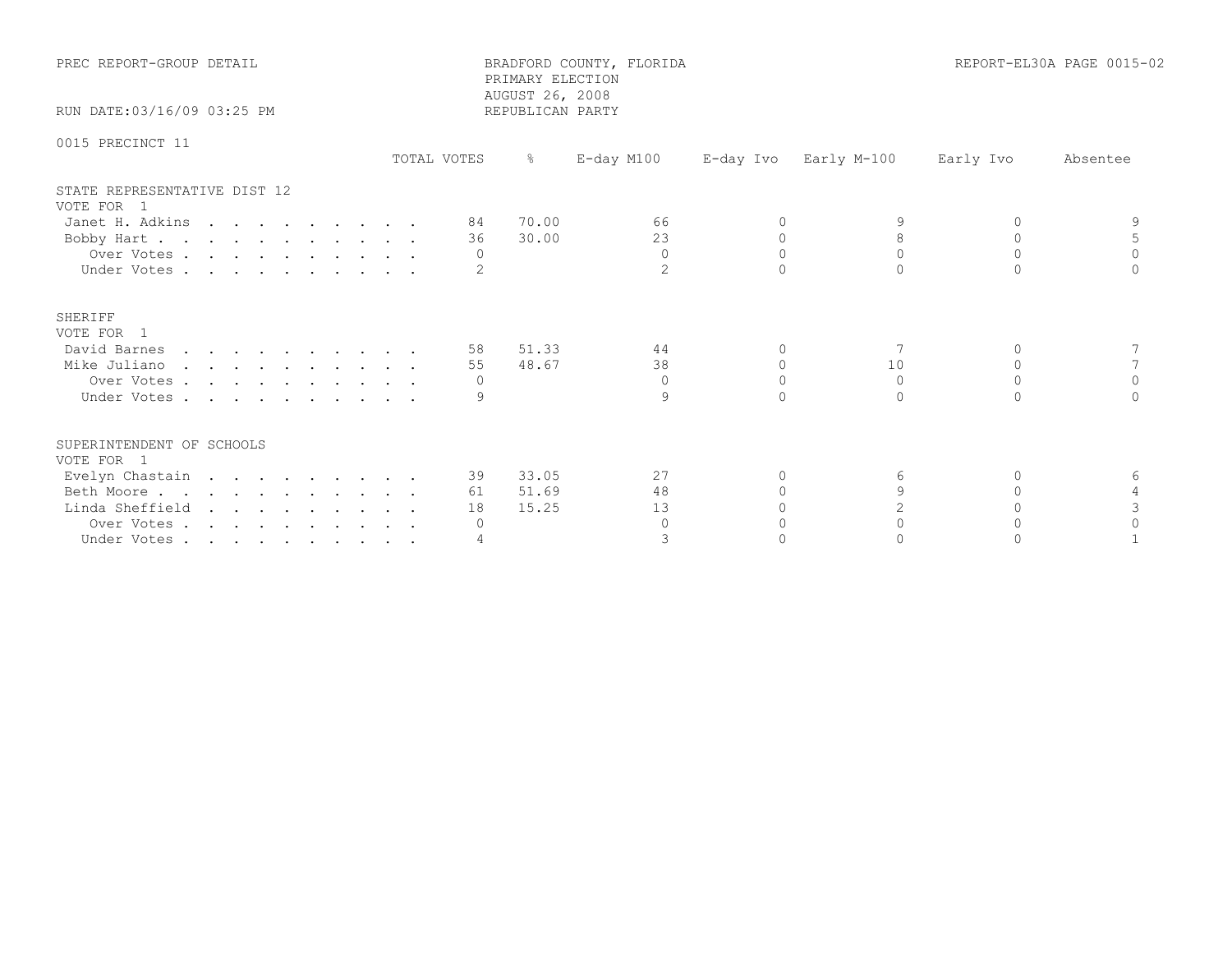| PREC REPORT-GROUP DETAIL<br>RUN DATE:03/16/09 03:25 PM        |             | PRIMARY ELECTION<br>AUGUST 26, 2008<br>DEMOCRATIC PARTY | BRADFORD COUNTY, FLORIDA |                       |           | REPORT-EL30A PAGE 0015-03 |
|---------------------------------------------------------------|-------------|---------------------------------------------------------|--------------------------|-----------------------|-----------|---------------------------|
| 0015 PRECINCT 11                                              | TOTAL VOTES | $\frac{1}{6}$                                           | E-day M100               | E-day Ivo Early M-100 | Early Ivo | Absentee                  |
| SHERIFF<br>VOTE FOR 1                                         |             |                                                         |                          |                       |           |                           |
| Gordon Smith $\ldots$ $\ldots$ $\ldots$ $\ldots$ $\ldots$ 153 |             | 79.69                                                   | 131                      | 14                    |           |                           |
| Randall Zipperer                                              | 39          | 20.31                                                   | 29                       |                       |           |                           |
| Over Votes                                                    |             |                                                         | $\Omega$                 |                       |           |                           |
| Under Votes                                                   |             |                                                         |                          |                       |           |                           |
| SUPERINTENDENT OF SCHOOLS                                     |             |                                                         |                          |                       |           |                           |
| VOTE FOR 1                                                    |             |                                                         |                          |                       |           |                           |
| Jim Biggs 147 83.52                                           |             |                                                         | 125                      | 15                    |           |                           |
| Rellen Houston Clark.                                         | 29          | 16.48                                                   | 21                       |                       |           |                           |
| Over Votes                                                    |             |                                                         |                          |                       |           |                           |
| Under Votes                                                   | 18          |                                                         | 16                       |                       |           |                           |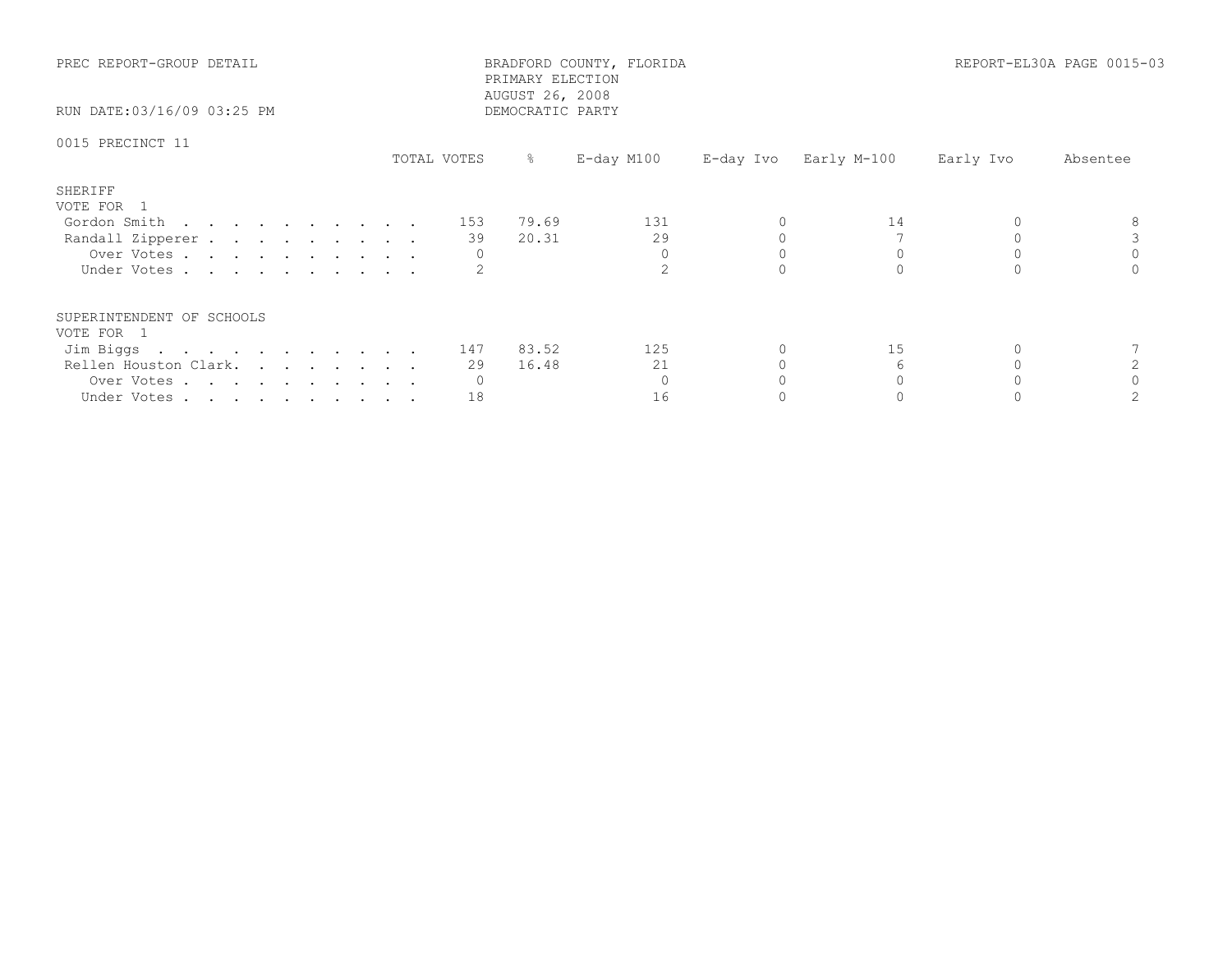| PREC REPORT-GROUP DETAIL                 |             | BRADFORD COUNTY, FLORIDA<br>PRIMARY ELECTION<br>AUGUST 26, 2008 |           | REPORT-EL30A PAGE 0015-04 |           |          |
|------------------------------------------|-------------|-----------------------------------------------------------------|-----------|---------------------------|-----------|----------|
| RUN DATE:03/16/09 03:25 PM               |             | NONPARTISAN                                                     |           |                           |           |          |
| 0015 PRECINCT 11                         | TOTAL VOTES | E-day M100<br>ိ ေ                                               | E-day Ivo | Early M-100               | Early Ivo | Absentee |
| SCHOOL BOARD MEMBER DIST 4<br>VOTE FOR 1 |             |                                                                 |           |                           |           |          |
| Braxton Britt Jr                         | 89          | 27.55                                                           |           |                           |           |          |
| Vivian Chappell                          | 234         | 72.45                                                           | 181       | 33                        |           | 20       |
| Over Votes                               |             |                                                                 |           |                           |           |          |
| Under Votes                              | 10          |                                                                 |           |                           |           |          |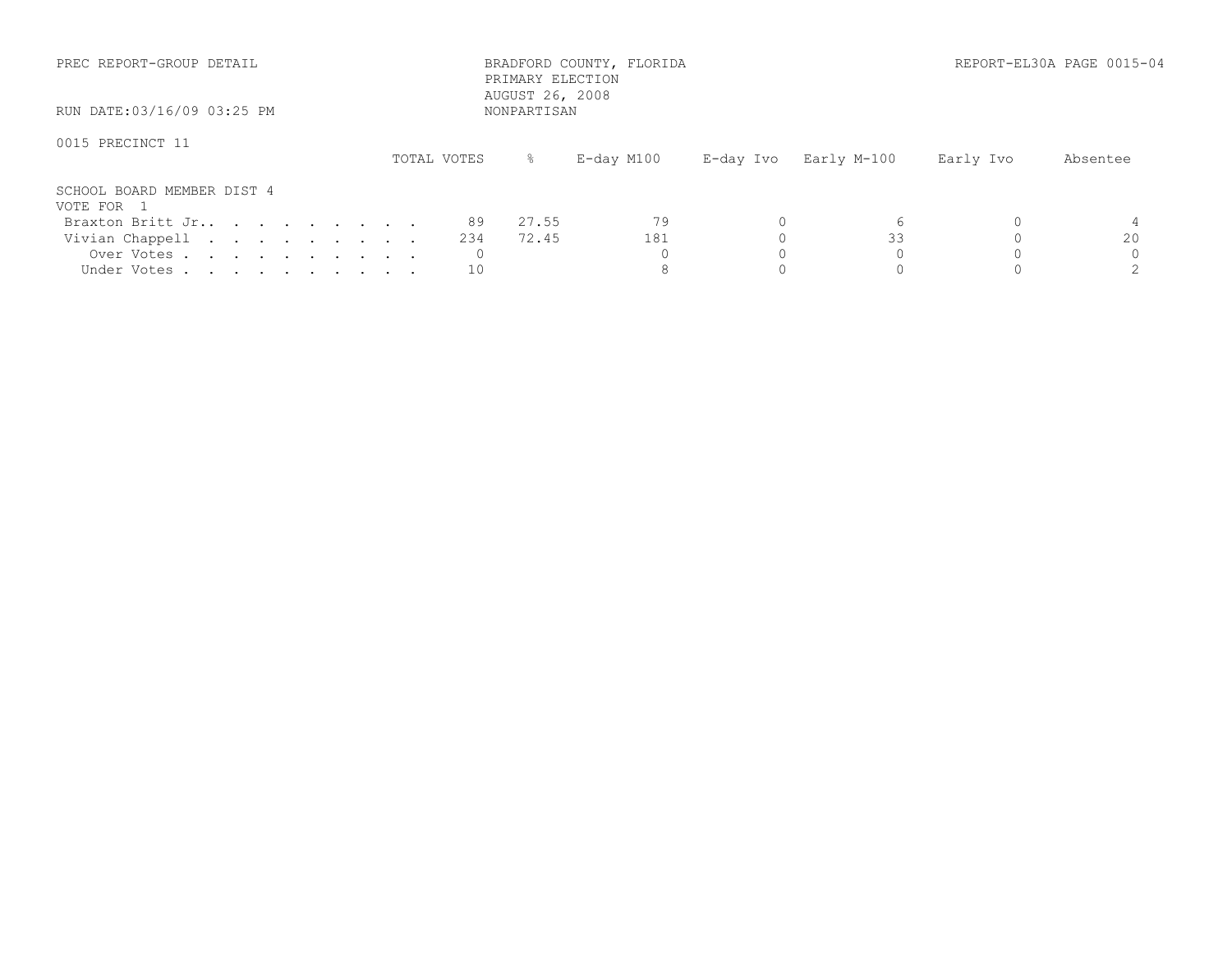| PREC REPORT-GROUP DETAIL                                                              |                  | PRIMARY ELECTION<br>AUGUST 26, 2008 | BRADFORD COUNTY, FLORIDA |           |             |           | REPORT-EL30A PAGE 0016-01 |
|---------------------------------------------------------------------------------------|------------------|-------------------------------------|--------------------------|-----------|-------------|-----------|---------------------------|
| RUN DATE:03/16/09 03:25 PM                                                            |                  | STATISTICS                          |                          |           |             |           |                           |
| 0016 PRECINCT 12                                                                      | TOTAL VOTES      | ⊱                                   | E-day M100               | E-day Ivo | Early M-100 | Early Ivo | Absentee                  |
| REGISTERED VOTERS - TOTAL<br>BALLOTS CAST - TOTAL.<br>BALLOTS CAST - REPUBLICAN PARTY | 854<br>255<br>76 | 29.80                               | 177<br>48                |           | 29          |           | 49<br>15                  |

VOTER TURNOUT - TOTAL . . . . . . . . 29.86

BALLOTS CAST - DEMOCRATIC PARTY . . . 179 70.20 129 0 16 0 34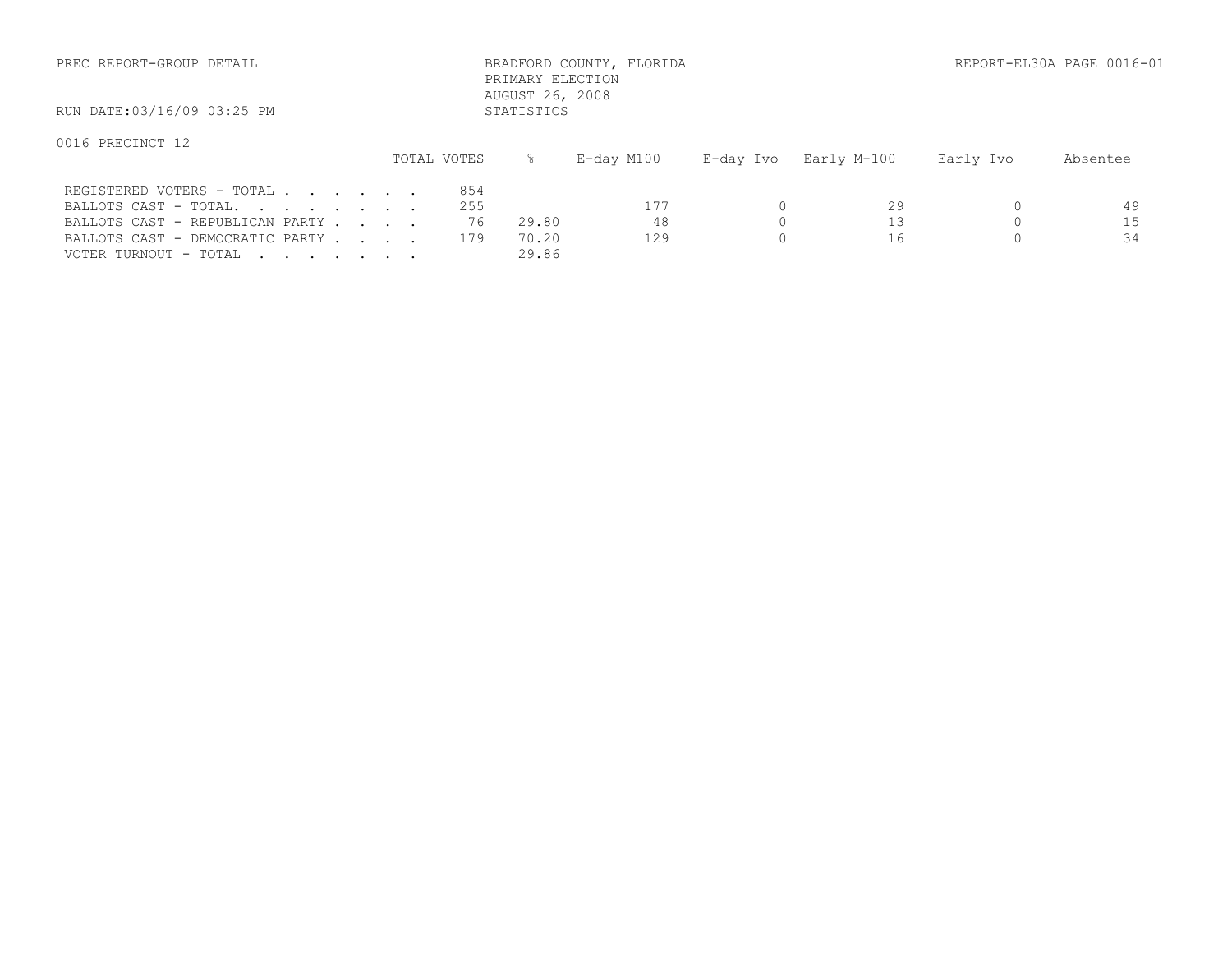| PREC REPORT-GROUP DETAIL                   |             | PRIMARY ELECTION<br>AUGUST 26, 2008 | BRADFORD COUNTY, FLORIDA |           |             |           | REPORT-EL30A PAGE 0016-02 |
|--------------------------------------------|-------------|-------------------------------------|--------------------------|-----------|-------------|-----------|---------------------------|
| RUN DATE: 03/16/09 03:25 PM                |             | REPUBLICAN PARTY                    |                          |           |             |           |                           |
| 0016 PRECINCT 12                           | TOTAL VOTES | $\frac{6}{6}$                       | E-day M100               | E-day Ivo | Early M-100 | Early Ivo | Absentee                  |
| STATE REPRESENTATIVE DIST 12<br>VOTE FOR 1 |             |                                     |                          |           |             |           |                           |
| Janet H. Adkins                            |             | 60.00<br>45                         | 28                       | $\Omega$  |             | $\Omega$  | 10                        |
| Bobby Hart                                 |             | 40.00<br>30                         | 20                       | $\Omega$  |             | $\Omega$  |                           |
| Over Votes                                 |             | $\Omega$                            | $\Omega$                 | $\Omega$  | $\Omega$    | $\Omega$  | $\Omega$                  |
| Under Votes                                |             |                                     | $\Omega$                 |           |             | $\cap$    |                           |
| SHERIFF<br>VOTE FOR 1                      |             |                                     |                          |           |             |           |                           |
| David Barnes                               |             | 63.16<br>48                         | 29                       | $\Omega$  | 8           | $\Omega$  | 11                        |
| Mike Juliano                               |             | 36.84<br>28                         | 19                       | $\Omega$  | 5           | $\Omega$  | 4                         |
| Over Votes                                 |             | $\Omega$                            | $\Omega$                 | $\Omega$  | $\Omega$    | $\Omega$  | $\Omega$                  |
| Under Votes                                |             |                                     | $\Omega$                 | $\cap$    | $\bigcap$   | $\cap$    |                           |
| SUPERINTENDENT OF SCHOOLS<br>VOTE FOR 1    |             |                                     |                          |           |             |           |                           |
| Evelyn Chastain                            |             | 21.05<br>16 —                       | 11                       | 0         | 3           | $\Omega$  | -2                        |
| Beth Moore                                 |             | 47.37<br>36                         | 19                       |           |             | $\cap$    | 13                        |
| Linda Sheffield                            |             | 31.58<br>24                         | 18                       |           | 6           |           | $\Omega$                  |
| Over Votes                                 |             | $\circ$                             | $\Omega$                 |           | $\cap$      |           | $\bigcap$                 |
| Under Votes                                |             | $\Omega$                            | $\Omega$                 |           |             |           |                           |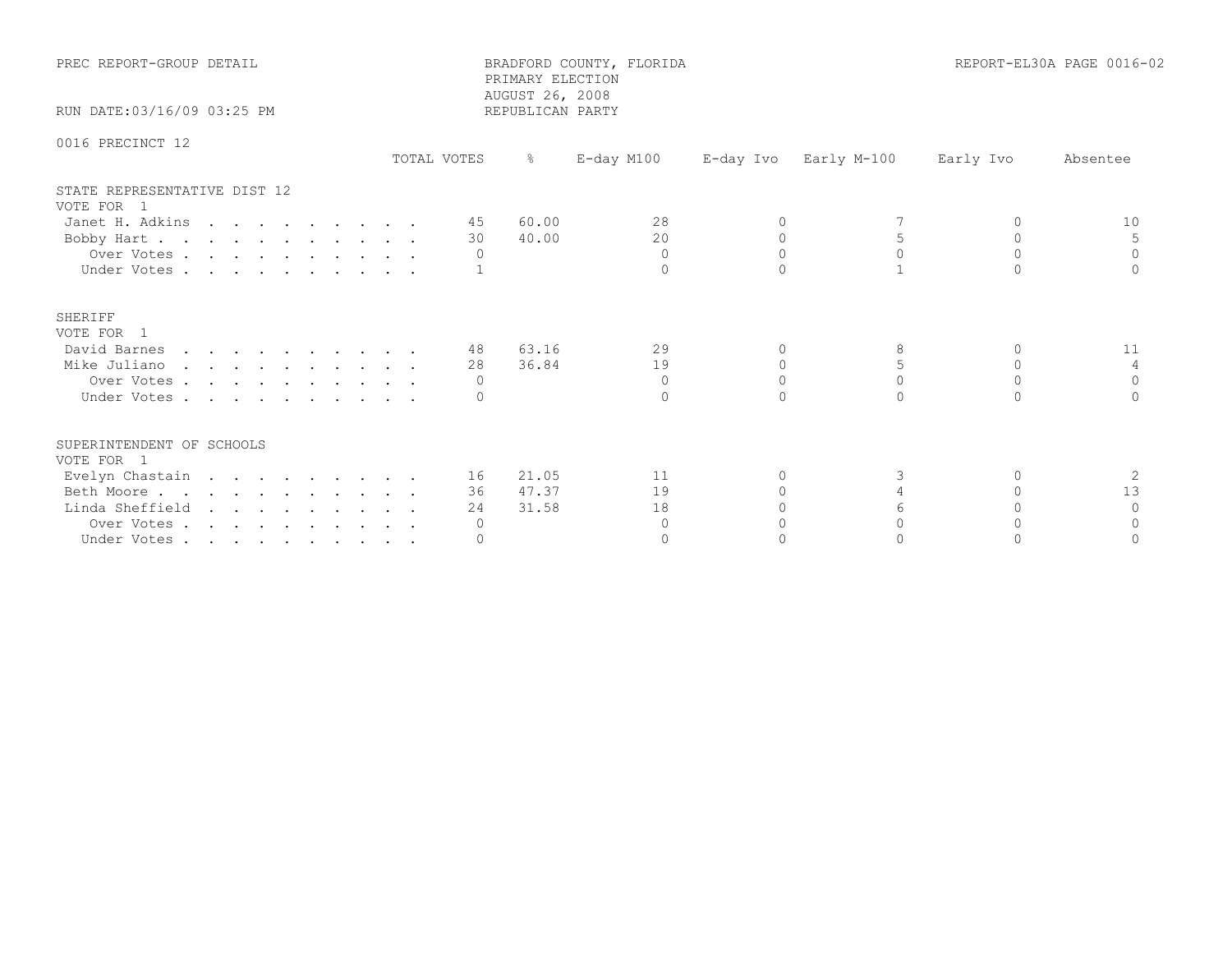| PREC REPORT-GROUP DETAIL<br>RUN DATE:03/16/09 03:25 PM                                                         |             | BRADFORD COUNTY, FLORIDA<br>PRIMARY ELECTION<br>AUGUST 26, 2008<br>DEMOCRATIC PARTY |                       |    | REPORT-EL30A PAGE 0016-03 |          |  |
|----------------------------------------------------------------------------------------------------------------|-------------|-------------------------------------------------------------------------------------|-----------------------|----|---------------------------|----------|--|
| 0016 PRECINCT 12                                                                                               | TOTAL VOTES | E-day M100<br>$\frac{8}{6}$                                                         | E-day Ivo Early M-100 |    | Early Ivo                 | Absentee |  |
| SHERIFF<br>VOTE FOR 1<br>Gordon Smith 149 83.71<br>Randall Zipperer<br>Over Votes<br>Under Votes               | 29          | 104<br>24<br>16.29<br>$\Omega$                                                      |                       | 14 |                           | 31       |  |
| SUPERINTENDENT OF SCHOOLS<br>VOTE FOR 1<br>Jim Biggs 127<br>Rellen Houston Clark.<br>Over Votes<br>Under Votes | 47          | 97<br>72.99<br>29<br>27.01                                                          |                       | 11 |                           | 19<br>13 |  |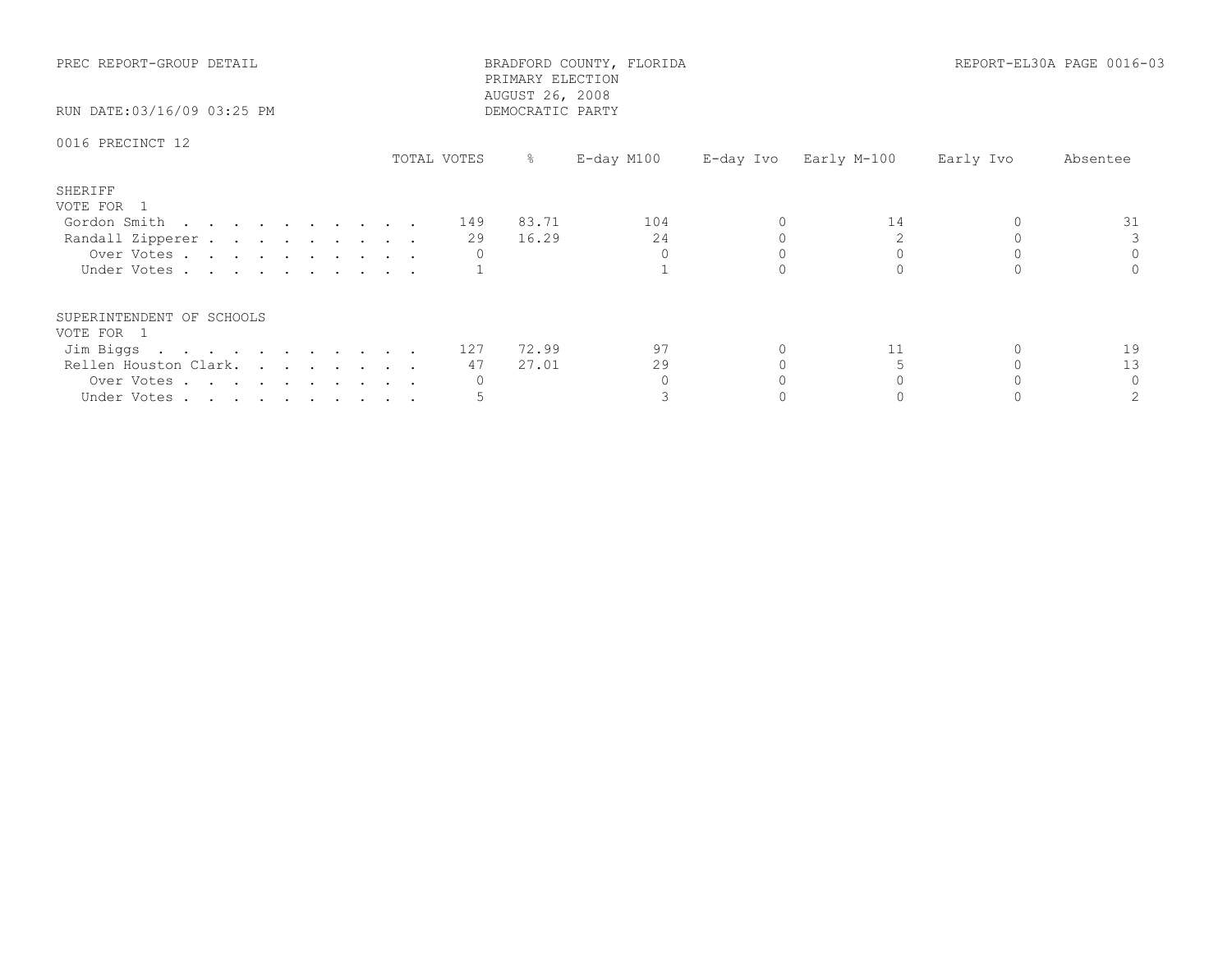| PREC REPORT-GROUP DETAIL                                                              |                  | PRIMARY ELECTION<br>AUGUST 26, 2008 | BRADFORD COUNTY, FLORIDA |           |             |           | REPORT-EL30A PAGE 0017-01 |
|---------------------------------------------------------------------------------------|------------------|-------------------------------------|--------------------------|-----------|-------------|-----------|---------------------------|
| RUN DATE:03/16/09 03:25 PM                                                            |                  | STATISTICS                          |                          |           |             |           |                           |
| 0017 PRECINCT 13                                                                      | TOTAL VOTES      | ⊱                                   | E-day M100               | E-day Ivo | Early M-100 | Early Ivo | Absentee                  |
| REGISTERED VOTERS - TOTAL<br>BALLOTS CAST - TOTAL.<br>BALLOTS CAST - REPUBLICAN PARTY | 493<br>142<br>59 | 41.55                               | 118<br>47                |           |             |           | 15                        |

VOTER TURNOUT - TOTAL . . . . . . . . 28.80

BALLOTS CAST - DEMOCRATIC PARTY . . . 83 58.45 71 0 2 0 10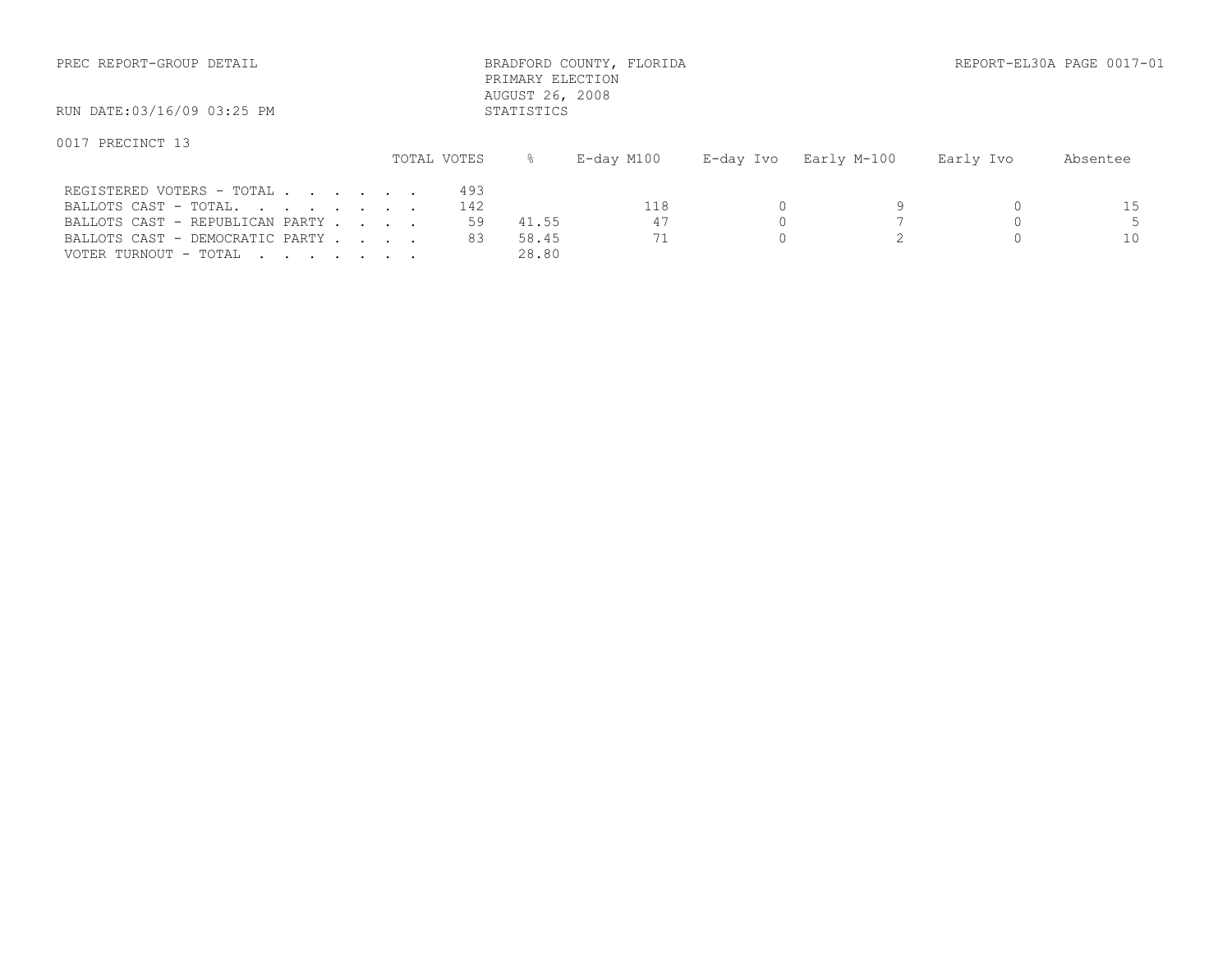| PREC REPORT-GROUP DETAIL                   | BRADFORD COUNTY, FLORIDA<br>PRIMARY ELECTION<br>AUGUST 26, 2008 |                  |               |          | REPORT-EL30A PAGE 0017-02 |           |           |  |
|--------------------------------------------|-----------------------------------------------------------------|------------------|---------------|----------|---------------------------|-----------|-----------|--|
| RUN DATE: 03/16/09 03:25 PM                |                                                                 | REPUBLICAN PARTY |               |          |                           |           |           |  |
| 0017 PRECINCT 13                           | TOTAL VOTES                                                     | $\frac{8}{6}$    | $E$ -day M100 |          | E-day Ivo Early M-100     | Early Ivo | Absentee  |  |
| STATE REPRESENTATIVE DIST 12<br>VOTE FOR 1 |                                                                 |                  |               |          |                           |           |           |  |
| Janet H. Adkins                            |                                                                 | 55.93<br>33      | 2.5           | $\Omega$ |                           | $\Omega$  |           |  |
| Bobby Hart                                 |                                                                 | 44.07<br>26      | 22            | $\Omega$ | $\overline{2}$            | $\Omega$  | 2         |  |
| Over Votes                                 |                                                                 | $\Omega$         | $\Omega$      | $\Omega$ | $\Omega$                  | $\Omega$  | $\Omega$  |  |
| Under Votes                                |                                                                 |                  | $\Omega$      |          | $\cap$                    |           |           |  |
| SHERIFF<br>VOTE FOR 1                      |                                                                 |                  |               |          |                           |           |           |  |
| David Barnes                               |                                                                 | 36 63.16         | 29            | $\Omega$ | 3                         | $\Omega$  |           |  |
| Mike Juliano                               |                                                                 | 36.84<br>21      | 17            | $\Omega$ | 4                         | $\Omega$  | $\Omega$  |  |
| Over Votes                                 |                                                                 | $\Omega$         | $\Omega$      | $\Omega$ | $\Omega$                  | $\Omega$  | $\Omega$  |  |
| Under Votes                                |                                                                 |                  |               | $\cap$   | $\cap$                    | $\cap$    |           |  |
| SUPERINTENDENT OF SCHOOLS<br>VOTE FOR 1    |                                                                 |                  |               |          |                           |           |           |  |
| Evelyn Chastain                            |                                                                 | 10 16.95         | 9             | 0        |                           | $\Omega$  | $\Omega$  |  |
| Beth Moore                                 |                                                                 | 59.32<br>35      | 28            |          | 4                         | $\cap$    | 3         |  |
| Linda Sheffield                            |                                                                 | 23.73<br>14      | 10            |          | 2                         |           |           |  |
| Over Votes                                 |                                                                 | $\circ$          | $\Omega$      |          |                           |           | $\bigcap$ |  |
| Under Votes                                |                                                                 |                  | $\Omega$      |          |                           |           |           |  |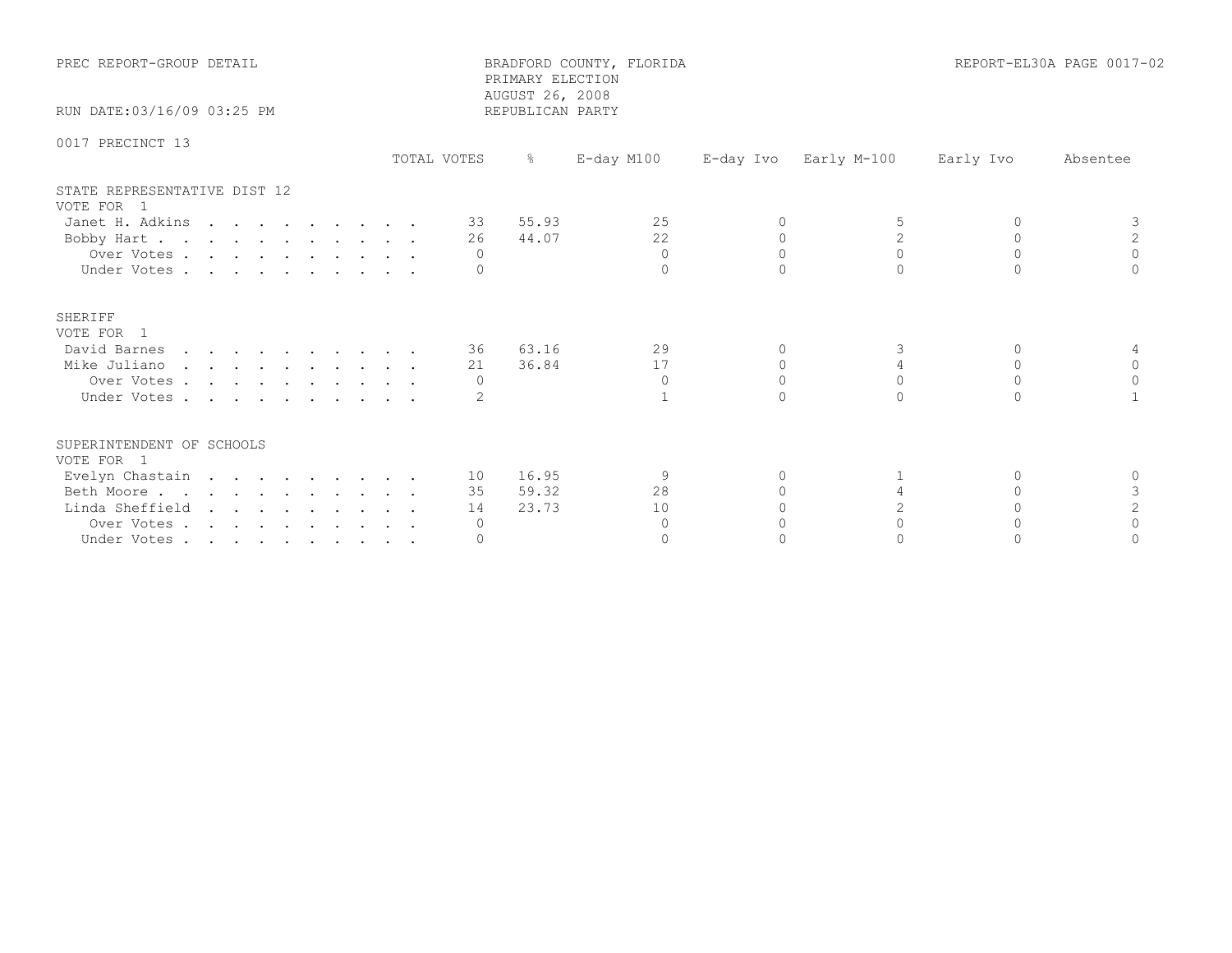| PREC REPORT-GROUP DETAIL<br>RUN DATE:03/16/09 03:25 PM    |             | PRIMARY ELECTION<br>AUGUST 26, 2008<br>DEMOCRATIC PARTY | BRADFORD COUNTY, FLORIDA |                       |           | REPORT-EL30A PAGE 0017-03 |
|-----------------------------------------------------------|-------------|---------------------------------------------------------|--------------------------|-----------------------|-----------|---------------------------|
| 0017 PRECINCT 13                                          | TOTAL VOTES | $\frac{8}{6}$                                           | E-day M100               | E-day Ivo Early M-100 | Early Ivo | Absentee                  |
| SHERIFF<br>VOTE FOR 1<br>Gordon Smith<br>Randall Zipperer |             | 61 74.39<br>25.61<br>21                                 | 53<br>17                 |                       |           |                           |
| Over Votes<br>Under Votes                                 |             |                                                         |                          |                       |           |                           |
| SUPERINTENDENT OF SCHOOLS<br>VOTE FOR 1                   |             |                                                         |                          |                       |           |                           |
| Jim Biggs                                                 |             | 66 83.54                                                | 58                       |                       |           |                           |
| Rellen Houston Clark.                                     |             | 13 16.46                                                | 11                       |                       |           |                           |
| Over Votes                                                |             |                                                         |                          |                       |           |                           |
| Under Votes                                               |             |                                                         |                          |                       |           |                           |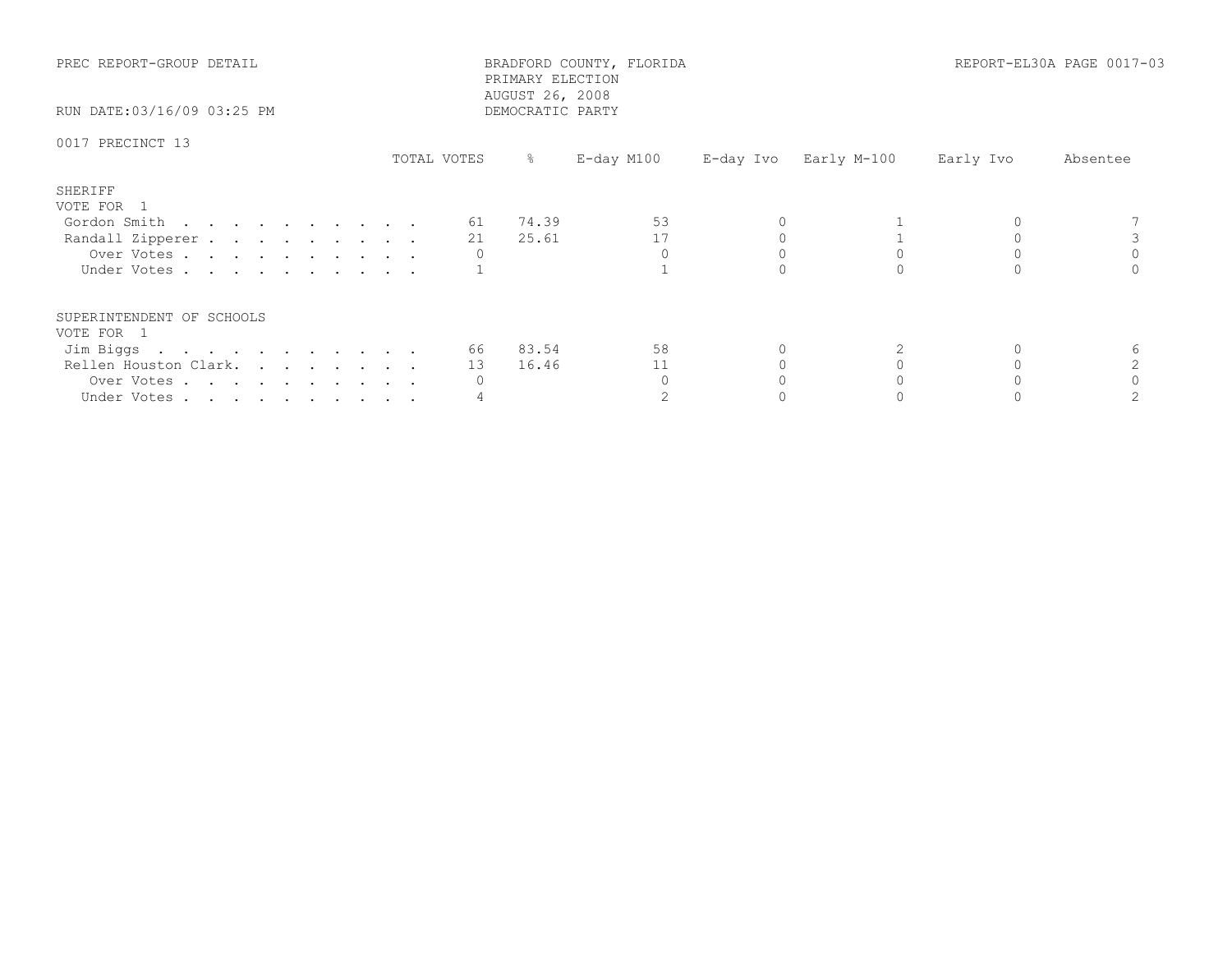| PREC REPORT-GROUP DETAIL                                                                                                       |  |                   | PRIMARY ELECTION<br>AUGUST 26, 2008 | BRADFORD COUNTY, FLORIDA |           |                 |           | REPORT-EL30A PAGE 0018-01 |
|--------------------------------------------------------------------------------------------------------------------------------|--|-------------------|-------------------------------------|--------------------------|-----------|-----------------|-----------|---------------------------|
| RUN DATE:03/16/09 03:25 PM                                                                                                     |  |                   | STATISTICS                          |                          |           |                 |           |                           |
| 0018 PRECINCT 14                                                                                                               |  | TOTAL VOTES       | $\approx$                           | E-day M100               | E-day Ivo | Early M-100     | Early Ivo | Absentee                  |
| REGISTERED VOTERS - TOTAL 1,103<br>BALLOTS CAST - TOTAL.<br>BALLOTS CAST - REPUBLICAN PARTY<br>BALLOTS CAST - DEMOCRATIC PARTY |  | 394<br>165<br>229 | 41.88<br>58.12                      | 253<br>102<br>151        |           | 101<br>50<br>51 |           | 40<br>13<br>27            |

VOTER TURNOUT - TOTAL . . . . . . . . 35.72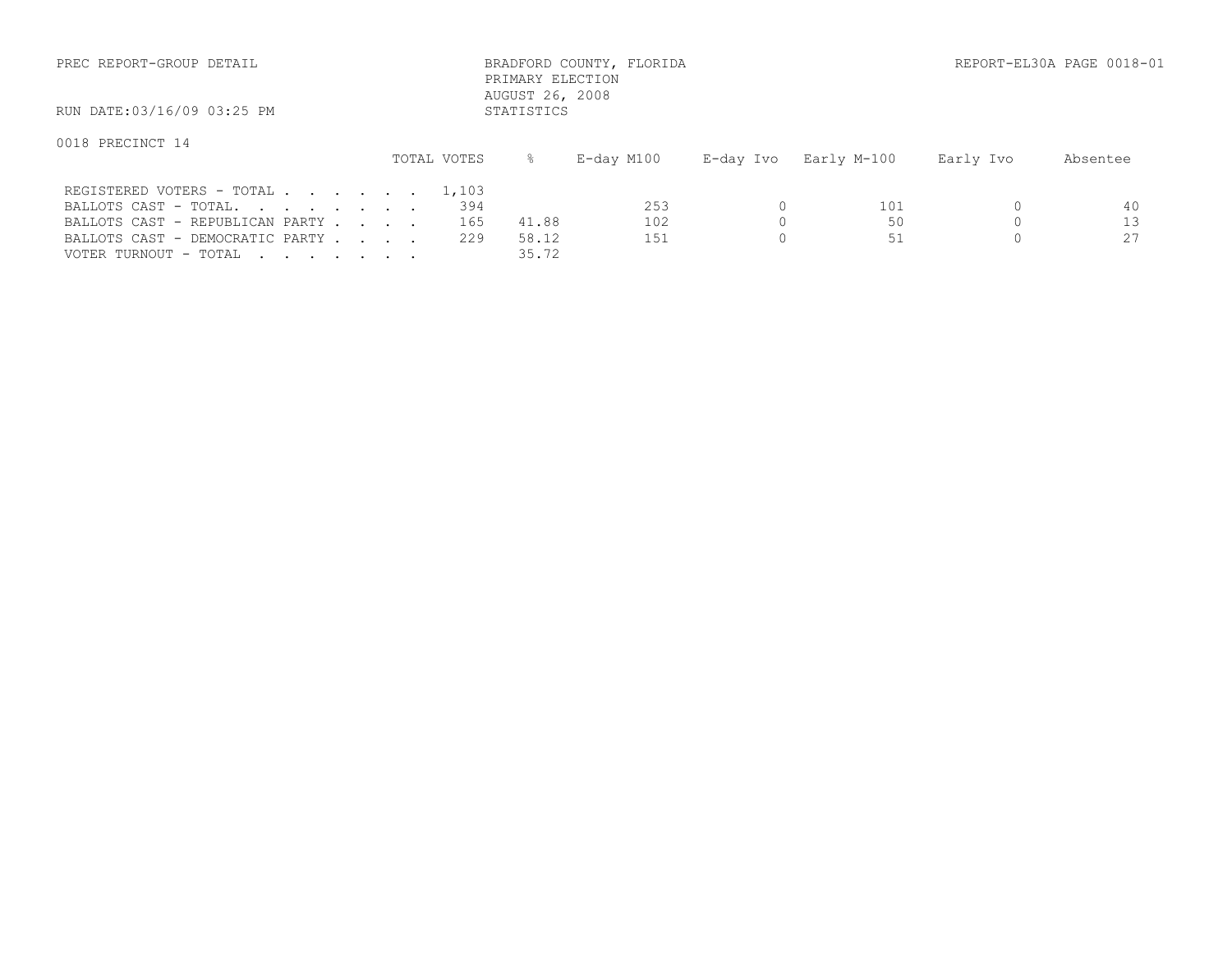| PREC REPORT-GROUP DETAIL<br>RUN DATE: 03/16/09 03:25 PM |             | PRIMARY ELECTION<br>AUGUST 26, 2008<br>REPUBLICAN PARTY | BRADFORD COUNTY, FLORIDA |           | REPORT-EL30A PAGE 0018-02 |           |          |
|---------------------------------------------------------|-------------|---------------------------------------------------------|--------------------------|-----------|---------------------------|-----------|----------|
|                                                         |             |                                                         |                          |           |                           |           |          |
| 0018 PRECINCT 14                                        | TOTAL VOTES | $\frac{6}{6}$                                           | $E$ -day M100            |           | E-day Ivo Early M-100     | Early Ivo | Absentee |
| STATE REPRESENTATIVE DIST 12<br>VOTE FOR 1              |             |                                                         |                          |           |                           |           |          |
| Janet H. Adkins                                         |             | 71.17<br>116                                            | 76                       | $\Omega$  | 32                        | $\cap$    |          |
| Bobby Hart                                              |             | 28.83<br>47                                             | 24                       | $\Omega$  | 18                        | $\cap$    |          |
| Over Votes                                              |             | 0                                                       | $\Omega$                 | $\Omega$  | $\Omega$                  | $\Omega$  | $\Omega$ |
| Under Votes                                             |             |                                                         | $\overline{2}$           | $\cap$    | $\cap$                    | $\cap$    |          |
| SHERIFF<br>VOTE FOR 1                                   |             |                                                         |                          |           |                           |           |          |
| David Barnes                                            |             | 57.96<br>91                                             | 54                       | $\Omega$  | 27                        | $\Omega$  | 10       |
| Mike Juliano                                            |             | 42.04<br>66                                             | 41                       | $\Omega$  | 22                        | $\Omega$  | 3        |
| Over Votes                                              |             | $\Omega$                                                | $\Omega$                 | $\Omega$  | $\Omega$                  | $\Omega$  | $\Omega$ |
| Under Votes                                             |             |                                                         |                          | $\cap$    |                           | $\cap$    |          |
| SUPERINTENDENT OF SCHOOLS<br>VOTE FOR 1                 |             |                                                         |                          |           |                           |           |          |
| Evelyn Chastain                                         |             | 35.76<br>59                                             | 43                       | 0         | 13                        | $\Omega$  | 3        |
| Beth Moore                                              |             | 43.03<br>71                                             | 35                       | $\bigcap$ | 28                        | $\Omega$  | 8        |
| Linda Sheffield                                         |             | 21.21<br>35                                             | 24                       |           | 9                         | $\Omega$  | 2        |
| Over Votes                                              |             | $\circ$                                                 | $\Omega$                 | ∩         | $\cap$                    | $\cap$    | $\cap$   |
| Under Votes                                             |             | $\Omega$                                                | $\Omega$                 |           | $\Omega$                  |           |          |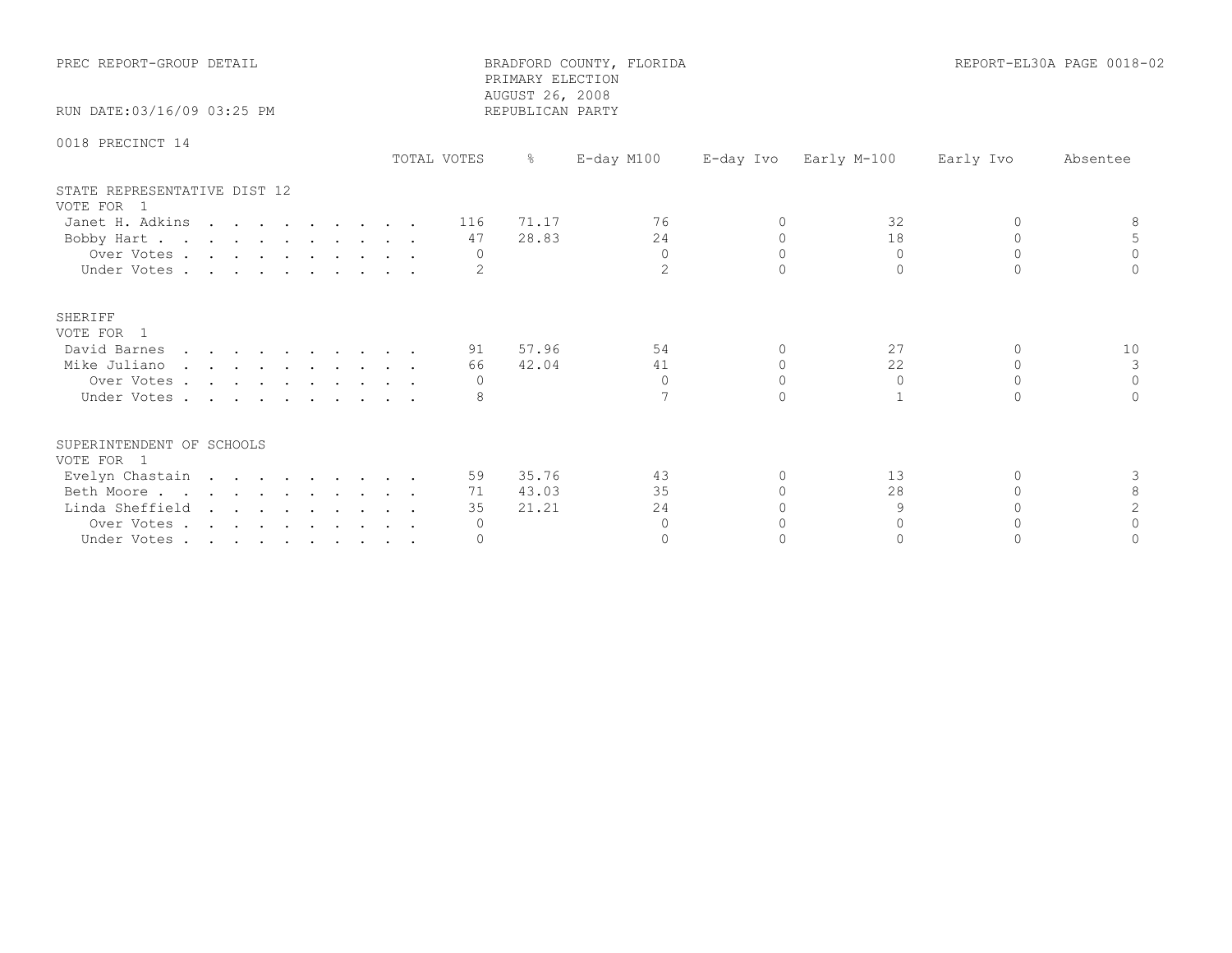| PREC REPORT-GROUP DETAIL<br>RUN DATE:03/16/09 03:25 PM |             |           | PRIMARY ELECTION<br>AUGUST 26, 2008<br>DEMOCRATIC PARTY | BRADFORD COUNTY, FLORIDA |                       |           | REPORT-EL30A PAGE 0018-03 |
|--------------------------------------------------------|-------------|-----------|---------------------------------------------------------|--------------------------|-----------------------|-----------|---------------------------|
| 0018 PRECINCT 14                                       | TOTAL VOTES |           | $\frac{5}{6}$                                           | E-day M100               | E-day Ivo Early M-100 | Early Ivo | Absentee                  |
| SHERIFF<br>VOTE FOR 1                                  |             |           |                                                         |                          |                       |           |                           |
| Gordon Smith                                           |             | 189       | 82.53                                                   | 131                      | 37                    |           | 21                        |
| Randall Zipperer                                       |             | 40        | 17.47                                                   | 20                       | 14                    |           |                           |
| Over Votes                                             |             |           |                                                         |                          |                       |           |                           |
| Under Votes                                            |             |           |                                                         |                          |                       |           |                           |
| SUPERINTENDENT OF SCHOOLS<br>VOTE FOR 1                |             |           |                                                         |                          |                       |           |                           |
| Jim Biggs                                              |             | 181 83.41 |                                                         | 118                      | 42                    |           | 21                        |
| Rellen Houston Clark.                                  |             | 36        | 16.59                                                   | 24                       |                       |           |                           |
| Over Votes                                             |             |           |                                                         |                          |                       |           |                           |
| Under Votes                                            |             | 12        |                                                         |                          |                       |           |                           |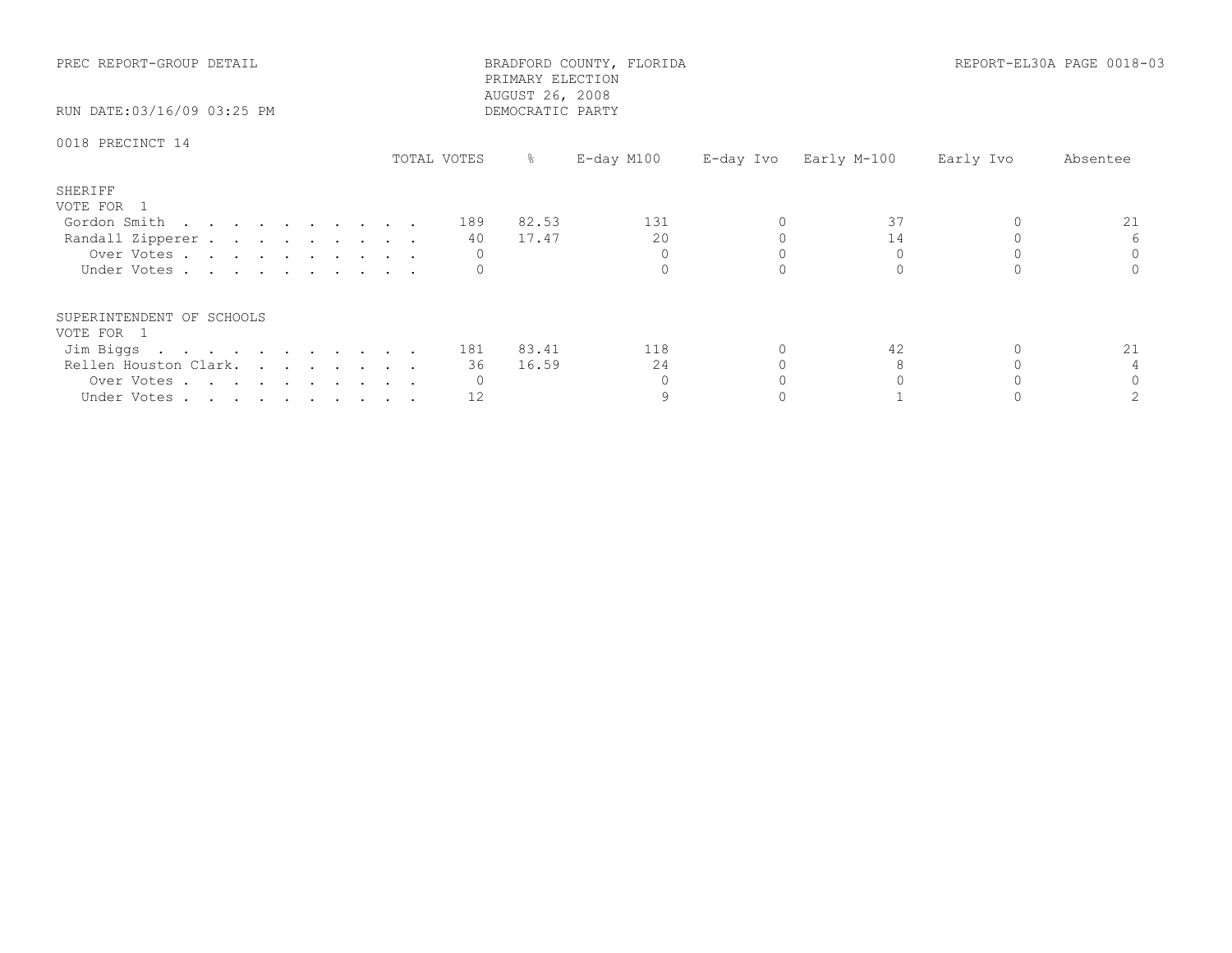| PREC REPORT-GROUP DETAIL                                                              |                  | PRIMARY ELECTION<br>AUGUST 26, 2008 | BRADFORD COUNTY, FLORIDA |           |             |           | REPORT-EL30A PAGE 0019-01 |
|---------------------------------------------------------------------------------------|------------------|-------------------------------------|--------------------------|-----------|-------------|-----------|---------------------------|
| RUN DATE:03/16/09 03:25 PM                                                            |                  | STATISTICS                          |                          |           |             |           |                           |
| 0019 PRECINCT 15                                                                      | TOTAL VOTES      | ⊱                                   | E-day M100               | E-day Ivo | Early M-100 | Early Ivo | Absentee                  |
| REGISTERED VOTERS - TOTAL<br>BALLOTS CAST - TOTAL.<br>BALLOTS CAST - REPUBLICAN PARTY | 644<br>214<br>89 | 41.59                               | 177<br>76                |           | 23          |           | 14                        |

VOTER TURNOUT - TOTAL . . . . . . . . 33.23

BALLOTS CAST - DEMOCRATIC PARTY . . . 125 58.41 101 0 12 0 12 0 12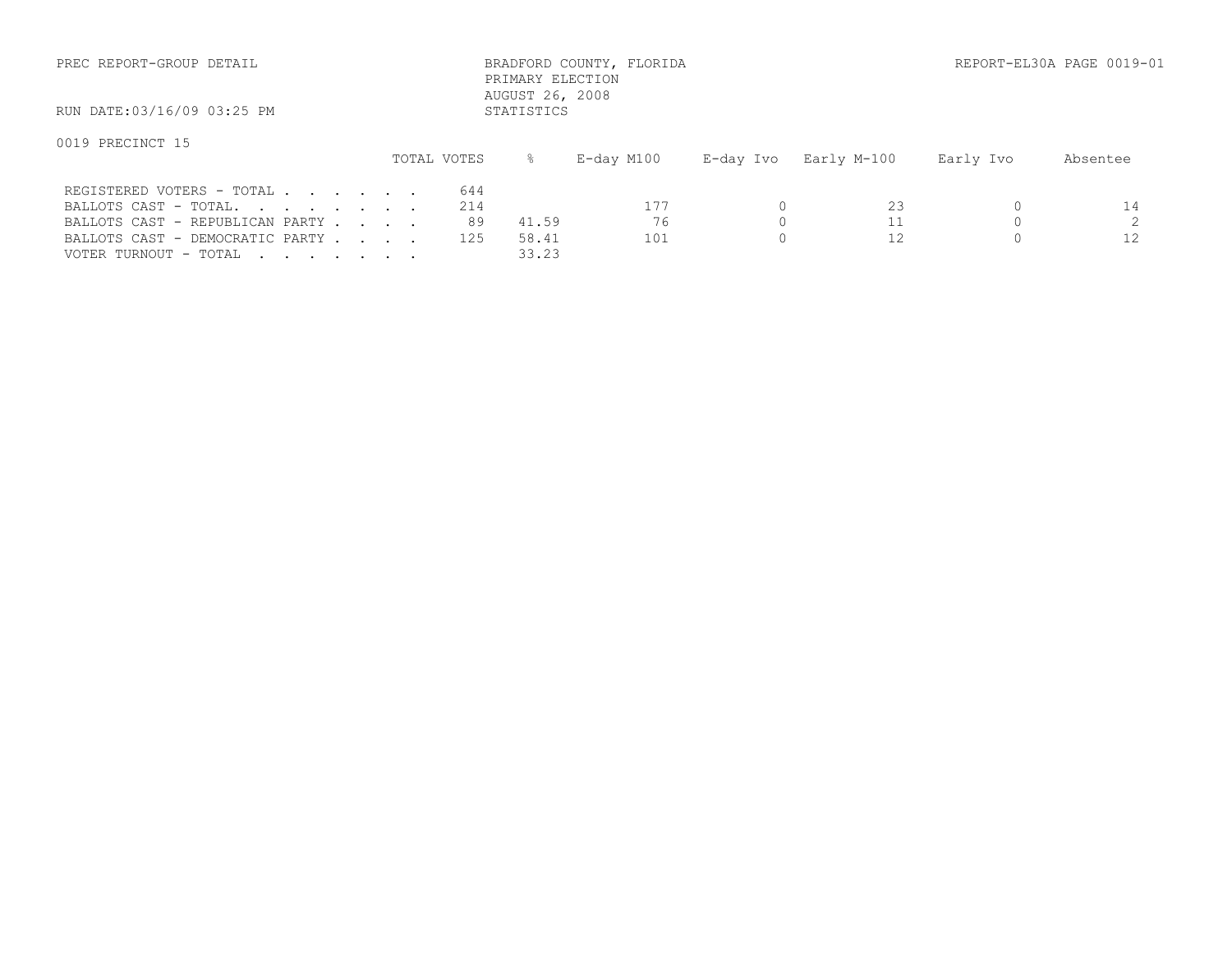| PREC REPORT-GROUP DETAIL<br>RUN DATE: 03/16/09 03:25 PM |             | PRIMARY ELECTION<br>AUGUST 26, 2008 | BRADFORD COUNTY, FLORIDA |          | REPORT-EL30A PAGE 0019-02 |           |          |
|---------------------------------------------------------|-------------|-------------------------------------|--------------------------|----------|---------------------------|-----------|----------|
|                                                         |             | REPUBLICAN PARTY                    |                          |          |                           |           |          |
| 0019 PRECINCT 15                                        | TOTAL VOTES | $\frac{6}{6}$                       | $E$ -day M100            |          | E-day Ivo Early M-100     | Early Ivo | Absentee |
| STATE REPRESENTATIVE DIST 12<br>VOTE FOR 1              |             |                                     |                          |          |                           |           |          |
| Janet H. Adkins                                         |             | 48.28<br>42                         | 34                       | $\Omega$ |                           |           |          |
| Bobby Hart                                              |             | 51.72<br>45                         | 40                       | $\Omega$ |                           | $\Omega$  |          |
| Over Votes                                              |             | $\Omega$                            | $\Omega$                 | $\Omega$ | $\Omega$                  | $\Omega$  | $\Omega$ |
| Under Votes                                             |             |                                     | $\overline{2}$           |          |                           |           |          |
| SHERIFF<br>VOTE FOR 1                                   |             |                                     |                          |          |                           |           |          |
| David Barnes                                            |             | 55.81<br>48                         | 38                       | $\Omega$ | 8                         | $\Omega$  | 2        |
| Mike Juliano                                            |             | 44.19<br>38                         | 35                       | $\Omega$ | 3                         | $\Omega$  | $\Omega$ |
| Over Votes                                              |             | $\Omega$                            | $\Omega$                 | $\Omega$ | $\Omega$                  | $\Omega$  | $\Omega$ |
| Under Votes                                             |             |                                     | 3                        | $\cap$   | $\cap$                    | $\cap$    |          |
| SUPERINTENDENT OF SCHOOLS<br>VOTE FOR 1                 |             |                                     |                          |          |                           |           |          |
| Evelyn Chastain                                         |             | 22.73<br>20                         | 20                       | 0        | 0                         | $\Omega$  | $\Omega$ |
| Beth Moore                                              |             | 62.50<br>55                         | 44                       |          | $\mathsf{Q}$              | $\cap$    |          |
| Linda Sheffield                                         |             | 14.77<br>13                         | 11                       |          | $\overline{c}$            |           |          |
| Over Votes                                              |             | $\circ$                             | $\Omega$                 |          |                           | $\cap$    |          |
| Under Votes                                             |             |                                     |                          |          |                           |           |          |